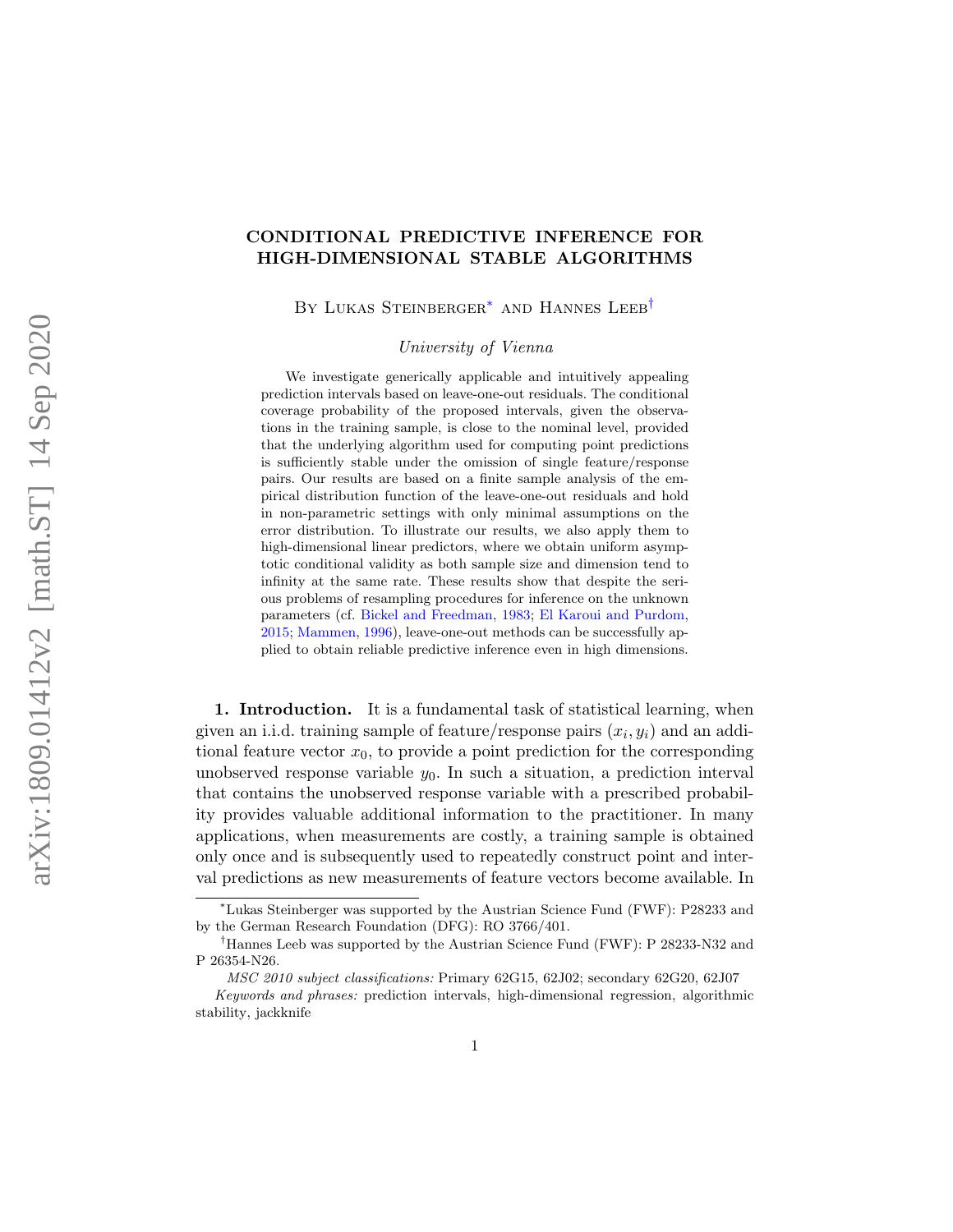such a situation, it is desirable to control the conditional coverage probability of the prediction interval given the observations in the training sample, rather than the unconditional probability.

We study a very simple method based on leave-one-out residuals which is generic in the sense that it applies to a large class of possible point predictors, while providing asymptotically valid prediction intervals. For an i.i.d. training sample  $T_n = (x_i, y_i)_{i=1}^n$  of size n, consisting of  $\mathbb{R}^p \times \mathbb{R}$ -valued feature/response pairs, and an additional feature vector  $x_0$  in  $\mathbb{R}^p$ , suppose that we have decided to use a prediction algorithm  $M_{n,p}: (\mathbb{R}^p \times \mathbb{R})^n \times \mathbb{R}^p \to \mathbb{R}$  to produce a point prediction  $\hat{y}_0 = M_n(T_n, x_0)$  for the real unobserved response  $y_0$ . If  $T_n^{[i]} = (x_j, y_j)_{j \neq i}$  is the sample without the *i*-th observation pair, compute leave-one-out residuals  $\hat{u}_i = y_i - M_{n-1}(T_n^{[i]}, x_i), 1 \le i \le n$ . Finally, to obtain a prediction interval for  $y_0$ , compute appropriate empirical quantiles  $\hat{q}_{\alpha_1}$  and  $\hat{q}_{\alpha_2}$  from the collection  $\hat{u}_1, \dots, \hat{u}_n$  and report the leave-one-out prediction interval

$$
PI_{\alpha_1,\alpha_2}^{(L1O)}(T_n,x_0) = (\hat{y}_0 + \hat{q}_{\alpha_1}, \hat{y}_0 + \hat{q}_{\alpha_2}).
$$

The use of the half open interval is due to technical convenience and is inconsequential for practical purposes. In this paper we investigate the conditional coverage probability

$$
P^{n+1}(y_0 \in PI_{\alpha_1,\alpha_2}^{(L1O)}(T_n, x_0) \| T_n),
$$

first in finite samples, and then in more specific asymptotic settings where the dimension  $p$  of the feature vectors  $x_i$  increases at the same rate as sample size n. We find that even in these challenging scenarios where both  $n$  and  $p$ are large, the conditional coverage of  $PI_{\alpha_1,\alpha_2}^{(L1O)}(T_n,x_0)$  is close to the nominal level  $\alpha_2-\alpha_1$ . Note that the analogous procedure based on ordinary residuals  $y_i - M_n(T_n, x_i)$  instead of leave-one-out residuals would, in general, not be valid in such a large-p scenario (cf. [Bickel and Freedman,](#page-30-0) [1983\)](#page-30-0).

Despite the remarkable simplicity of this method, and its apparent similarity to the jackknife, we are not aware of any rigorous analysis of its statistical properties. Our approach is very similar, in spirit, to the methods proposed in [Butler and Rothman](#page-31-1) [\(1980\)](#page-31-1), [Stine](#page-32-1) [\(1985\)](#page-32-1), [Schmoyer](#page-32-2) [\(1992\)](#page-32-2), [Olive](#page-32-3) [\(2007\)](#page-32-3) and [Politis](#page-32-4) [\(2013\)](#page-32-4), in the sense that it relies on resampling and leave-one-out ideas for predictive inference. But the methods from these references, like most resampling procedures in the literature, are investigated only in the classical large sample asymptotic regime where the number of available explanatory variables is fixed. Notable exceptions are [Bickel and](#page-30-0)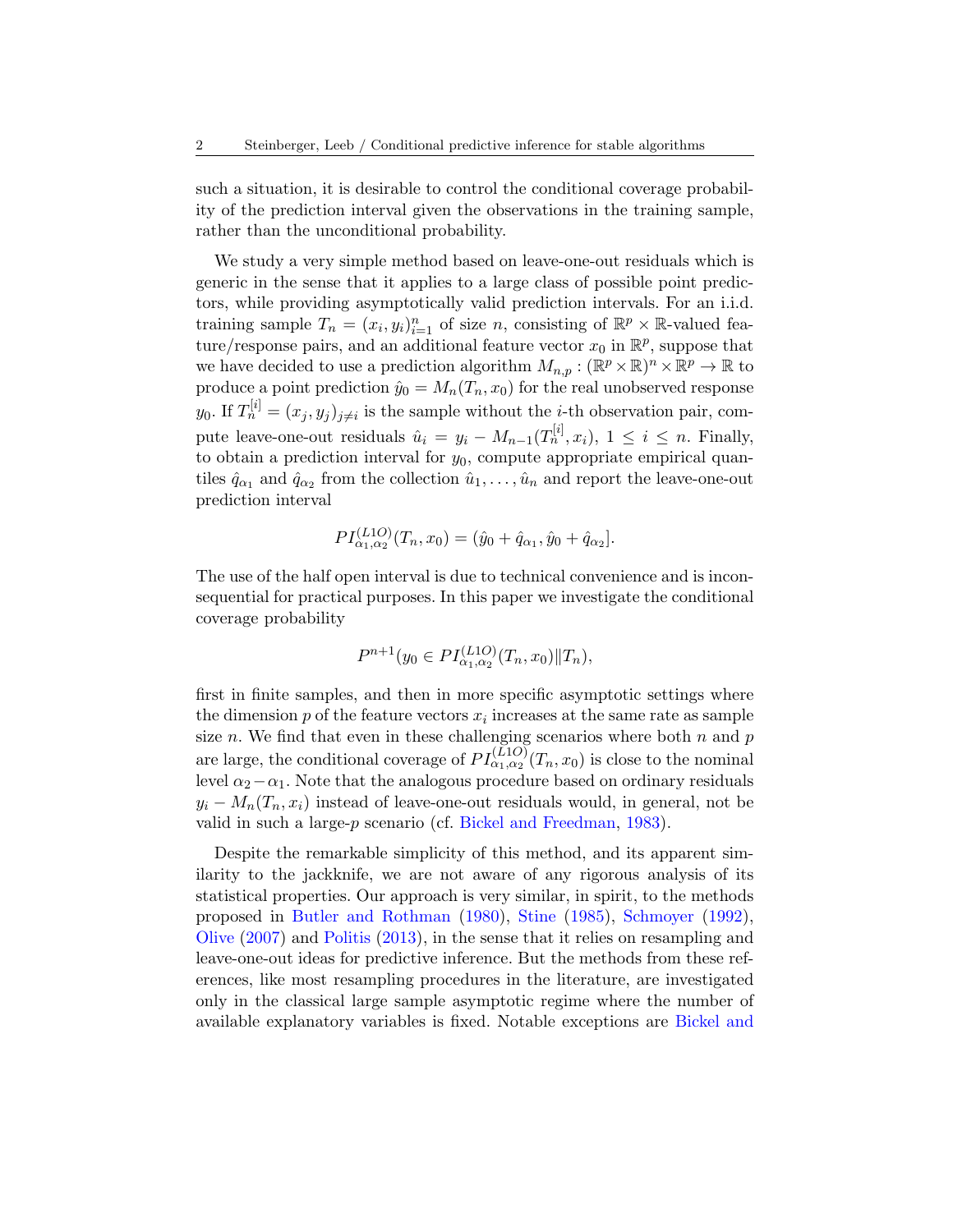[Freedman](#page-30-0) [\(1983\)](#page-30-0), [Mammen](#page-32-0) [\(1996\)](#page-32-0) and, recently, [El Karoui and Purdom](#page-31-0) [\(2015\)](#page-31-0). However, the latter articles draw mainly negative conclusions about resampling methods in high dimensions, arguing, for instance, that the famous residual bootstrap in linear regression, which relies on the consistent estimation of the true unknown error distribution, is unreliable when the number of variables in the model is not small compared to sample size. In contrast, we show that the leave-one-out prediction interval  $PI_{\alpha_1,\alpha_2}^{(L1O)}$  does not suffer from these problems because it relies on estimation of the conditional distribution of the prediction error  $P^{n+1}(y_0 - \hat{y}_0 \le t | T_n)$  instead of an estimator for the unconditional distribution of the error term  $y_0 - \mathbb{E}[y_0||x_0]$ . That the use of leave-one-out residuals leads to more reliable methods in high dimensions was also observed by [El Karoui and Purdom](#page-31-0) [\(2015\)](#page-31-0).

Our contribution is threefold. First, we show that the leave-one-out prediction interval is approximately conditionally valid given the training sample  $T_n$ , in the sense that

$$
P^{n+1}\left(y_0 \in PI_{\alpha_1,\alpha_2}^{(L1O)}(T_n, x_0)\middle\|T_n\right) \approx \alpha_2 - \alpha_1.
$$

The error term of the above approximation can be controlled in finite samples and asymptotically, provided that the employed prediction algorithm  $M_n$  is sufficiently stable under the omission of single feature/response pairs and that it has a bounded (in probability) estimation error as an estimator for the true unknown regression function. It is of paramount importance, however, to point out that we do not need to assume consistent estimation of the regression function and our leading examples are such that consistency fails.

Second, we show that the required stability and approximation properties are satisfied in many cases, including many linear predictors in high dimensional regression problems and even if the true model is not exactly linear. In particular, the proposed method is always valid if the employed predictor is consistent for the unknown regression function (or for an appropriate surrogate target), and is therefore applicable to complex data structures and methods such as non-parametric regression or LASSO prediction.

Third, we discuss issues of interval length and find that in typical situations predictors with smaller mean squared prediction error lead to shorter prediction intervals. For ordinary least squares prediction, we also investigate the impact of the dimensionality of the regression problem on the interval length and discuss the relationship between the leave-one-out method and an obvious sample splitting technique. All our results hold uniformly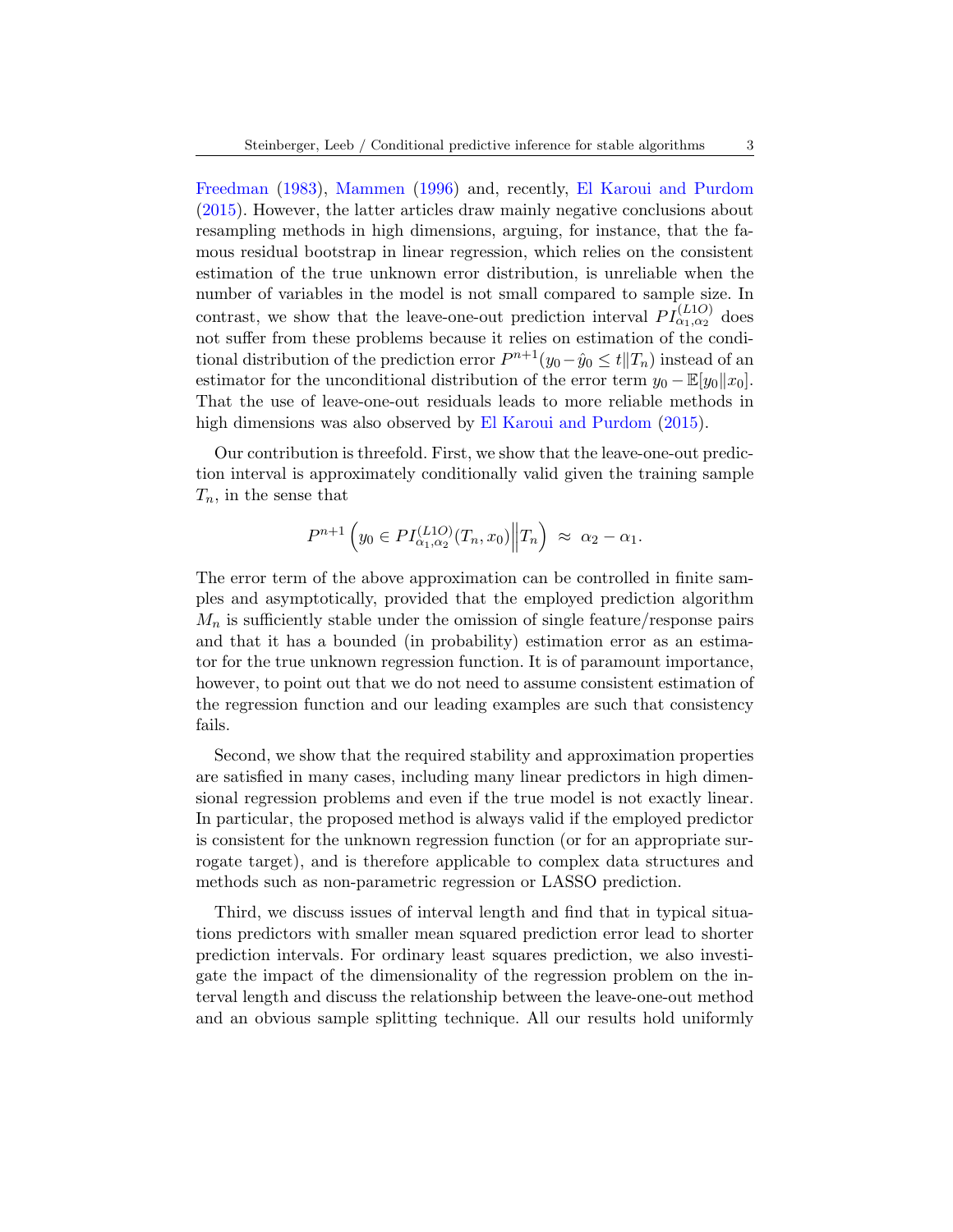over large classes of data generating processes and under weak assumptions on the unknown error distribution (e.g., the errors may be heavy tailed and non-symmetric, and the standardized design vectors  $Cov[x_i]^{-1/2}x_i$  may have dependent components and a non-spherical distribution).

Our work is greatly inspired by [El Karoui et al.](#page-31-2) [\(2013\)](#page-31-2) and [Bean et al.](#page-30-1) [\(2013\)](#page-30-1) (see also [El Karoui,](#page-31-3) [2013,](#page-31-3) [2018\)](#page-31-4), who investigate efficiency of general  $M$ -estimators in linear regression when the number of regressors  $p$  is of the same order of magnitude as sample size  $n$ . In particular, the M-estimators studied in these references provide one leading example of a class of linear predictors for which our construction of prediction intervals leads to conditionally valid predictive inference even in high dimensions.

The remainder of the paper is organized as follows. In the following Subsection [1.1](#page-3-0) we give a brief overview of alternative methods from the large body of literature on predictive inference in regression. Subsection [1.2](#page-6-0) introduces the notation that is used throughout the paper. Sections [2](#page-7-0) and [3](#page-13-0) proceed along a general-to-specific scheme. We begin, in Subsection [2.1,](#page-7-1) by introducing the general leave-one-out method and the notion of conditional validity and we take a first step towards proving that the latter property is satisfied. In Subsection [2.2,](#page-10-0) we draw the connection between conditional validity and algorithmic stability and present our main results which provide generic sufficient conditions for conditional validity. In Section [3](#page-13-0) we then show that these conditions can be verified in challenging statistical scenarios where regression function estimation and the bootstrap usually fail to be consistent. In particular, we consider linear predictors based on regularized M-estimators and based on James-Stein-type estimators in a situation where the number of regressors  $p$  is not small relative to sample size  $n$ . We also take a closer look at the ordinary least squares estimator, because its simplicity allows for a rigorous discussion of the resulting interval length. In Section [4,](#page-22-0) we then also discuss the important case where the employed predictor is consistent (possibly for some pseudo target rather than the true regression function) and we provide examples on non-parametric regression and high-dimensional LASSO. The case of consistency is an important test case for our method. Finally, in Section [5,](#page-25-0) we provide some further discussions and sketch possible extensions of our results. Most of the proofs are deferred to the supplementary material.

<span id="page-3-0"></span>1.1. Related work. In a fully parametric setting, predictive inference is essentially a special case of parametric inference (see, e.g., [Cox and Hinkley,](#page-31-5) [1974,](#page-31-5) Section 7.5). Constructing valid prediction sets becomes much more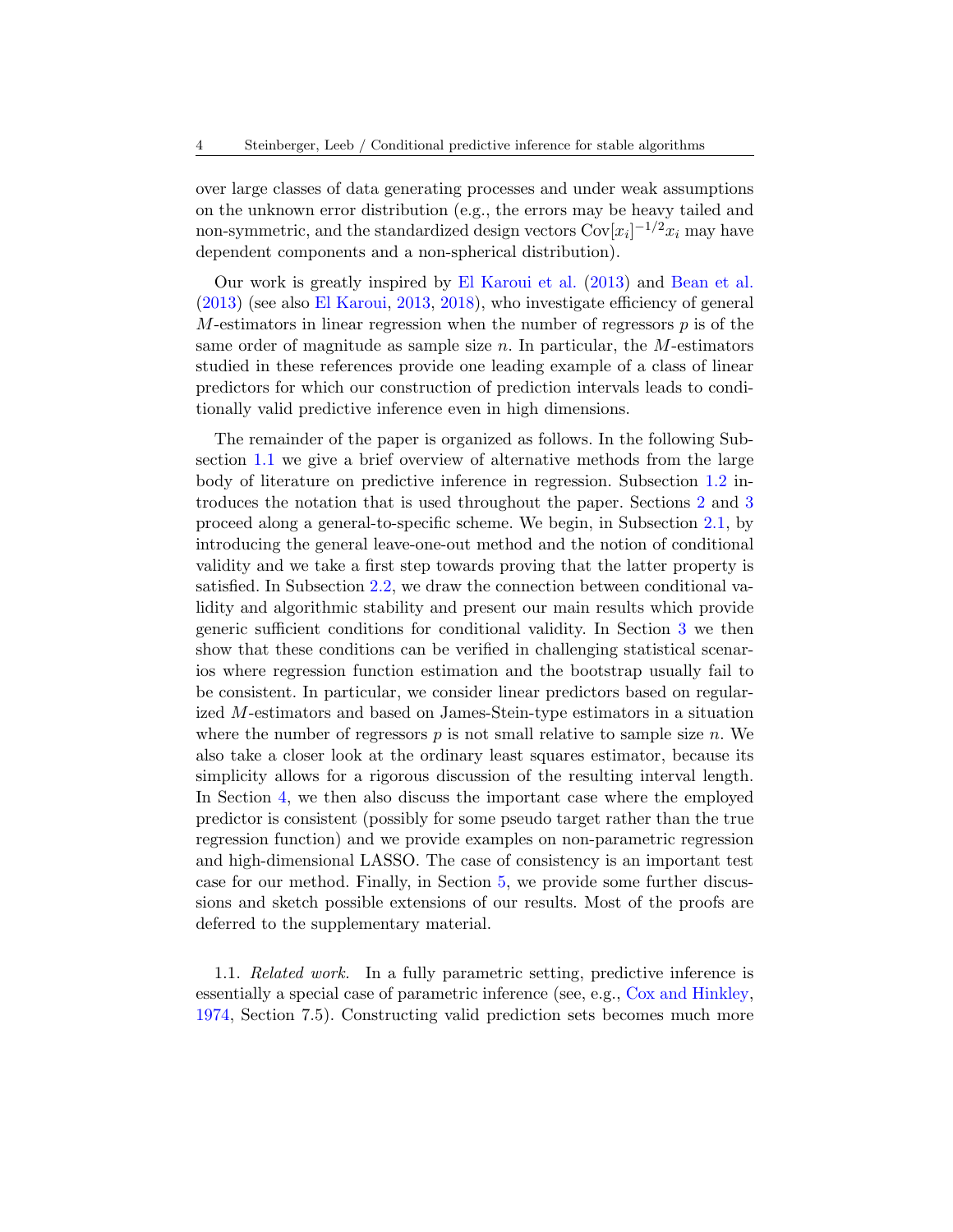challenging, however, if one is interested in a non-parametric setting. By non-parametric, we do not only mean that the regression function can not be indexed by a finite dimensional Euclidean space, but also that the random fluctuations  $y_i - \mathbb{E}[y_i || x_i]$  about the conditional mean function can not be described by a parametric family of distributions.

1.1.1. Tolerance regions. A rather well researched and classical topic in the statistics literature is the construction of so called tolerance regions or tolerance limits, which are closely related to prediction regions. A tolerance region is a set valued estimate  $TR_{\alpha}(T_n) \subseteq \mathbb{R}^m$  based on i.i.d. m-variate data  $z_1, \ldots, z_n$ ,  $T_n = (z_1, \ldots, z_n)$ , such that the probability of covering an independent copy  $z_0$  is close to a prescribed confidence level. More precisely, a  $(1 - \alpha, \rho)$  tolerance region TR is such that  $P^{n}(P^{n+1}(z_0 \in TR \| T_n) \geq 1-\alpha) = \rho$ , and TR is called a  $(1-\alpha)$ -expectation tolerance region, if  $\mathbb{E}_{P^n}[P^{n+1}(z_0 \in TR \| T_n)] = P^{n+1}(z_0 \in TR) = 1 - \alpha$  (cf. [Krishnamoorthy and Mathew,](#page-31-6) [2009\)](#page-31-6). The study of non-parametric tolerance regions goes back at least to [Wilks](#page-32-5) [\(1941,](#page-32-5) [1942\)](#page-32-6), [Wald](#page-32-7) [\(1943\)](#page-32-7) and [Tukey](#page-32-8) [\(1947\)](#page-32-8) (see [Krishnamoorthy and Mathew,](#page-31-6) [2009,](#page-31-6) for an overview and further references) and is traditionally based on the theory of order statistics of i.i.d. data. These researchers already obtained multivariate distribution-free methods, that is, tolerance regions that achieve a certain type of validity in finite samples without imposing parametric assumptions. The connection to prediction regions is apparent: If  $z_i = (x_i, y_i)$ , then a tolerance region  $TR_{\alpha}(T_n)$  for  $z_0 = (x_0, y_0)$  can be immediately used to obtain a prediction region for  $y_0$  by setting  $PR_{\alpha}(T_n, x_0) = \{y : (x_0, y) \in TR_{\alpha}(T_n)\}\.$  However, this is arguably not the most economical way of constructing a prediction region. In fact, the construction of a multivariate and possibly high-dimensional tolerance region appears to be a more ambitious goal than the construction of a prediction region for a univariate response variable. In particular, since estimation of the full density of  $z_0$  – which could be used to compute an optimal highest density region – is usually not feasible if the dimension  $m$ is non-negligible compared to sample size  $n$ , one has to specify a shape for the tolerance region  $TR_{\alpha}$  and it is not obvious which shapes are preferable in a non-parametric setting. For example, [Bucchianico et al.](#page-31-7) [\(2001\)](#page-31-7) provide results for smallest possible hyperrectangles and ellipsoids, but obtain only the classical large sample asymptotic results with fixed dimension. [Chatter](#page-31-8)[jee and Patra](#page-31-8) [\(1980\)](#page-31-8) estimate the density non-parametrically, which fails in high dimensions. [Li and Liu](#page-32-9) [\(2008\)](#page-32-9) use a notion of data depth to avoid the specification of the shape, but the fully data driven method, again, is only shown to be valid asymptotically, with the dimension fixed. Finally, nu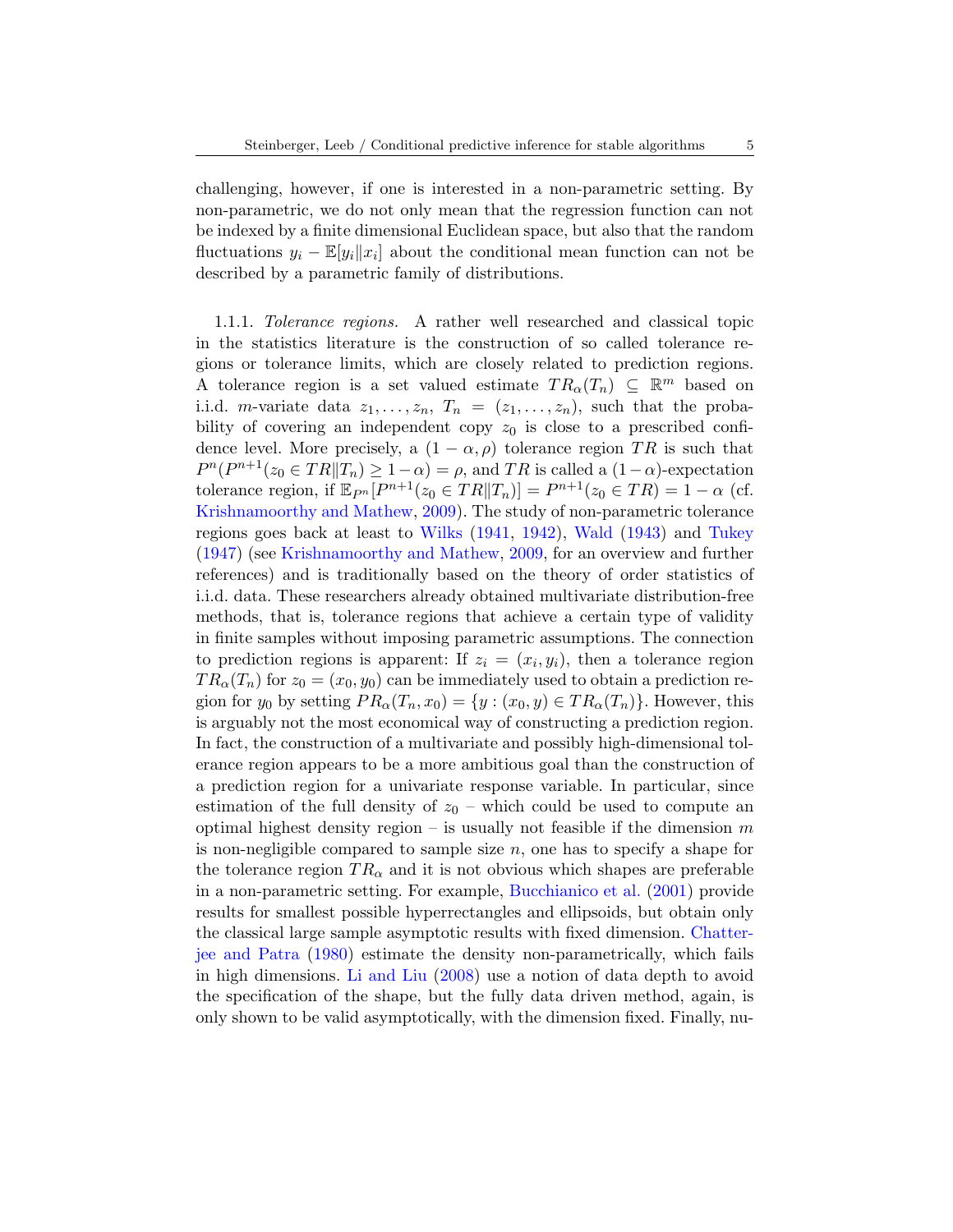merically computing the  $x_0$ -cut of  $TR_\alpha$  to obtain  $PR_\alpha$  is computationally demanding and the result is sensitive to the shape of  $TR_{\alpha}$ .

1.1.2. Conformal prediction. A strand of literature which has emerged from the early ideas of non-parametric tolerance regions, but which is more prominent within the machine learning community than the statistics community, is called conformal prediction [\(Vovk et al.,](#page-32-10) [1999,](#page-32-10) [2005,](#page-32-11) [2009\)](#page-32-12). Conformal prediction is a very flexible general framework for construction of prediction regions that can be used in conjunction with any learning algorithm. The general idea is to construct a pivotal p-value  $\pi(y_\star)$  to test  $H_{\star}$ :  $y_0 = y_{\star}$  based on the sample  $T_n$  and  $x_0$ , for each possible value  $y_{\star}$  of  $y_0$ , and to invert the test to obtain a prediction region for  $y_0$ , i.e.,  $PR_{\alpha} = \{y : \pi(y) \geq \alpha\}.$  The method was primarily designed for an on-line learning setup (cf. [Vovk et al.,](#page-32-12) [2009\)](#page-32-12), but has recently been popularized in the statistics community by [Lei et al.](#page-31-9) [\(2017,](#page-31-9) [2013\)](#page-31-10) and [Lei and Wasser](#page-31-11)[man](#page-31-11) [\(2014\)](#page-31-11), who study it as a batch method. Aside from their flexibility, conformal prediction methods have the advantage that they are valid in finite samples, in the sense that the unconditional coverage probability  $P^{n+1}(y_0 \in PR_\alpha)$  is no less than the nominal level  $1-\alpha$ , provided only that the feature/response pairs  $(x_0, y_0), (x_1, y_1), \ldots, (x_n, y_n)$  are exchangeable. On the other hand, their practical implementation is not so straight forward, because, for the test inversion, the p-value  $\pi$  has to be evaluated on a grid of possible  $y$  values, which is especially tricky if the conformal prediction region is not an interval (see [Chen et al.](#page-31-12) [\(2017\)](#page-31-12) and [Lei](#page-31-13) [\(2017\)](#page-31-13) for further discussion of these issues). Moreover, it is not clear if the classical conformal methods can also provide a form of conditional validity. In [Vovk](#page-32-13) [\(2012\)](#page-32-13), a version of conformal prediction was presented that achieves also a certain type of (approximate) conditional validity. However, the method relies on a sample splitting idea, which usually makes the prediction region unnecessarily wide (see Sections [3.4](#page-20-0) and [5.2](#page-26-0) for further discussion of sample splitting techniques). A different version of conditional validity (conditioning on  $x_0$ ), is discussed in [Barber et al.](#page-30-2) [\(2019a\)](#page-30-2) (see also Remark [5.3](#page-29-0) below).

1.1.3. The jackknife  $+$ . [Barber et al.](#page-30-3) [\(2019b\)](#page-30-3) recently proposed a modification of the leave-one-out method considered here. For the modified method, which they call jackknife+, they derived a finite-sample lower bound for the unconditional coverage probability, under the assumption that the feature/response pairs are exchangeable and without requiring that the prediction algorithm is stable. For a jackknife + interval with nominal coverage probability  $1 - \alpha$ , the lower bound is  $1 - 2\alpha$ ; if the prediction algorithm is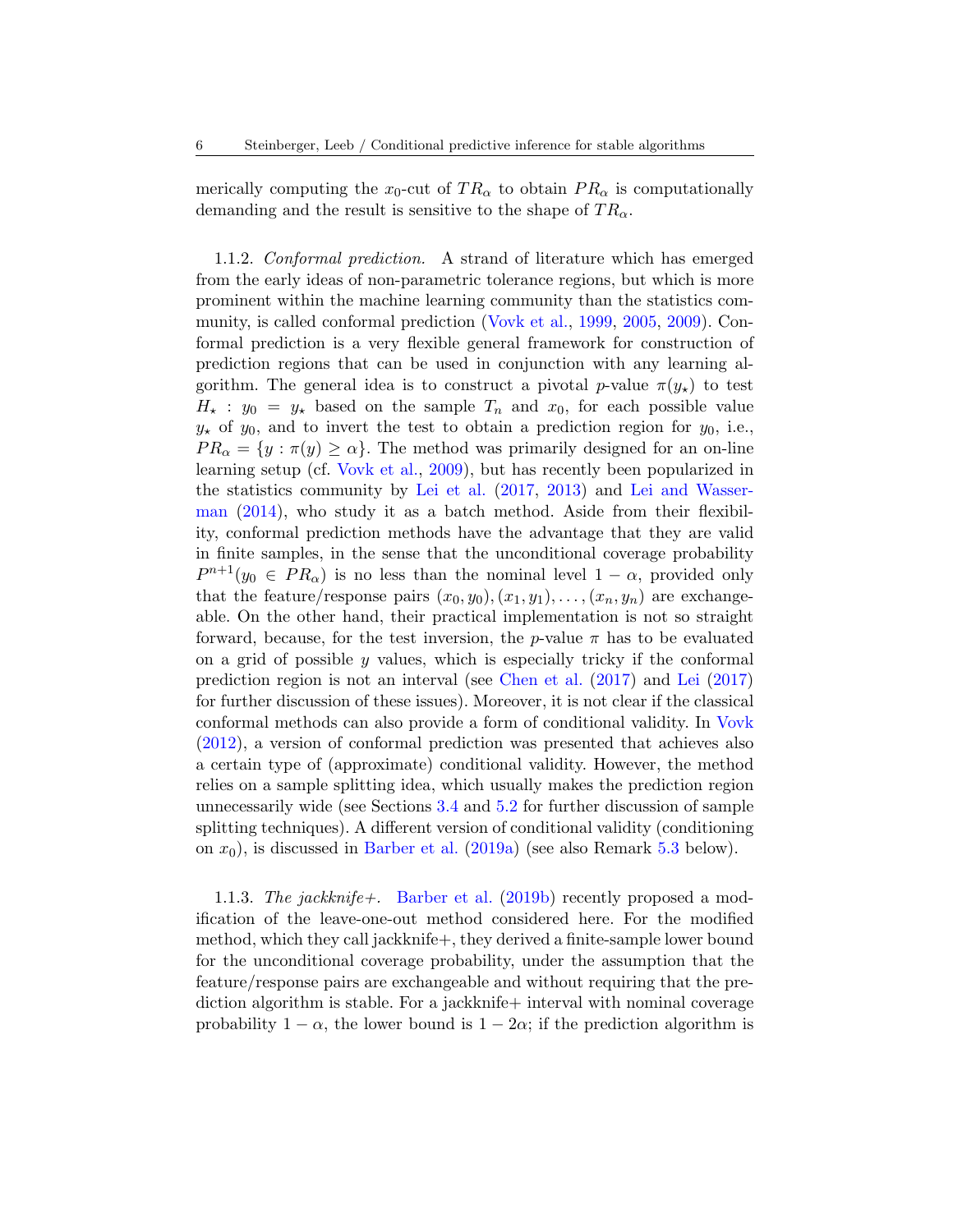stable (under omission of a single feature/response pair), the lower bound moves closer towards  $1 - \alpha$  (provided that the interval is slightly modified further). In simulations and data-examples, [Barber et al.](#page-30-3) [\(2019b\)](#page-30-3) found that the jackknife+ performs essentially like the jackknife, i.e., like the method considered in this paper, unless the prediction algorithm is highly unstable; in the unstable case, jackknife+ outperforms jackknife. The use of an unstable prediction method is, of course, debatable, at least if the user is aware of the instability. The conditional performance of the jackknife+ interval, i.e., its coverage probability conditional on the training data, is yet to be analyzed.

<span id="page-6-0"></span>1.2. Preliminaries and notation. For  $p \in \mathbb{N}$ , let  $\mathcal{Y} \subseteq \mathbb{R}$  and  $\mathcal{X} \subseteq \mathbb{R}^p$  be Borel measurable sets and let  $\mathcal{Z} = \mathcal{X} \times \mathcal{Y}$ . Moreover, let  $\mathcal{P}$  be some class of Borel probability measures on  $\mathcal Z$  and, for  $n \in \mathbb N$ ,  $n \geq 2$ , let  $P^n$  denote the *n*-fold product measure of  $P \in \mathcal{P}$ . For  $P \in \mathcal{P}$ , we write  $z_0 = (x_0, y_0)$ for a random vector distributed according to P and we write  $T_n = (z_i)_{i=1}^n$ ,  $z_i = (x_i, y_i)$ , for a training sample, where  $z_0, z_1, \ldots, z_n$  are independent and identically distributed according to P. This means that  $(T_n, z_0)$  is distributed as  $P^{n+1}$ . By  $m_P(x) := \mathbb{E}_P[y_0||x_0 = x]$ ,  $m_P : \mathcal{X} \to \mathbb{R}$ , we denote (a version of) the true unknown regression function, if it exists. We sometimes express the training data  $T_n$  as  $(X, Y)$ , where  $X = [x_1, \ldots, x_n]'$  is of dimension  $n \times p$  and  $Y = (y_1, \ldots, y_n)'$  is a random *n*-vector. Moreover, X' denotes the transpose of X, and we write  $(X'X)^{\dagger}$  for the Moore-Penrose inverse of X'X. Similarly, we write  $X_{[i]} = [x_1, \ldots, x_{i-1}, x_{i+1}, \ldots, x_n]'$  and  $Y_{[i]} =$  $(y_1, \ldots, y_{i-1}, y_{i+1}, \ldots, y_n)'$ .

Next, we formally define the notion of a (learning) algorithm and that of a predictor (or estimator)  $\hat{m}_n$  and its leave-one-out equivalent  $\hat{m}_n^{[i]}$ . Consider a measurable function  $M_{n,p} : \mathcal{Z}^n \times \mathcal{X} \to \mathbb{R}$ .  $M_{n,p}$  is also called a learning algorithm. For each vector  $x \in \mathcal{X}$ , we set  $\hat{m}_n(x) = M_{n,p}(T_n, x)$  and  $\hat{m}_n^{[i]}(x) = M_{n-1,p}(T_n^{[i]},x)$ , where  $T_n^{[i]} = (z_j)_{j \neq i}, i = 1, ..., n$ , denotes the reduced training sample where the observation  $z_i = (x_i, y_i)$  has been deleted. Thus whenever we are talking about a predictor, we implicitly talk about the pair of functions  $(M_{n,p}, M_{n-1,p})$ . A predictor  $\hat{m}_n$  is called *symmetric* if for every choice of  $z_1, \ldots, z_n \in \mathcal{Z}$ , every  $x \in \mathcal{X}$  and every permutation  $\pi$  of *n* elements,  $M_{n,p}((z_i)_{i=1}^n, x) = M_{n,p}((z_{\pi(i)})_{i=1}^n, x)$ , and if the same holds true for  $M_{n-1,p}$ . Since the training data  $T_n = (z_1, \ldots, z_n)$  are assumed to be i.i.d., it is natural to consider symmetric predictors. Also note that, although computationally demanding, in principle any predictor  $\hat{m}_n$  can be symmetrized by averaging over all possible permutations of the training data.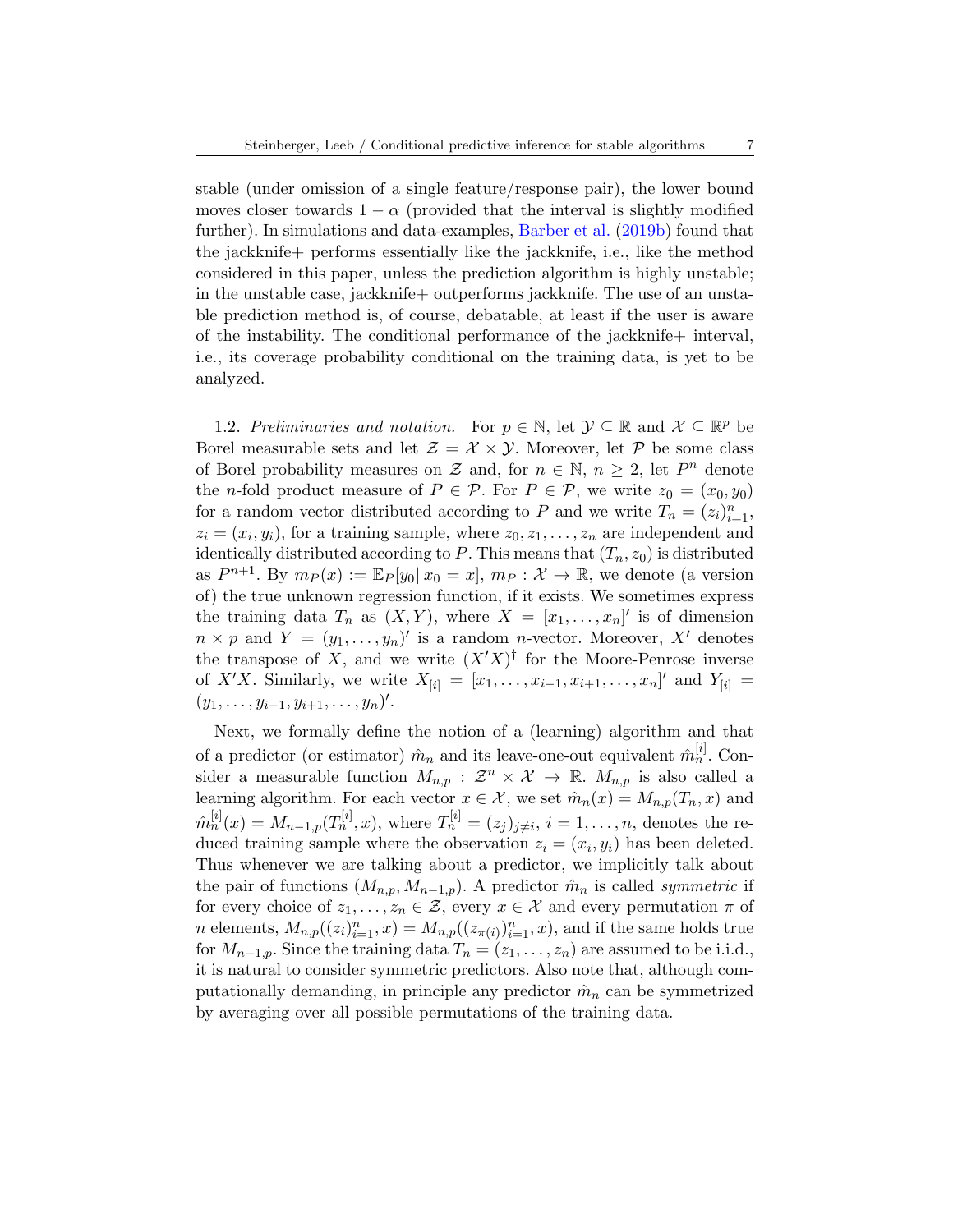If  $A(t) \in \mathcal{B}(\mathcal{Z}), t \in \mathcal{Z}^n$ , is a collection of Borel subsets of  $\mathcal{Z}$ , then we define the conditional probability of  $A(T_n)$  given the training sample  $T_n = t$  by  $P^{n+1}(z_0 \in A(T_n) || T_n = t) := P(A(t))$ . For example, if  $PI(t, x)$  is an interval depending on  $t \in \mathcal{Z}^n$  and  $x \in \mathcal{X}$ , then  $P^{n+1}(y_0 \in PI(T_n, x_0)||T_n = t) :=$  $P(\{(x,y)\in\mathcal{Z}:y\in PI(t,x)\})$ , assuming measureability. If  $f:D\to\mathbb{R}$  is a real function on some domain D, then  $||f||_{\infty} = \sup_{s \in D} |f(s)|$ . For  $a, b \in \mathbb{R}$ , we also write  $a \vee b = \max(a, b)$ ,  $a \wedge b = \min(a, b)$  and  $a_+ = a \vee 0$ , and let  $\lceil \delta \rceil$  denote the smallest integer no less than  $\delta \in \mathbb{R}$ . We write  $U \stackrel{\mathcal{L}}{=} V$ , if the random quantities  $U$  and  $V$  are equal in distribution and the underlying probability space is clear from the context. By a slight abuse of notation, we also write  $U \stackrel{\mathcal{L}}{=} \mathcal{L}_0$  if the random variable U is distributed according to the probability law  $\mathcal{L}_0$  and, again, the underlying probability space is clear from the context.

For our asymptotic statements, we will also need the following conventions. Let  $(p_n)_{n\in\mathbb{N}}$  be a sequence of positive integers. If, for each  $n \in \mathbb{N}$ ,  $\mathcal{P}_n$  is a collection of probability distributions on  $\mathcal{Z}_n \subseteq \mathbb{R}^{p_n+1}$  and  $\phi_n$ :  $\mathcal{Z}_n^n \times \mathcal{P}_n \to \mathbb{R}$  is a function such that for every  $P \in \mathcal{P}_n$ ,  $t \mapsto \phi_n(t, P)$  is measurable, then we say that  $\phi_n$  is  $\mathcal{P}_n$ -uniformly bounded in probability if  $\limsup_{n\to\infty} \sup_{P\in\mathcal{P}_n} P^{n}(|\phi_n(T_n, P)| > M) \to 0$ , as  $M \to \infty$ , and write  $\phi_n = O_{\mathcal{P}_n}(1)$ . If  $\sup_{P \in \mathcal{P}_n} P^n(|\phi_n(T_n, P)| > \varepsilon) \to 0$ , as  $n \to \infty$ , for every  $\varepsilon > 0$ , then we say that  $\phi_n$  converges  $\mathcal{P}_n$ -uniformly in probability to zero and write  $\phi_n = o_{\mathcal{P}_n}(1)$ . Similarly, we say that  $\phi_n$  converges  $\mathcal{P}_n$ -uniformly in probability to  $\psi_n : \mathcal{Z}_n^n \times \mathcal{P}_n \to \mathbb{R}$ , which is also assumed to be measurable in its first argument, if  $|\phi_n - \psi_n| = o_{\mathcal{P}_n}(1)$ .

## <span id="page-7-0"></span>2. Main results.

<span id="page-7-1"></span>2.1. Leave-one-out prediction intervals and conditional validity. For  $\alpha \in$  $(0, 1)$ , we want to construct a prediction interval  $PI_\alpha(T_n, x_0) = (\hat{m}_n(x_0) +$  $L_{\alpha}(T_n)$ ,  $\hat{m}_n(x_0) + U_{\alpha}(T_n)$  for  $y_0$ , where  $L_{\alpha}$  and  $U_{\alpha}$  are measurable functions on  $\mathcal{Z}^n$ , such that

<span id="page-7-2"></span>(2.1) 
$$
\sup_{P \in \mathcal{P}} \mathbb{E}_{P^n} \left[ \left| P^{n+1} \left( y_0 \in P I_\alpha(T_n, x_0) \middle| T_n \right) - (1 - \alpha) \right| \right]
$$

is small. We can not expect the expression in  $(2.1)$  to be equal to zero for some fixed n and a reasonably large class  $P$  (see Remark [5.1](#page-28-0) below). Therefore, we are content with  $(2.1)$  being close to zero as n, and possibly also  $p$ , is large. This notion of conditional validity is related to what [Vovk](#page-32-14) [\(2013\)](#page-32-14) calls training conditional validity, and which is itself closely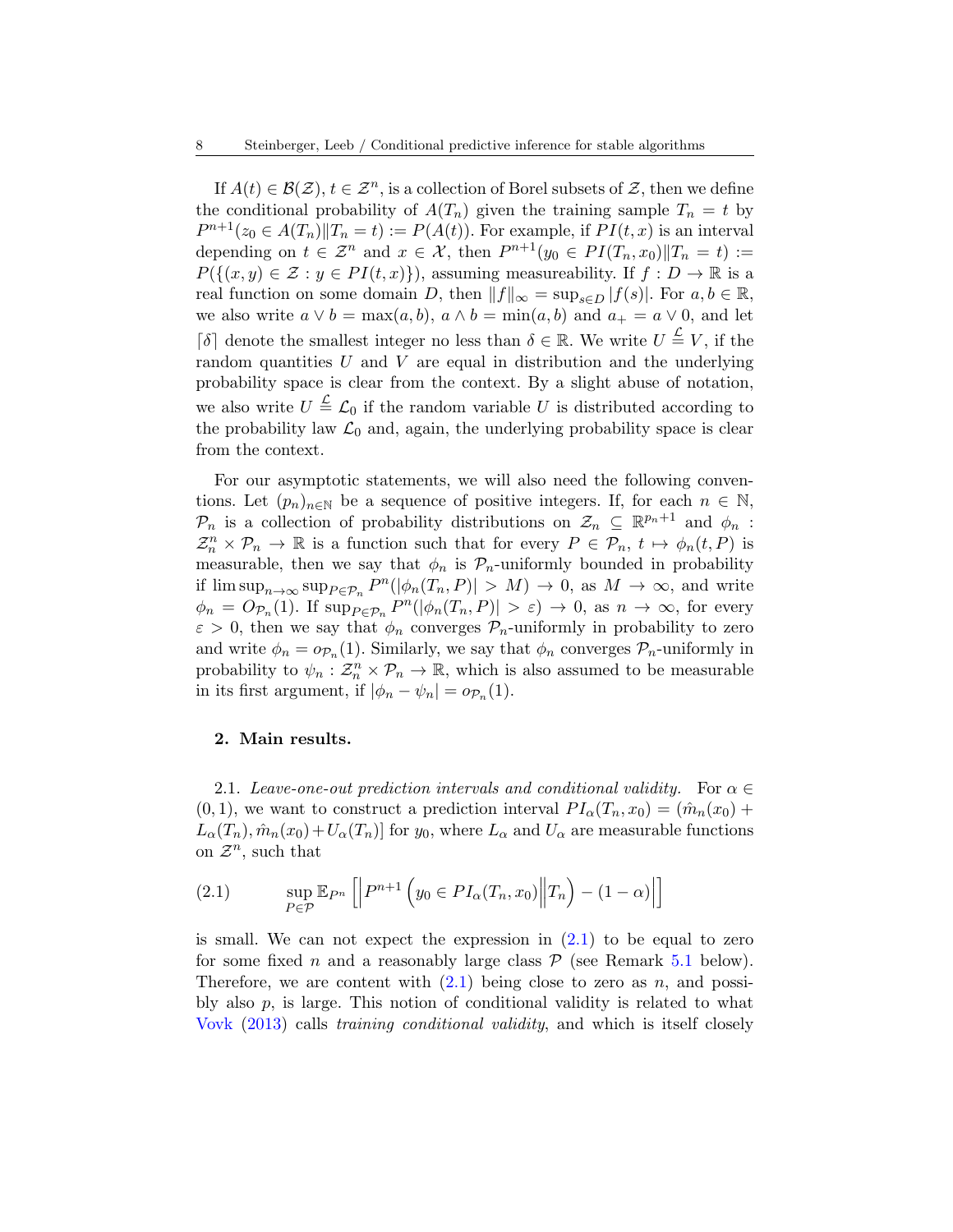related to the conventional notion of a  $(1 - \alpha, \rho)$  tolerance region for  $\rho$ close to 1 (cf. [Krishnamoorthy and Mathew,](#page-31-6) [2009\)](#page-31-6). However, these conventional definitions require only that the conditional coverage probability  $P^{n+1}(y_0 \in PI_\alpha(T_n, x_0) \| T_n)$  is no less than the prescribed confidence level  $1-\alpha$ , with high probability, whereas the requirement that  $(2.1)$  is small also excludes overly conservative procedures. Note that if  $(2.1)$  is small, then also

$$
|P^{n+1}(y_0 \in PI_{\alpha}(T_n, x_0)) - (1 - \alpha)|
$$
  
= 
$$
|\mathbb{E}_{P^n} [P^{n+1}(y_0 \in PI_{\alpha}(T_n, x_0)||T_n) - (1 - \alpha)]|
$$
  

$$
\leq \mathbb{E}_{P^n} [P^{n+1}(y_0 \in PI_{\alpha}(T_n, x_0)||T_n) - (1 - \alpha)]
$$

will be small. Hence, the prediction interval is then also approximately unconditionally valid, uniformly over  $P \in \mathcal{P}$ .

If the conditional distribution function  $s \mapsto \tilde{F}_n(s) := P^{n+1}(y_0 - \hat{m}_n(x_0)) \le$  $s||T_n$  is continuous, then, for  $0 \leq \alpha_1 < \alpha_2 \leq 1$  fixed, there is an optimal shortest but infeasible interval

<span id="page-8-1"></span>(2.2) 
$$
PI_{\alpha_1,\alpha_2}^{(OPT)} = (\hat{m}_n(x_0) + \tilde{q}_{\alpha_1}, \hat{m}_n(x_0) + \tilde{q}_{\alpha_2})
$$

in the set of all prediction intervals PI of the form  $PI = PI(T_n, x_0)$  $(\hat{m}_n(x_0) + L(T_n), \hat{m}_n(x_0) + U(T_n))$  that also satisfy

<span id="page-8-2"></span>(2.3) 
$$
P^{n+1}\left(y_0 \le \inf PI \middle\| T_n\right) = \alpha_1, \text{ and}
$$

<span id="page-8-3"></span>(2.4) 
$$
P^{n+1} (y_0 \ge \sup P I || T_n) = 1 - \alpha_2 :
$$

Simply choose  $\tilde{q}_{\alpha_1}$  to be the largest  $\alpha_1$ -quantile of  $\tilde{F}$  and  $\tilde{q}_{\alpha_2}$  to be the smallest  $\alpha_2$ -quantile of  $\tilde{F}_n$ . This gives the user the flexibility to choose precisely what error probability of under and over-prediction she is willing to accept. Thus, for  $PI_{\alpha_1,\alpha_2}^{(OPT)}$ , [\(2.1\)](#page-7-2) is actually equal to zero (for  $\alpha_1+1-\alpha_2=\alpha$ ), at least if P contains only probability distributions on  $\mathcal{Z}$  for which  $\tilde{F}_n : \mathbb{R} \to [0,1]$ is almost surely continuous.

We propose the following simple jackknife-type idea to approximate the optimal infeasible procedure: For  $\alpha \in [0,1]$ , let  $\hat{q}_{\alpha}$  denote an empirical  $\alpha$ quantile of the sample  $\hat{u}_1, \ldots, \hat{u}_n$  of leave-one-out residuals  $\hat{u}_i = y_i - \hat{m}_n^{[i]}(x_i)$ . To be more precise, we set  $\hat{q}_{\alpha} = \hat{u}_{(\lceil n\alpha \rceil)}$  if  $\alpha > 0$  and  $\hat{q}_0 = \hat{u}_{(1)} - e^{-n}$  (any number strictly less than  $\hat{u}_{(1)}$  would do), where  $\hat{u}_{(1)} \leq \hat{u}_{(2)} \leq \cdots \leq \hat{u}_{(n)}$  are the order statistics of the leave-one-out residuals. Then the leave-one-out prediction interval is given by

<span id="page-8-0"></span>(2.5) 
$$
PI_{\alpha_1,\alpha_2}^{(L1O)}(T_n,x_0) = \hat{m}_n(x_0) + \left(\hat{q}_{\alpha_1}, \hat{q}_{\alpha_2}\right].
$$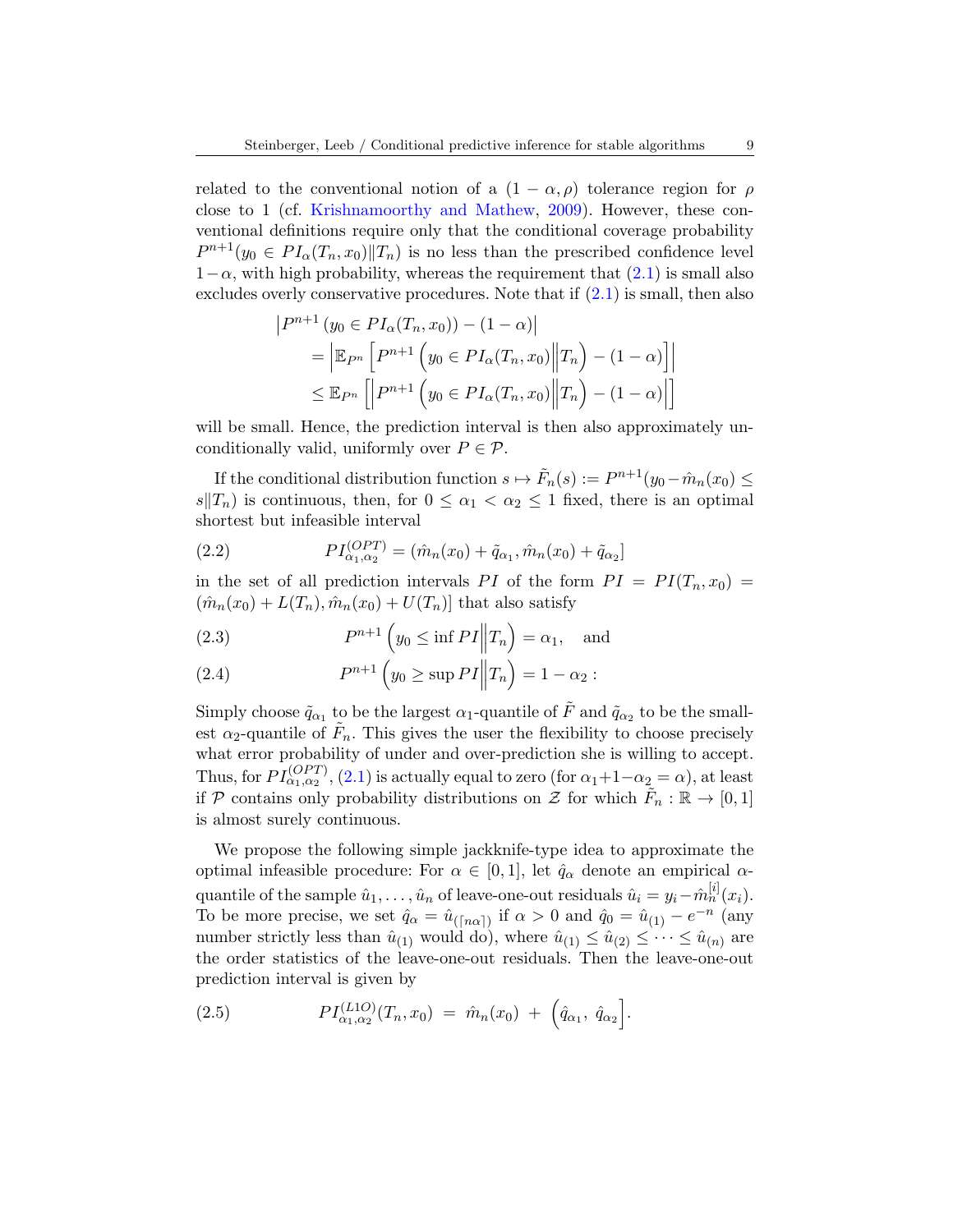Excluding the left endpoint turns out to be convenient for proving Lemma [2.1](#page-9-0) below. The random distribution functions

(2.6) 
$$
\hat{F}_n(s) := \hat{F}_n(s; T_n) := \frac{1}{n} \sum_{i=1}^n \mathbb{1}_{(-\infty, s]}(\hat{u}_i)
$$

and

(2.7) 
$$
\tilde{F}_n(s) := \tilde{F}_n(s; T_n) := P^{n+1}(y_0 - \hat{m}_n(x_0) \le s \| T_n),
$$

 $s \in \mathbb{R}$ , play a crucial role in the analysis of the leave-one-out prediction intervals.

The idea behind the leave-one-out procedure is remarkably simple. To estimate the conditional distribution  $\tilde{F}_n$  of the prediction error  $y_0 - \hat{m}_n(x_0)$ we simply use the empirical distribution  $\hat{F}_n$  of the leave-one-out residuals  $\hat{u}_i = y_i - \hat{m}_n^{[i]}(x_i)$ . Notice that  $\hat{m}_n$  is independent of  $(x_0, y_0)$ , and  $\hat{m}_n^{[i]}$  is independent of  $(x_i, y_i)$ , and thus,  $\hat{u}_i$  has almost the same distribution as the prediction error, except that  $\hat{m}_n^{[i]}$  is calculated from one observation less than  $\hat{m}_n$ . In many cases this difference turns out to be negligible if n is large, even if  $p$  is relatively large too. Note, however, that the leave-one-out residuals  $(\hat{u}_i)_{i=1}^n$  are not independent.

The following elementary result shows that, indeed, the main ingredient to establish conditional validity  $(2.1)$  of the leave-one-out prediction interval in [\(2.5\)](#page-8-0) is consistent estimation of  $\tilde{F}_n$  in Kolmogorov distance.

<span id="page-9-0"></span>LEMMA 2.1. For  $0 \leq \alpha_1 < \alpha_2 \leq 1$ , and if the fixed (non-random) training sample  $t_n \in \mathcal{Z}^n$  is such that the leave-one-out residuals  $\hat{u}_i = \hat{u}_i(t_n)$ ,  $i = 1, \ldots, n$ , are all distinct, then the leave-one-out prediction interval defined in [\(2.5\)](#page-8-0) satisfies

$$
\left| P\left(y_0 \in PI_{\alpha_1,\alpha_2}^{(L1O)}(t_n,x_0)\right) - \frac{\lceil n\alpha_2 \rceil - \lceil n\alpha_1 \rceil}{n} \right| \leq 2\|\hat{F}_n - \tilde{F}_n\|_{\infty}.
$$

REMARK 2.2. Note that the inequality of Lemma [2.1](#page-9-0) is a purely algebraic statement for a fixed training set  $t_n$ . Also note that the coverage probability  $P(y_0 \in PI_{\alpha_1,\alpha_2}^{(L1O)}(t_n,x_0))$  is a version of the conditional probability  $P^{n+1}(y_0 \in PI_{\alpha_1,\alpha_2}^{(L1O)}(T_n, x_0) \| T_n = t_n).$ 

PROOF OF LEMMA [2.1.](#page-9-0) By definition,

$$
P\left(y_0 \in PI_{\alpha_1,\alpha_2}^{(L1O)}(t_n, x_0)\right) = \tilde{F}_n(\hat{q}_{\alpha_2}) - \tilde{F}_n(\hat{q}_{\alpha_1})
$$
  
=  $\tilde{F}_n(\hat{q}_{\alpha_2}) - \hat{F}_n(\hat{q}_{\alpha_2}) + \hat{F}_n(\hat{q}_{\alpha_1}) - \tilde{F}_n(\hat{q}_{\alpha_1}) + \hat{F}_n(\hat{q}_{\alpha_2}) - \hat{F}_n(\hat{q}_{\alpha_1}).$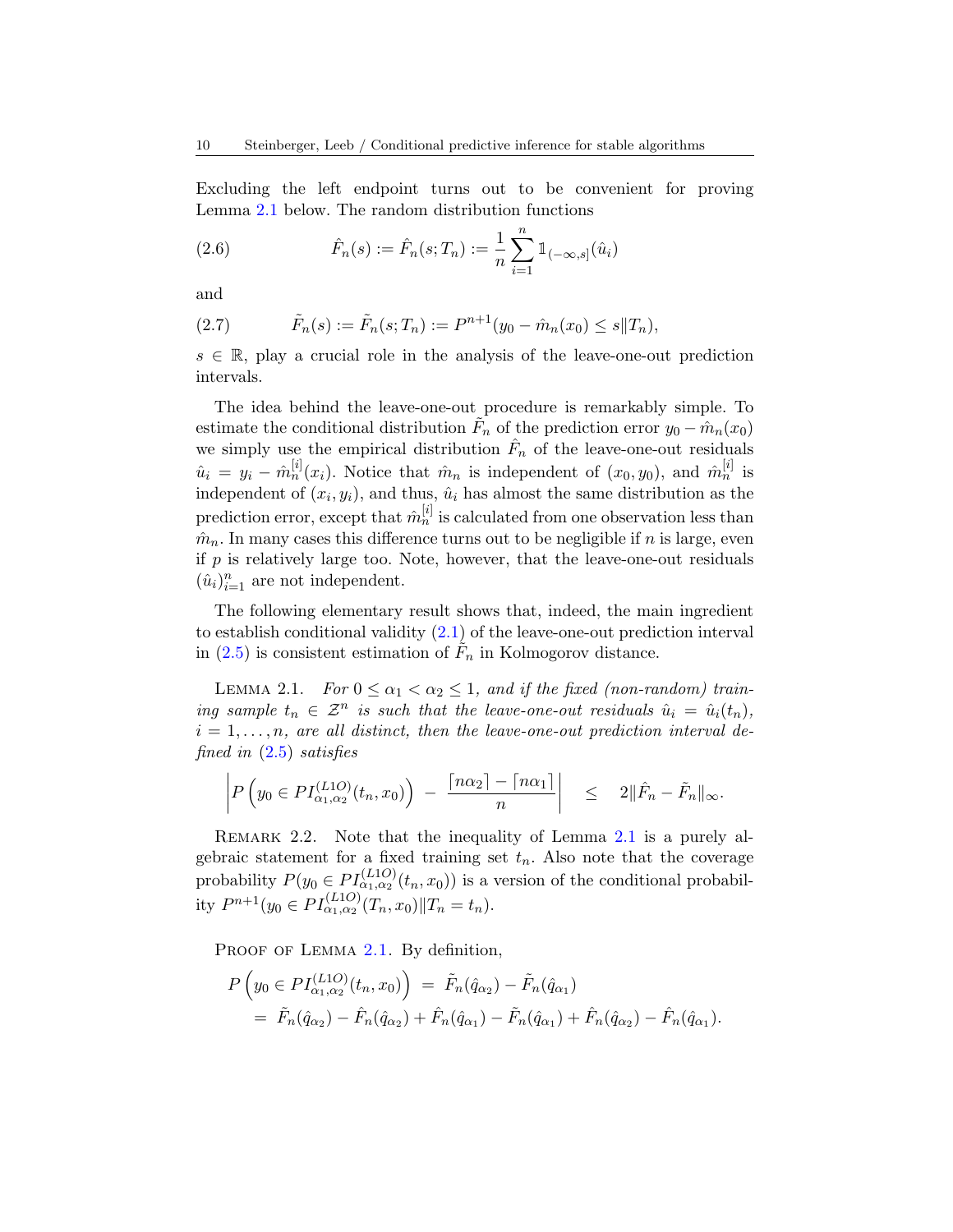$$
n\hat{F}_n(\hat{q}_{\alpha_2}) - n\hat{F}_n(\hat{q}_{\alpha_1}) = |\{i \le n : \hat{u}_{(i)} \le \hat{u}_{(\lceil n\alpha_2 \rceil)}\}| - |\{i \le n : \hat{u}_{(i)} \le \hat{u}_{(\lceil n\alpha_1 \rceil)}\}|
$$
  
=  $\lceil n\alpha_2 \rceil - \lceil n\alpha_1 \rceil$ ,

and  $n\hat{F}_n(\hat{q}_{\alpha_2}) - n\hat{F}_n(\hat{q}_0) = |\{i \leq n : \hat{u}_{(i)} \leq \hat{u}_{(\lceil n\alpha_2 \rceil)}\}| - 0 = \lceil n\alpha_2 \rceil$ . Thus,  $\hat{F}_n(\hat{q}_{\alpha_2}) - \hat{F}_n(\hat{q}_{\alpha_1}) = \frac{\lceil n \alpha_2 \rceil - \lceil n \alpha_1 \rceil}{n},$ 

which concludes the proof.

For  $\alpha_1 > 0$ ,

By virtue of Lemma [2.1,](#page-9-0) most of what follows will be concerned with the analysis of  $\|\hat{F}_n - \tilde{F}_n\|_{\infty}$ . We are particularly interested in situations where, for a fixed  $x \in \mathcal{X}$ ,  $\hat{m}_n(x)$  does not concentrate around  $m_P(x)$ with high probability but remains random (cf. Remark [5.2](#page-29-1) below). In such cases, the unconditional distribution function of the prediction error  $P^{n+1}(y_0 - \hat{m}_n(x_0) \leq s) = \mathbb{E}_{P^n}[\tilde{F}_n(s)],$  the empirical distribution function of the ordinary residuals  $\frac{1}{n} \sum_{i=1}^{n} \mathbb{1}_{(-\infty, s]}(y_i - \hat{m}_n(x_i))$  and the true error distribution function  $P(y_0 - m_P(x_0) \leq s)$  need not be close to one another, because  $\hat{m}_n$  may not contain enough information about the true regression function  $m_P$  (see, for instance, [Bickel and Freedman](#page-30-0) [\(1983\)](#page-30-0) and [Bean et al.](#page-30-1) [\(2013\)](#page-30-1) for a linear regression example where  $m_P(x) = x'\beta_P$ <sup>[1](#page-10-1)</sup>. Nevertheless, we will see that even in such a challenging scenario, it is often possible to estimate the conditional distribution  $\tilde{F}_n$  of  $y_0 - \hat{m}_n(x_0)$ , given the training sample  $T_n$ , by the empirical distribution  $\hat{F}_n$  of the leave-one-out residuals.

<span id="page-10-0"></span>2.2. The role of algorithmic stability. In this section we present general results that relate the uniform estimation error  $\|\hat{F}_n - \tilde{F}_n\|_{\infty}$  to a measure of stability of the estimator  $\hat{m}_n$ . For our first result, sample size  $n \geq 2$  and dimension  $p \geq 1$  are fixed. We only need the following condition on the class of distributions  $P$  on  $\mathcal{Z} = \mathcal{X} \times \mathcal{Y}$ .

<span id="page-10-3"></span>(C1) Under every  $P \in \mathcal{P}$ , the distribution of  $z_0 = (x_0, y_0)$  has the following properties:<sup>[2](#page-10-2)</sup> The regression function  $x \mapsto m_P(x) = \mathbb{E}_P[y_0||x_0 = x]$ 

 $\Box$ 

<span id="page-10-1"></span><sup>&</sup>lt;sup>1</sup>It turns out, however, at least in the linear model  $m_P(x) = x'\beta_P$  and for appropriate estimators of  $\beta_P$ , that the conditional distribution of the prediction error  $\tilde{F}_n$  does stabilize at its mean, i.e., the unconditional distribution, even if  $n$  and  $p$  are of the same order of magnitude (cf. Section [3.3](#page-17-0) and Lemma [A.7](#page-45-0) in the proof of Theorem [3.4\)](#page-18-0).

<span id="page-10-2"></span><sup>&</sup>lt;sup>2</sup>To be formally precise, one should interpret  $x_0$  as the identity mapping of  $\mathcal{X} \subseteq \mathbb{R}^p$ onto itself and  $y_0$  as the identity mapping of  $\mathcal{Y} \subseteq \mathbb{R}$  onto itself.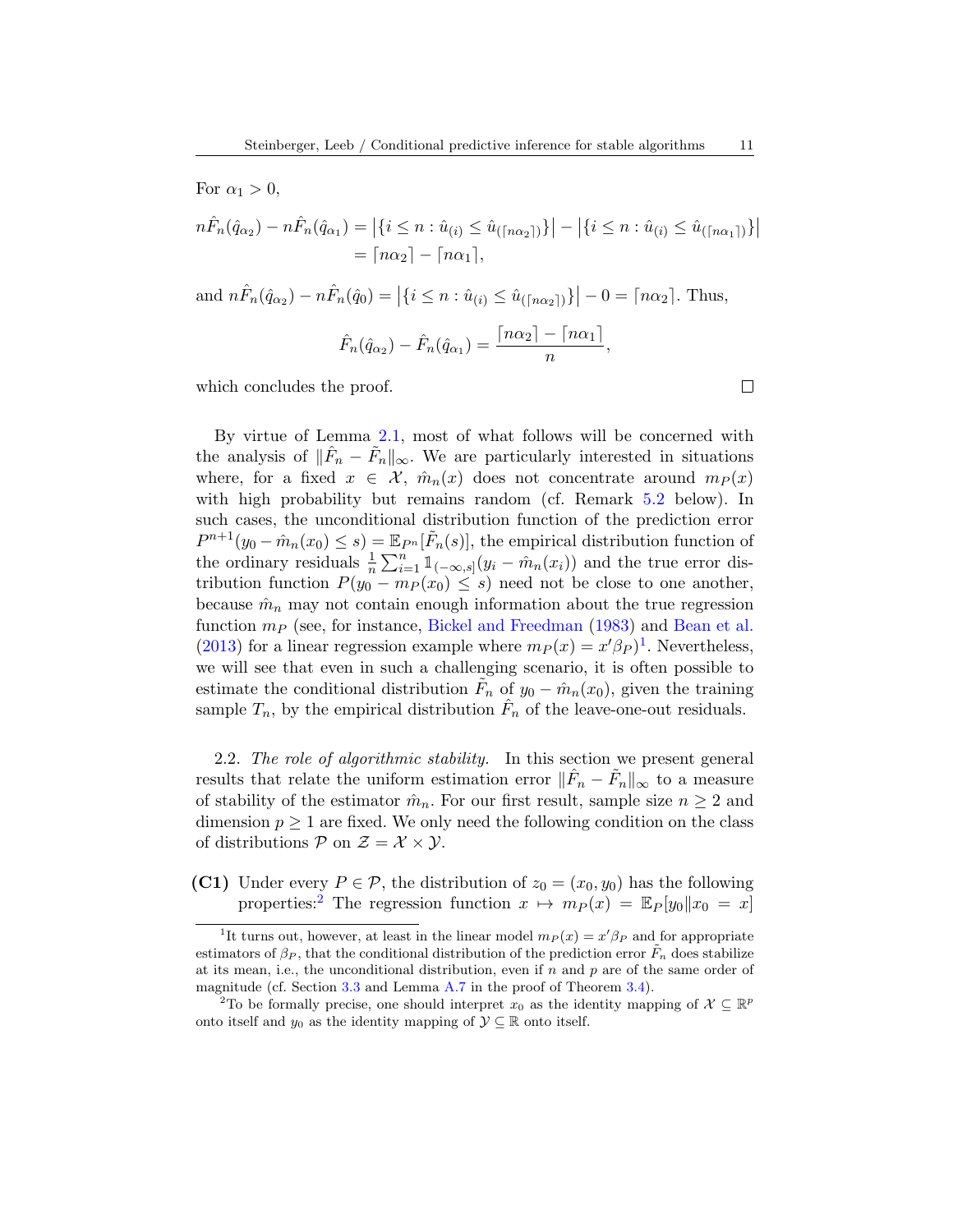exists and the error term  $u_0 := y_0 - m_P(x_0)$  is independent of the regressor vector  $x_0$  and has a Lebesgue density  $f_{u,P}$  with  $||f_{u,P}||_{\infty}$ ∞.

REMARK 2.3. The boundedness of the error density  $f_{u,P}$  can be relaxed to a Hölder condition on the cdf of  $u_0$  at the expense of a slightly more complicated theory.

REMARK 2.4. Note that by continuity of the cdf of the error distribution  $u_0$ , for every  $\alpha \in [0,1]$ , there exists a quantile  $q_{u,P}(\alpha)$  such that  $P(u_0 \leq$  $q_{u,P}(\alpha) = \alpha$ . However,  $q_{u,P}(\alpha)$  may not be uniquely determined by this requirement.

Building on terminology from [Bousquet and Elisseeff](#page-30-4) [\(2002\)](#page-30-4) (see also [Devroye and Wagner](#page-31-14) [\(1979\)](#page-31-14)), we use the following notion of algorithmic stability.

DEFINITION 1. For  $\eta > 0$  and P as in [\(C1\),](#page-10-3) we say the predictor  $\hat{m}_n$  is  $\eta$ -stable with respect to  $\mathcal P$  if

$$
\sup_{P \in \mathcal{P}} \mathbb{E}_{P^{n+1}}\left[\left(\|f_{u,P}\|_{\infty} \left|\hat{m}_n(x_0) - \hat{m}_n^{[i]}(x_0)\right|\right) \wedge 1\right] \leq \eta, \quad \forall i = 1,\ldots,n.
$$

By exchangeability of  $z_0, z_1, \ldots, z_n$ , it is easy to see that a symmetric predictor  $\hat{m}_n$  is  $\eta$ -stable w.r.t. P if, and only if,  $\mathbb{E}_{P^{n+1}}[(||f_{u,P}||_{\infty}|\hat{m}_n(x_0) \hat{m}_n^{[1]}(x_0)|\rangle\wedge 1] \leq \eta$  for all  $P \in \mathcal{P}$ . Also note that a 0-stable predictor can not depend on the training data in a non-trivial way (cf. Lemma [B.4\)](#page-54-0).

We are now in the position to state our main result on the estimation of  $\tilde{F}_n(s) = P^{n+1}(y_0 - \hat{m}_n(x_0) \leq s \|T_n)$  by  $\hat{F}_n(s) = \frac{1}{n} \sum_{i=1}^n \mathbb{1}_{(-\infty, s]}(\hat{u}_i)$ .

<span id="page-11-0"></span>THEOREM 2.5. Suppose the class  $P$  satisfies Condition [\(C1\)](#page-10-3) and the estimator  $\hat{m}_n$  is symmetric and  $\eta$ -stable w.r.t. P. Then, for every  $P \in \mathcal{P}$ , every  $L \in [1,\infty)$  and every  $\mu \in \mathbb{R}$ , we have

$$
\mathbb{E}_{P^n} \left[ \|\hat{F}_n - \tilde{F}_n\|_{\infty} \right] \le P(|y_0 - m_P(x_0)| > L) + P^{n+1}(|m_P(x_0) - \hat{m}_n(x_0) - \mu| > L) + 3\left( L \|f_{u,P}\|_{\infty} \left(\frac{1}{2n} + 3\eta\right) \right)^{1/3} + \sqrt{\frac{1}{n} + 6\eta}.
$$

For illustration and later use we also provide an asymptotic version of this result.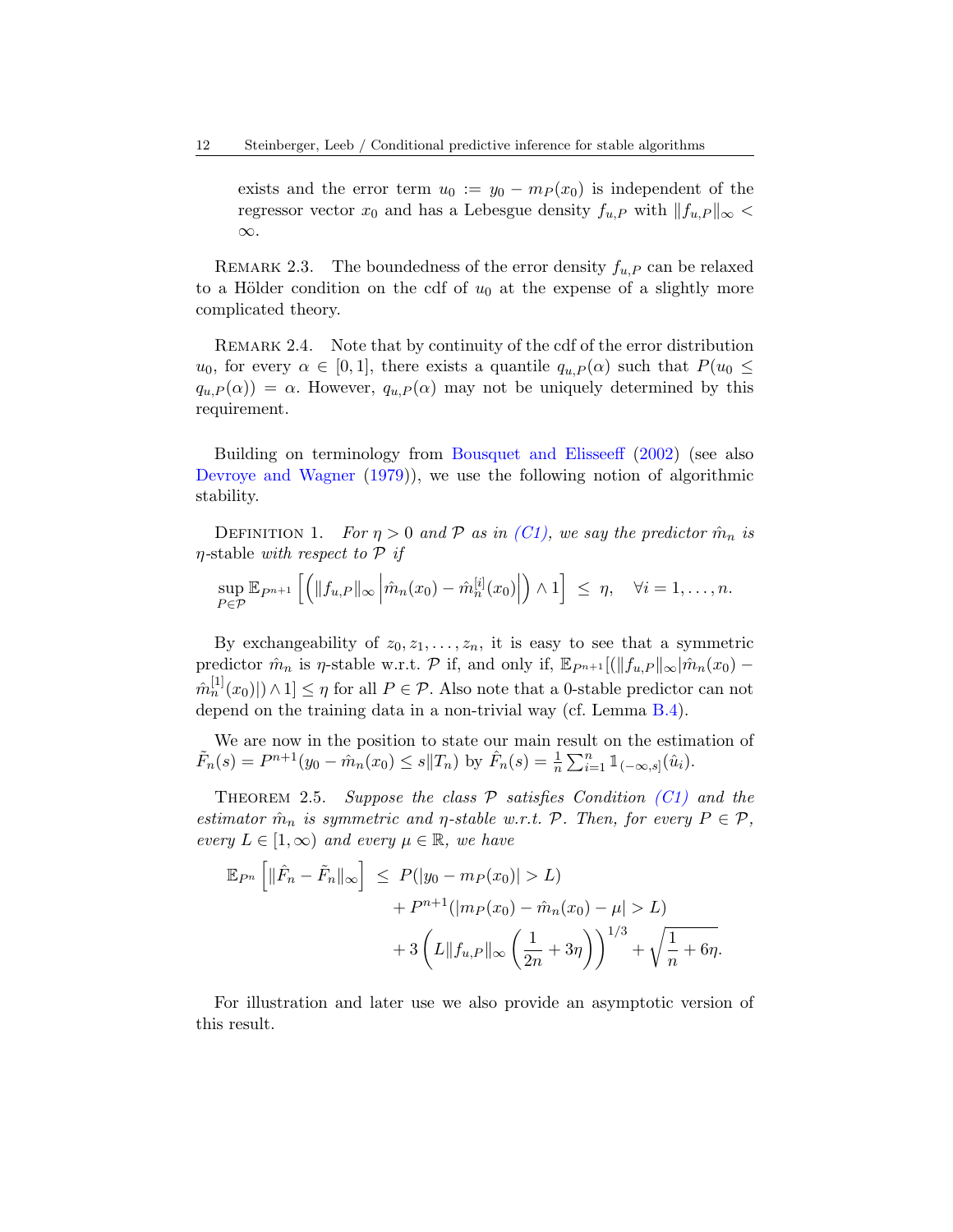<span id="page-12-0"></span>COROLLARY 2.6. For  $n \in \mathbb{N}$ , let  $p = p_n$  be a sequence of positive integers and let  $\mathcal{P}_n$  be as in [\(C1\)](#page-10-3) but with  $\mathcal{X} = \mathcal{X}_n \subseteq \mathbb{R}^{p_n}$  depending on n. Suppose that for  $P \in \mathcal{P}_n$ , there exists  $\sigma_P^2 = \sigma_{P,n}^2 \in (0,\infty)$  such that  $\limsup_{n\to\infty} \sup_{P\in\mathcal{P}_n} ||f_{u/\sigma_P,P}||_{\infty} < \infty$ , where  $f_{u/\sigma_P,P}(s) := \sigma_P f_{u,P}(s\sigma_P)$  is the scaled error density. Moreover, assume that the estimator  $\hat{m}_n$  is symmetric and  $\eta_n$ -stable w.r.t.  $\mathcal{P}_n$ , such that  $\eta_n \to 0$  as  $n \to \infty$ . If the scaled estimation errors  $|m_P(x_0)-m_n(x_0)|/\sigma_P$  and the scaled errors  $|y_0-m_P(x_0)|/\sigma_P$ both are  $P_n$ -uniformly bounded, then

$$
\sup_{P \in \mathcal{P}_n} \mathbb{E}_{P^n} \left[ \|\hat{F}_n - \tilde{F}_n\|_{\infty} \right] \xrightarrow[n \to \infty]{} 0.
$$

Moreover, for  $0 \leq \alpha_1 < \alpha_2 \leq 1$ , the leave-one-out prediction interval is uniformly asymptotically conditionally valid, i.e.,

$$
\sup_{P \in \mathcal{P}_n} \mathbb{E}_{P^n} \left[ \left| P^{n+1} \left( y_0 \in PI_{\alpha_1, \alpha_2}^{(L1O)}(T_n, x_0) \middle\| T_n \right) - (\alpha_2 - \alpha_1) \right| \right] \xrightarrow[n \to \infty]{} 0.
$$

PROOF. Apply Theorem [2.5](#page-11-0) with  $L = l_n \sigma_P$ ,  $\mu = 0$  and  $l_n = o\left(\frac{1}{2n} + 3\eta_n\right)$ ,  $l_n \to \infty$  as  $n \to \infty$ . For the second claim, note that under [\(C1\),](#page-10-3)  $P^n(\hat{u}_1)$  $\hat{u}_2$  = 0 and apply Lemma [2.1.](#page-9-0)  $\Box$ 

Theorem [2.5](#page-11-0) provides an upper bound on the risk of estimating the conditional prediction error distribution  $\tilde{F}_n$  by the empirical distribution of the leave-one-out residuals  $\hat{F}_n$ . The upper bound crucially relies on the properties of the chosen estimator  $\hat{m}_n$  for the true unknown regression function  $m_P$ . If the sample size is sufficiently large and if the estimator is sufficiently stable and has a moderate estimation error, then the parameter L can be chosen such that the upper bound is small. This is what we do in Corollary [2.6.](#page-12-0) It is important to note that Theorem [2.5](#page-11-0) and Corollary [2.6](#page-12-0) are informative also in case the estimator  $\hat{m}_n$  is not consistent for  $m_P$ , as is often the case when  $p/n \to 0$ . The bound of Theorem [2.5](#page-11-0) also exhibits an interesting trade-off between the *η*-stability of  $\hat{m}_n$  and the magnitude of its estimation error. More stable estimators are allowed to be less accurate whereas less stable estimators need to achieve higher accuracy in order to be as reliable for predictive inference purposes as a more stable algorithm.

The proof of Theorem [2.5](#page-11-0) relies, among other things, on a result of [Bous](#page-30-4)[quet and Elisseeff](#page-30-4) [\(2002\)](#page-30-4) which bounds the  $L^2$ -distance between the generalization error of a predictor  $\hat{m}_n$  (i.e.,  $\mathbb{E}_{P^{n+1}}[(y_0 - \hat{m}_n(x_0))^2||T_n]$ ) and its estimate based on leave-one-out residuals, in terms of the stability properties of  $\hat{m}_n$ . See Section [A.1](#page-33-0) for details.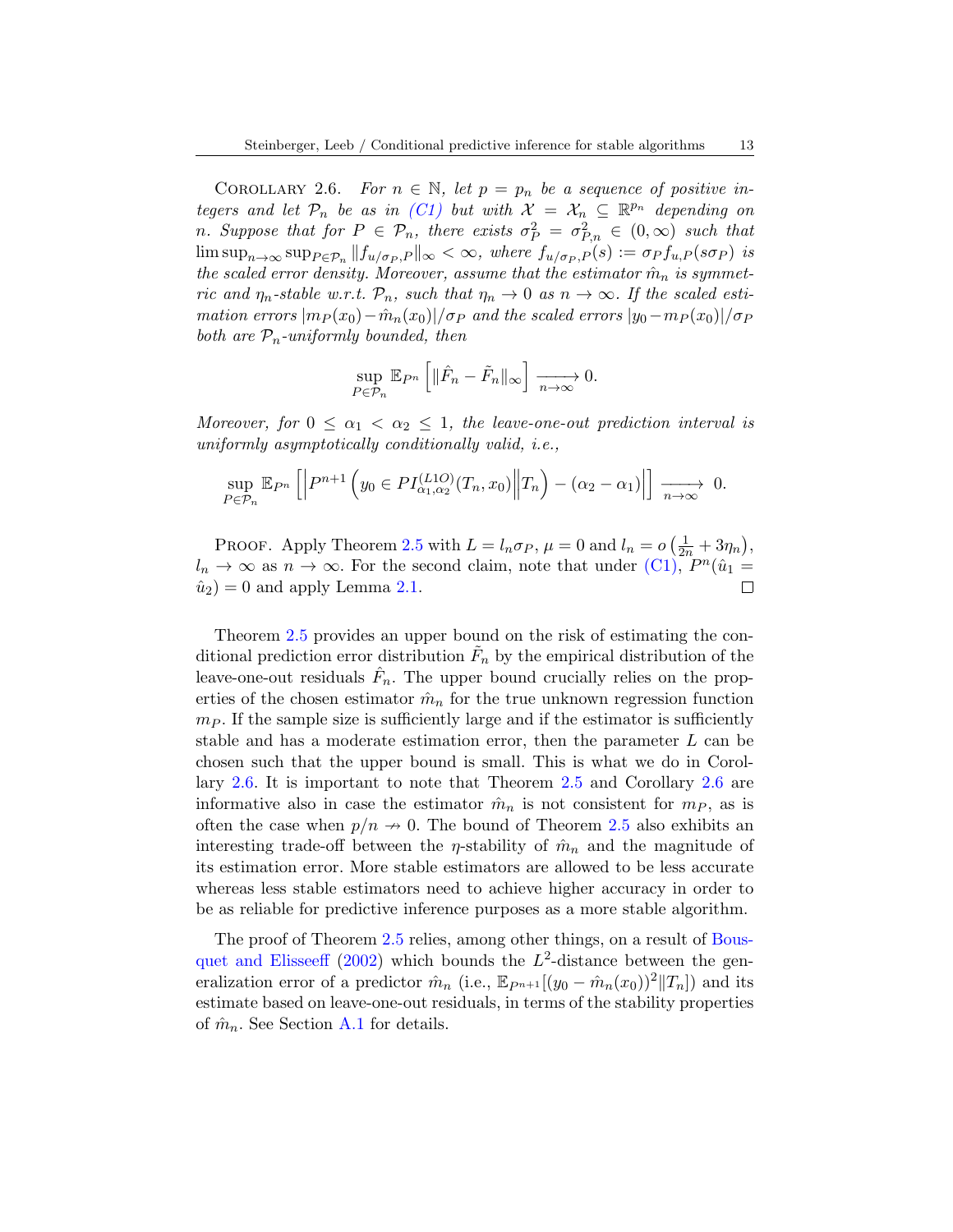Theorem [2.5](#page-11-0) and Corollary [2.6](#page-12-0) show that the leave-one-out prediction interval in [\(2.5\)](#page-8-0) is approximately uniformly conditionally valid, i.e., has the property that  $(2.1)$  is small at least for large n, provided that the underlying estimator  $\hat{m}_n$  has two essential properties. First, the estimator must be  $\eta$ stable with respect to the class  $P$  over which uniformity is desired, with an  $\eta$  value that is small if n is large. More precisely, we require

<span id="page-13-1"></span>
$$
(2.8) \qquad \eta_n = \sup_{P \in \mathcal{P}_n} \mathbb{E}_{P^{n+1}} \left[ \left( \|f_{u,P}\|_{\infty} |\hat{m}_n(x_0) - \hat{m}_n^{[1]}(x_0)| \right) \wedge 1 \right] \xrightarrow[n \to \infty]{} 0.
$$

This is an intuitively appealing assumption since otherwise the leave-one-out residuals  $\hat{u}_i = y_i - \hat{m}_n^{[i]}(x_i)$  may not be well suited to estimate the distribution of the prediction error  $y_0 - \hat{m}_n(x_0)$ . Second, the scaled estimation error  $(m_P(x_0)-\hat{m}_n(x_0))/\sigma_P$  at the new observation  $x_0$  must be bounded in probability, uniformly over the class  $P$ . Formally,

<span id="page-13-2"></span>(2.9) 
$$
\limsup_{n \to \infty} \sup_{P \in \mathcal{P}_n} P^{n+1} \left( \frac{|m_P(x_0) - \hat{m}_n(x_0)|}{\sigma_P} > M \right) \xrightarrow[M \to \infty]{} 0.
$$

This is used to guarantee that the conditional distribution  $\tilde{F}_n$  of the prediction error  $y_0 - \hat{m}_n(x_0)$  given the training data is tight in an appropriate sense (cf. Lemma [A.3](#page-34-0)[\(ii\)\)](#page-34-1), so that a pointwise bound on  $|\hat{F}_n(t) - \tilde{F}_n(t)|$  can be turned into a uniform bound. The remainder of this paper is therefore mainly concerned with verifying these two conditions on the estimator  $\hat{m}_n$ in several different contexts. From now on, as in Corollary [2.6,](#page-12-0) we will take on an asymptotic point of view.

<span id="page-13-0"></span>3. Linear prediction with many variables. In this section we investigate a scenario in which both consistent parameter estimation as well as bootstrap consistency fail (cf. [Bickel and Freedman,](#page-30-0) [1983;](#page-30-0) [El Karoui and](#page-31-0) [Purdom,](#page-31-0) [2015\)](#page-31-0), but the leave-one-out prediction interval is still asymptotically uniformly conditionally valid. See Section [4](#page-22-0) for a discussion of scenarios where consistent parameter estimation is possible. For  $\kappa \in [0,1)$ , we fix a sequence of positive integers  $(p_n)$ , such that  $p_n/n \to \kappa$  as  $n \to \infty$  and  $n > p_n + 1$  for all  $n \in \mathbb{N}$ . In case  $\kappa > 0$ , this type of 'large p, large n' asymptotics has the advantage that certain finite sample features of the problem are preserved in the limit, while offering a workable simplification. It turns out that conclusions drawn from this type of asymptotic analyses often provide remarkably accurate descriptions of finite sample phenomena.

When working with linear predictors  $\hat{m}_n(x_0) = x'_0 \hat{\beta}_n$ , and if the feature vectors  $x_i$  have second moment matrix  $\Sigma_P = \mathbb{E}_P[x_0 x_0']$  under P, the condi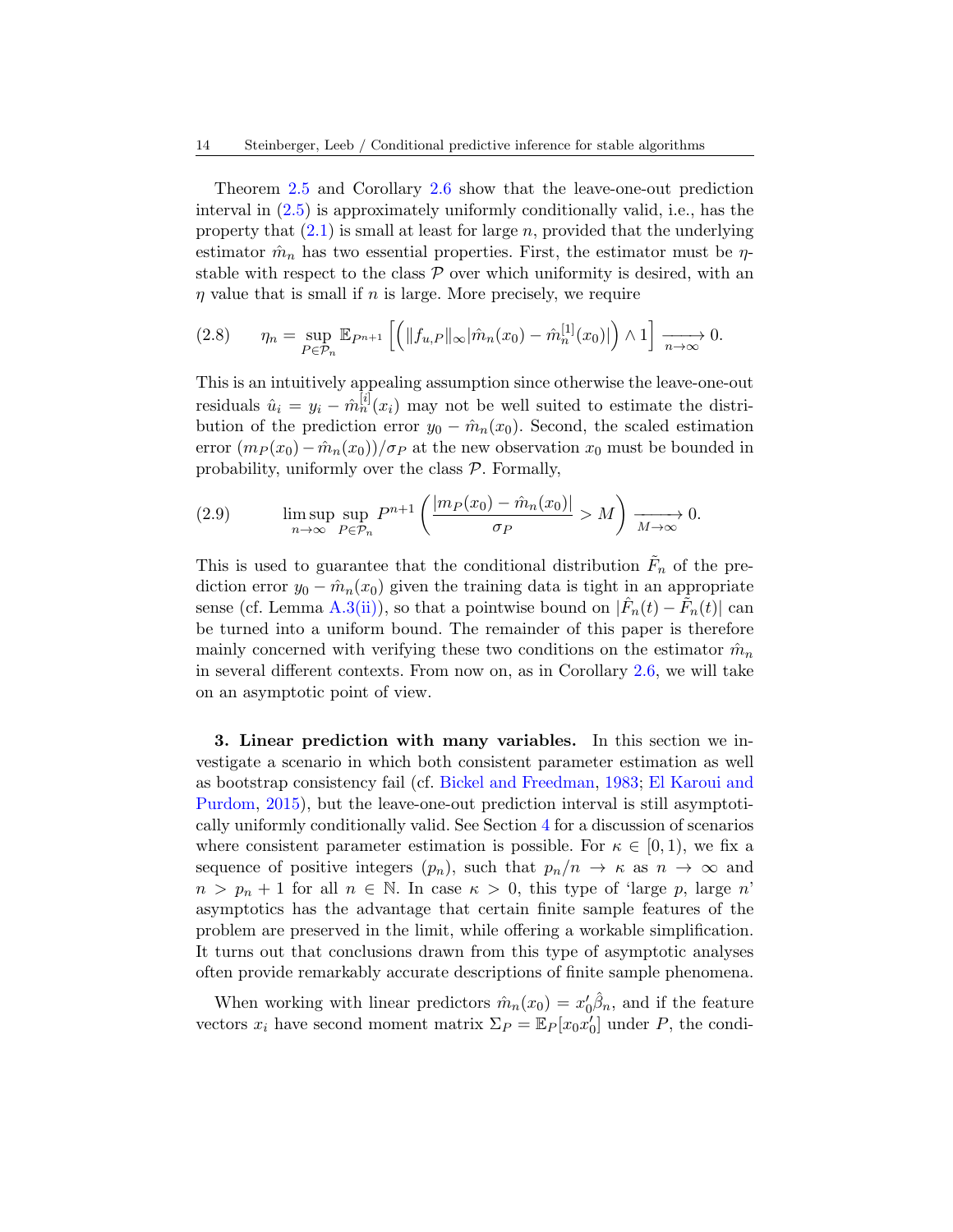tions [\(2.8\)](#page-13-1) and [\(2.9\)](#page-13-2) can be verified as follows. For  $\varepsilon > 0$ ,

$$
\mathbb{E}_{P^{n+1}}\left[\left(\|f_{u,P}\|_{\infty}|\hat{m}_n(x_0)-\hat{m}_n^{[1]}(x_0)|\right)\wedge 1\right] \n\leq \left(1 \vee \|f_{u/\sigma_P,P}\|_{\infty}\right)\left(P^{n+1}\left(\frac{|x'_0\hat{\beta}_n-x'_0\hat{\beta}_n^{[1]}|}{\sigma_P} > \varepsilon\right)+\varepsilon\right) \n\leq \left(1 \vee \|f_{u/\sigma_P,P}\|_{\infty}\right)\left(\mathbb{E}_{P^n}\left[\left(\frac{1}{\varepsilon^2}\left\|\Sigma_P^{1/2}\left(\hat{\beta}_n-\hat{\beta}_n^{[1]}\right)/\sigma_P\right\|_2^2\right)\wedge 1\right]+\varepsilon\right),
$$

where, for the second inequality, we have used the conditional Markov inequality along with independence of  $x_0$  and  $T_n$ . Thus  $(2.8)$  follows if the scaled error densities  $f_{u/\sigma_P, P}, P \in \mathcal{P}_n, n \in \mathbb{N}$ , are uniformly bounded and

<span id="page-14-0"></span>(3.1) 
$$
\sup_{P \in \mathcal{P}_n} P^n \left( \left\| \Sigma_P^{1/2} \left( \hat{\beta}_n - \hat{\beta}_n^{[1]} \right) \right\|_2 / \sigma_P > \varepsilon \right) \xrightarrow[n \to \infty]{} 0,
$$

for each  $\varepsilon > 0$ . By a similar argument, we find that  $(2.9)$  follows if

<span id="page-14-1"></span>(3.2) 
$$
\limsup_{n \to \infty} \sup_{P \in \mathcal{P}_n} P^n \left( \left\| \Sigma_P^{1/2} \left( \hat{\beta}_n - \beta_P \right) \right\|_2 / \sigma_P > M \right) \xrightarrow[M \to \infty]{} 0 \text{ and}
$$

<span id="page-14-2"></span>(3.3) 
$$
\limsup_{n \to \infty} \sup_{P \in \mathcal{P}_n} P\left(\frac{|m_P(x_0) - x'_0 \beta_P|}{\sigma_P} > M\right) \xrightarrow[M \to \infty]{} 0,
$$

for some vectors  $\beta_P \in \mathbb{R}^{p_n}$ ,  $P \in \mathcal{P}_n$ ,  $n \ge 1$ .

<span id="page-14-3"></span>3.1. Regularized M-estimators. An important class of linear predictors for which our theory on the leave-one-out prediction interval applies are those based on regularized M-estimators investigated by [El Karoui](#page-31-4) [\(2018\)](#page-31-4) in the challenging scenario where  $p/n$  is not close to zero (see also [Bean](#page-30-1) [et al.,](#page-30-1) [2013;](#page-30-1) [El Karoui,](#page-31-3) [2013;](#page-31-3) [El Karoui et al.,](#page-31-2) [2013\)](#page-31-2). For a given convex loss function  $\rho : \mathbb{R} \to \mathbb{R}$  and a fixed tuning parameter  $\gamma \in (0, \infty)$  (both not depending on  $n$ , consider the estimator

(3.4) 
$$
\hat{\beta}_n^{(\rho)} := \operatorname{argmin}_{b \in \mathbb{R}^p} \frac{1}{n} \sum_{i=1}^n \rho(y_i - x_i' b) + \frac{\gamma}{2} ||b||_2^2.
$$

In a remarkable tour de force, [El Karoui](#page-31-4) [\(2018\)](#page-31-4) studied the estimation error  $\|\hat{\beta}_n^{(\rho)} - \beta\|_2$  as  $p/n \to \kappa \in (0, \infty)$ , in a linear model  $y_i = x'_i \beta + u_i$ , allowing for heavy tailed errors (including the Cauchy distribution) and non-spherical design (see Section 2.1 in [El Karoui,](#page-31-4) [2018,](#page-31-4) for details on the technical assumptions). In particular, the author shows that  $\|\hat{\beta}_n^{(\rho)} - \beta\|_2$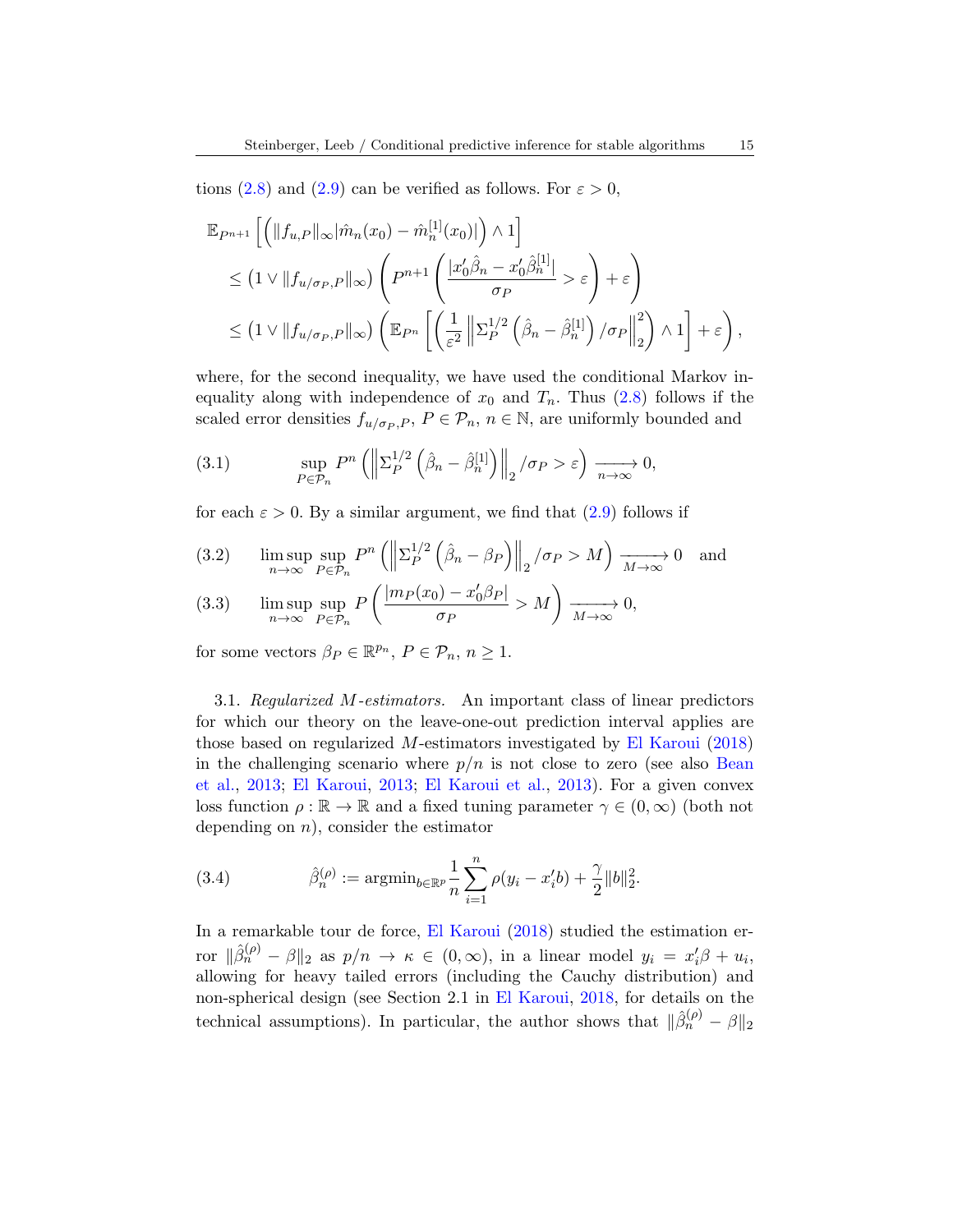converges in probability to a deterministic positive and finite quantity  $r_{\rho}(\kappa)$  and characterizes the limit through a system of non-linear equations. On the way to this result, [El Karoui](#page-31-4) [\(2018,](#page-31-4) Theorem 3.9 together with Lemma 3.5 and the ensuing discussion) also establishes the stability property  $\|\hat{\beta}_n^{(\rho)} - \hat{\beta}_{n,[1]}^{(\rho)}\|_2 \to 0$  in probability. Thus, under the assumptions maintained in that reference,  $(3.1)$ ,  $(3.2)$  and  $(3.3)$  hold, and the leave-one-out prediction interval [\(2.5\)](#page-8-0) based on the linear predictor  $\hat{m}_n(x_0) = x'_0 \hat{\beta}_n^{(\rho)}$  is asymptotically conditionally valid, provided that also the boundedness condition  $\limsup_{n\to\infty} \sup_{P\in\mathcal{P}_n} ||f_{u/\sigma_P,P}||_{\infty} < \infty$  of Corollary [2.6](#page-12-0) is satisfied. Finally, we note that a detailed assessment of the predictive performance of  $\hat{\beta}_n^{(\rho)}$  in dependence on  $\rho$  requires a highly non-trivial analysis of  $r_\rho(\kappa)$ . For the asymptotic validity of the leave-one-out prediction interval, however, all the information needed on  $r_{\rho}(\kappa)$  is that it is finite.

3.2. James-Stein type estimators. Another important example is the class of linear predictors  $\hat{m}_n(x_0) = x'_0 \hat{\beta}_n^{(JS)}$  based on James-Stein type estimators  $\hat{\beta}_n^{(JS)}$  defined below. Here, we can allow for the following class of data generating processes.

<span id="page-15-0"></span>(C2) Fix finite constants  $C_0 > 0$  and  $c_0 > 0$  and probability measures  $\mathcal{L}_l$ and  $\mathcal{L}_w$  on  $(\mathbb{R}, \mathcal{B}(\mathbb{R}))$ , such that  $\mathcal{L}_w$  has mean zero, unit variance and finite fourth moment,  $\int s^2 \mathcal{L}_l(ds) = 1$  and  $\mathcal{L}_l((-c_0, c_0)) = 0$ . For every  $n \in \mathbb{N}$ , the class  $\mathcal{P}_n = \mathcal{P}_n(\mathcal{L}_l, \mathcal{L}_w, C_0)$  consists of all probability measures on  $\mathcal{Z}^n \subseteq \mathbb{R}^{p_n+1}$ , such that the distribution of  $(x_0, y_0)$ under  $P \in \mathcal{P}_n$  has the following properties: The  $x_0$ -marginal distribu-

tion of  $P$  is given by

$$
x_0 \stackrel{\mathcal{L}}{=} l_0 \Sigma_P^{1/2} (w_1, \ldots, w_{p_n})',
$$

where  $w_1, \ldots, w_{p_n}$  are i.i.d. according to  $\mathcal{L}_w$ ,  $l_0 \stackrel{\mathcal{L}}{=} \mathcal{L}_l$  is independent of the  $w_j$  and  $\Sigma_P^{1/2}$  is the unique symmetric positive definite square root of a positive definite  $p_n \times p_n$  covariance matrix  $\Sigma_P$ .

The response  $y_0$  has mean zero and its conditional distribution given the regressors  $x_0$  under P is

$$
y_0\|x_0\ \stackrel{\mathcal{L}}{=} \ m_P(x_0)+\sigma_Pv_0,
$$

where  $v_0$  is independent of  $x_0$  and has mean zero, unit variance and fourth moment bounded by  $C_0$ , where  $m_P : \mathbb{R}^{p_n} \to \mathbb{R}$  is some measurable regression function with  $\mathbb{E}_P[m_P(x_0)] = 0$  and  $\sigma_P \in (0, \infty)$ .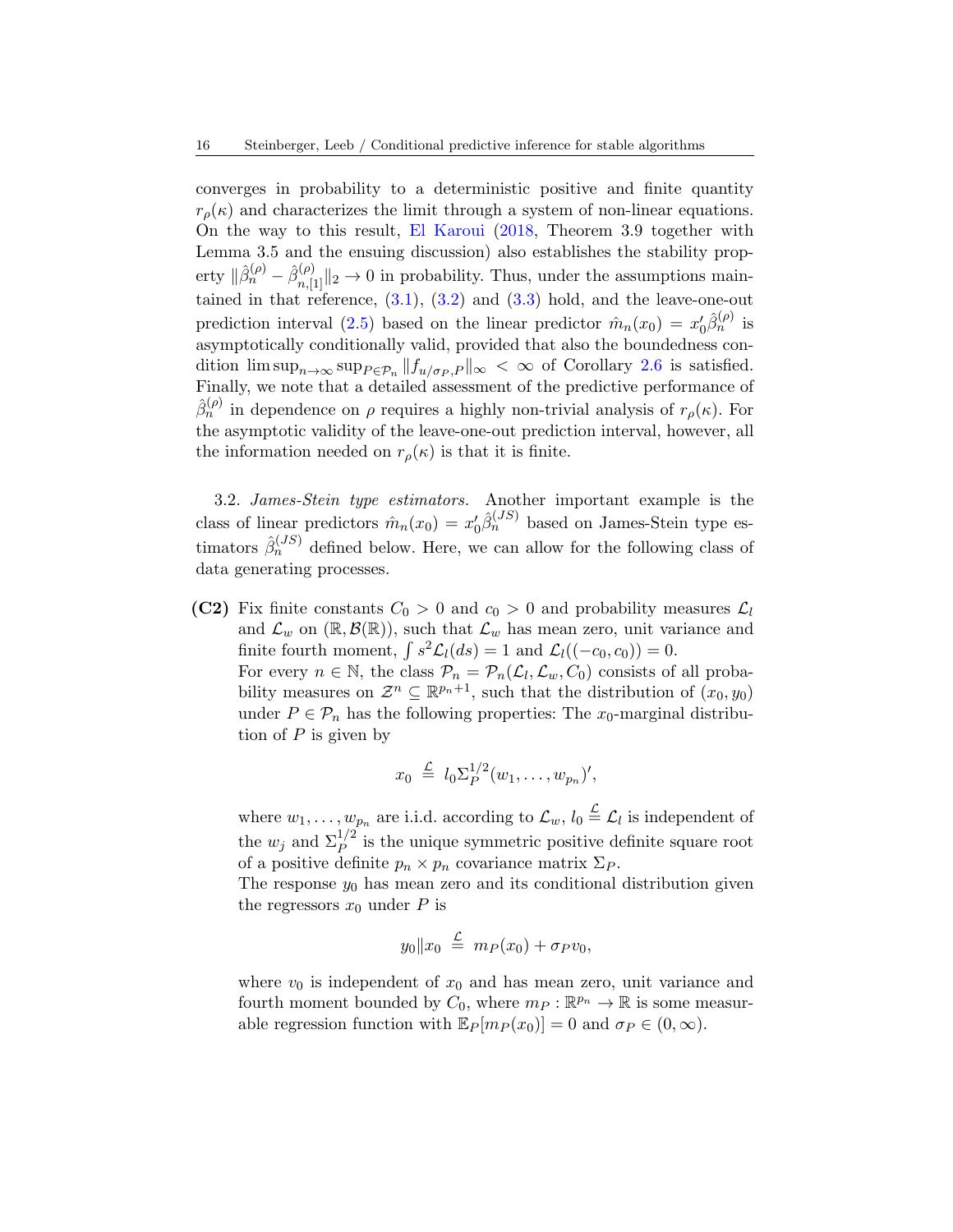In words, under the distributions in  $\mathcal{P}_n$ , the feature/response pair  $(x_0, y_0)$ follows a non-Gaussian random design non-linear regression model with regression function  $m_P$  and error variance  $\sigma_P$ . Moreover, the feature vectors  $x_i$ are allowed to have a complex geometric structure, in the sense that the standardized design vector  $\sum_{P} 1/2} x_1$  is not necessarily concentrated on a sphere of radius  $\sqrt{p_n}$ , as would be the case if  $\mathcal{L}_l$  was supported on  $\{-1,1\}$  (see, e.g., [El Karoui](#page-31-15) [\(2010,](#page-31-15) Section 3.2) and [El Karoui](#page-31-4) [\(2018,](#page-31-4) Section 2.3.1) for further discussion of this point). The model  $\mathcal{P}_n$  in [\(C2\)](#page-15-0) is non-parametric, because the regression function  $m_P$  is unrestricted, up to being centered, and the error distribution is arbitrary, up to the requirements  $\mathbb{E}_P[v_0] = 0$ ,  $\mathbb{E}_P[v_0^2] = 1$  and  $\mathbb{E}_P[v_0^4] \leq C_0$ .

To predict the value of  $y_0$  from  $x_0$  and a training sample  $T_n = (x_i, y_i)_{i=1}^n$ with  $n \geq p_n + 2$ , generated from  $P^n$ , we consider linear predictors  $\hat{m}_n(x_0)$  =  $x_0'\hat{\beta}_n(c)$ , where  $\hat{\beta}_n(c)$  is a James-Stein-type estimator given by

$$
\hat{\beta}_n(c) = \begin{cases} \left(1 - \frac{cp_n\hat{\sigma}_n^2}{\hat{\beta}_n'X'X\hat{\beta}_n}\right)_+ \hat{\beta}_n, & \text{if } \hat{\beta}_n'X'X\hat{\beta}_n > 0, \\ 0, & \text{if } \hat{\beta}_n'X'X\hat{\beta}_n = 0, \end{cases}
$$

for a tuning parameter  $c \in [0,1]$ . Here  $\hat{\beta}_n = (X'X)^{\dagger}X'Y$ ,  $\hat{\sigma}_n^2 = ||Y - \hat{\sigma}_n||^2$  $X\hat{\beta}_n||_2^2/(n-p_n)$ . The corresponding leave-one-out estimator  $\hat{\beta}_n^{[i]}(c)$  is defined equivalently, but with X and Y replaced by  $X_{[i]}$  and  $Y_{[i]}$ . Note that the leave-one-out equivalent of  $\hat{\sigma}_n^2 = \hat{\sigma}_n^2(X, Y)$  is given by

$$
\hat{\sigma}_{n,[i]}^2(X_{[i]},Y_{[i]}) = \hat{\sigma}_{n-1}^2(X_{[i]},Y_{[i]}) = ||Y_{[i]} - X_{[i]}\hat{\beta}_n^{[i]}||_2^2/(n-1-p_n).
$$

The ordinary least squares estimator  $\hat{\beta}_n$  belongs to the class of James-Stein estimators. In particular,  $\hat{\beta}_n(0) = \hat{\beta}_n$ , because, with  $P_X := X(X'X)^{\dagger}X'$ , we have  $||P_XY||_2^2 = \hat{\beta}'_n X'X\hat{\beta}_n = 0$  if, and only if,  $Y \in \text{span}(P_X)^{\perp} = \text{span}(X)^{\perp}$ , and the latter clearly implies  $\hat{\beta}_n = 0$ .

Using James-Stein type estimators for prediction is motivated, e.g., by the optimality results of [Dicker](#page-31-16) [\(2013\)](#page-31-16) and the discussion in [Huber and Leeb](#page-31-17) [\(2013\)](#page-31-17). The next result shows that in the model [\(C2\)](#page-15-0) with  $p_n/n \to \kappa \in$  $(0, 1)$  and if the deviation from a linear model is not too severe, the James-Stein-type estimators are sufficiently stable and their estimation errors are uniformly bounded in probability, just as required in  $(3.1)$  and  $(3.2)$ .

<span id="page-16-0"></span>THEOREM 3.1. For every  $n \in \mathbb{N}$ , let  $\mathcal{P}_n = \mathcal{P}_n(\mathcal{L}_l, \mathcal{L}_w, C_0)$  be as in Con-dition [\(C2\)](#page-15-0) and suppose that under every  $P \in \mathcal{P}_n$ , the error term  $v_0$  in [\(C2\)](#page-15-0) has a Lebesgue density. For  $P \in \mathcal{P}_n$ , define  $\beta_P$  to be the minimizer of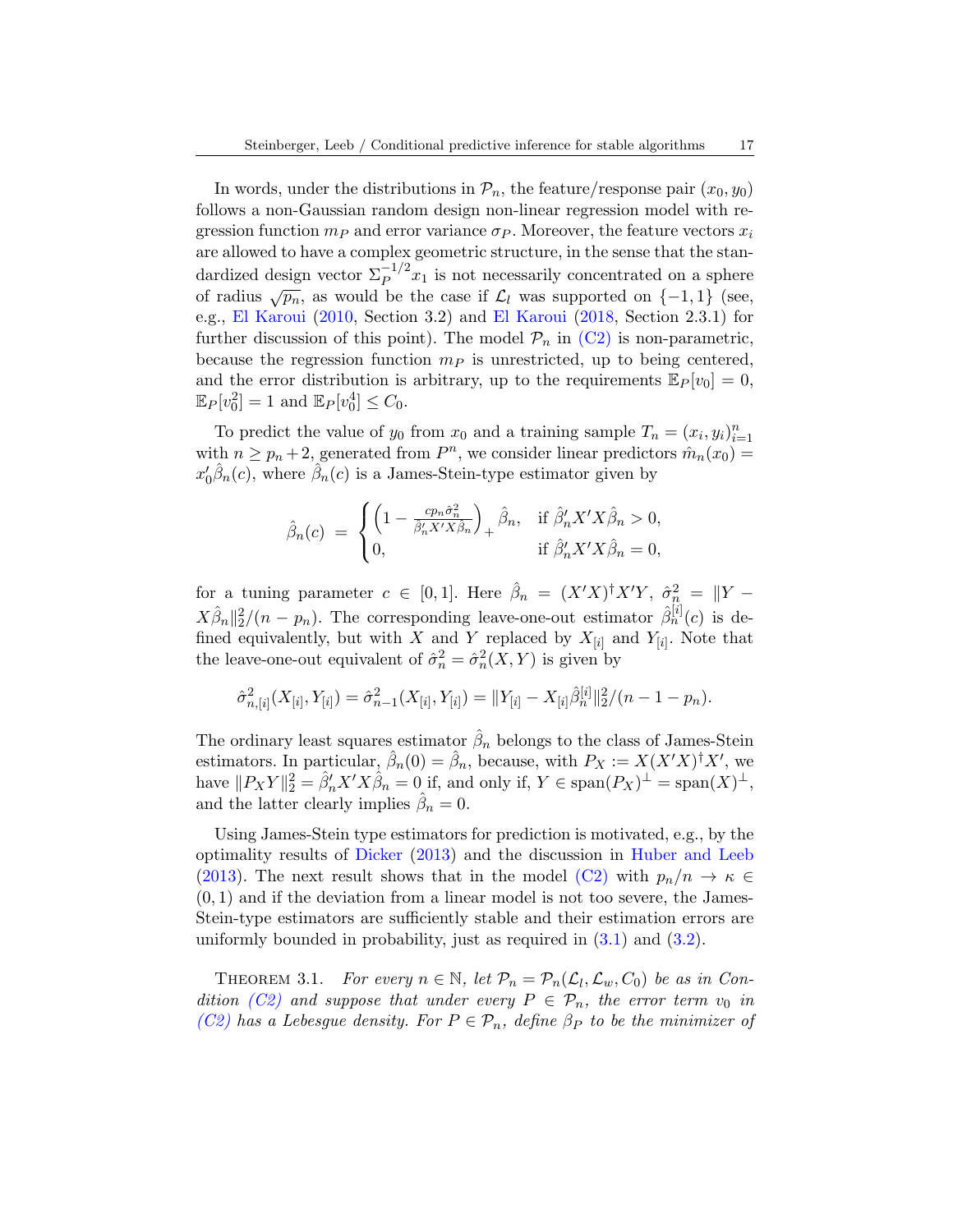$\beta \mapsto \mathbb{E}_P[(y_0 - \beta' x_0)^2]$  over  $\mathbb{R}^{p_n}$ . If  $p_n/n \to \kappa \in [0,1)$ ,  $0 \le c_n \le 1$  for all  $n \in \mathbb{N}$ , and

<span id="page-17-1"></span>(3.5) 
$$
\limsup_{n \to \infty} \sup_{P \in \mathcal{P}_n} \mathbb{E}_P \left[ \left( \frac{m_P(x_0) - x'_0 \beta_P}{\sigma_P} \right)^2 \right] < \infty,
$$

then the positive part James-Stein estimator  $\hat{\beta}_n(c_n)$  satisfies [\(3.2\)](#page-14-1), i.e.,

$$
\limsup_{n \to \infty} \sup_{P \in \mathcal{P}_n} P^n \left( \left\| \Sigma_P^{1/2} (\hat{\beta}_n(c_n) - \beta_P) / \sigma_P \right\|_2 > M \right) \xrightarrow[M \to \infty]{} 0.
$$

If, in addition,  $\kappa > 0$ , then for every  $\varepsilon > 0$ ,  $(3.1)$  is also satisfied, i.e.,

$$
\sup_{P \in \mathcal{P}_n} P^n \left( \left\| \Sigma_P^{1/2} (\hat{\beta}_n(c_n) - \hat{\beta}_n^{[1]}(c_n)) / \sigma_P \right\|_2 > \varepsilon \right) \xrightarrow[n \to \infty]{} 0.
$$

REMARK 3.2. Under the assumptions of Theorem [3.1,](#page-16-0) uniform asymptotic conditional validity of the leave-one-out prediction interval follows, provided that, in addition, the errors  $v_0$  in Condition [\(C2\)](#page-15-0) have uniformly bounded densities (cf. Corollary [2.6\)](#page-12-0). To see this, note that  $(3.1)$  and  $(3.2)$ are conclusions of the theorem, that uniformly bounded fourth moment of the error implies  $P_n$ -uniform boundedness and that  $(3.3)$  is a consequence of assumption [\(3.5\)](#page-17-1).

Remark 3.3. The last statement of Theorem [3.1](#page-16-0) can also be established for the case  $\kappa = 0$  but would require a slightly different proof strategy. Since this case is statistically less interesting we omit it for the sake of brevity.

<span id="page-17-0"></span>3.3. Ordinary least squares and interval length. We investigate the special case of the ordinary least squares predictor  $\hat{m}_n(x) = x'\hat{\beta}_n$  $x'(X'X)^{\dagger}X'Y$  in some more detail, because here also the length

$$
\left|PI_{\alpha_1,\alpha_2}^{(L1O)}\right| = \hat{q}_{\alpha_2} - \hat{q}_{\alpha_1},
$$

of the leave-one-out prediction interval  $(2.5)$  permits a reasonably simple asymptotic characterization. We consider a class  $\mathcal{P}_n^{(lin)} = \mathcal{P}_n^{(lin)}(\mathcal{L}_l, \mathcal{L}_w, \mathcal{L}_v)$ which is a subset of the one of Condition  $(C2)$ , with the additional assumption that the regression function  $m<sub>P</sub>$  is linear and that the error distribution is fixed (up to arbitrary scaling).

<span id="page-17-2"></span>(C3) Fix a finite constant  $c_0 > 0$  and probability measures  $\mathcal{L}_l$ ,  $\mathcal{L}_w$  and  $\mathcal{L}_v$ on  $(\mathbb{R}, \mathcal{B}(\mathbb{R}))$ , such that  $\mathcal{L}_w$  and  $\mathcal{L}_v$  have mean zero, unit variance and finite fourth moment,  $\int s^2 \mathcal{L}_l(ds) = 1$  and  $\mathcal{L}_l((-c_0, c_0)) = 0$ .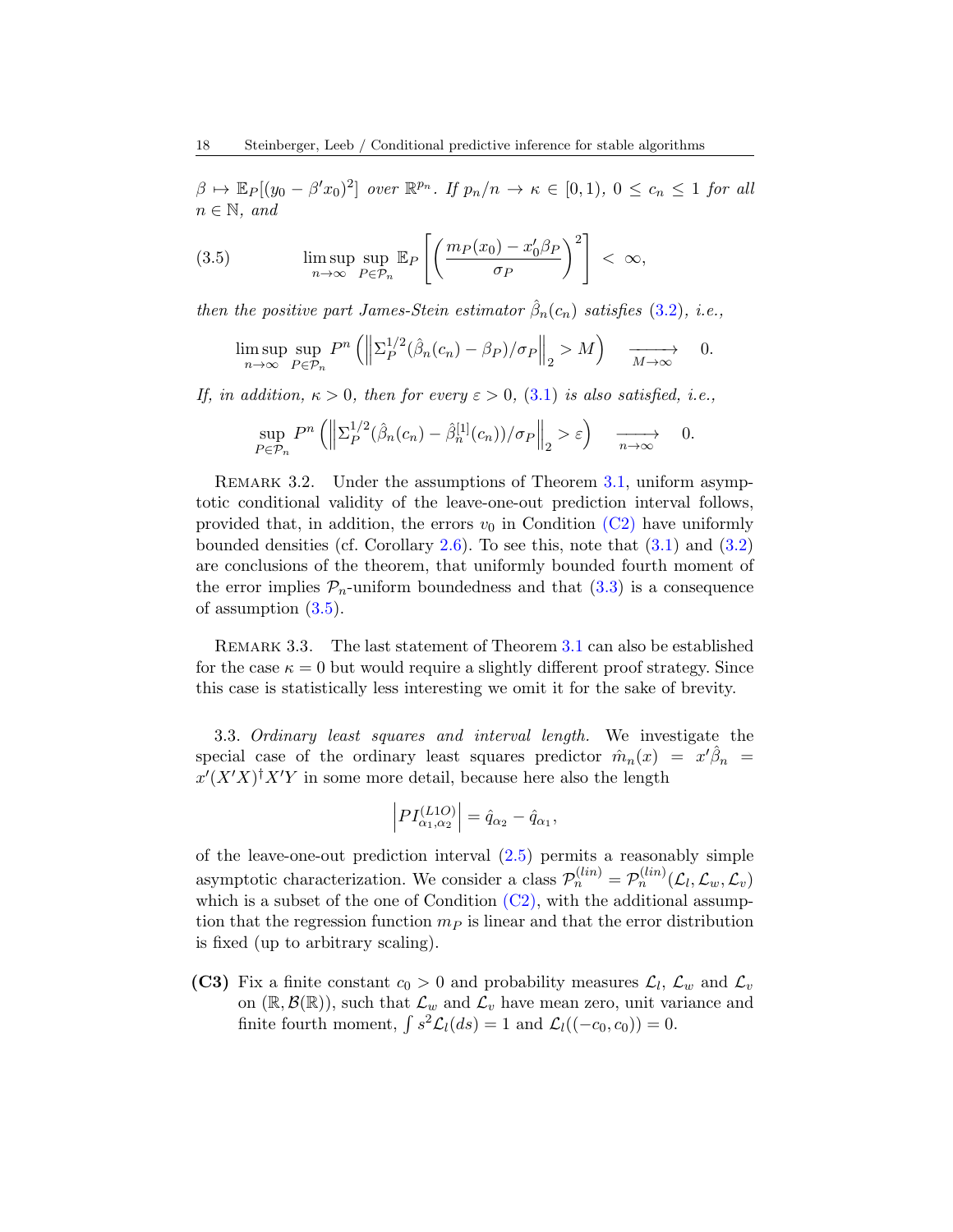For every  $n \in \mathbb{N}$ , the class  $\mathcal{P}_n^{(lin)} = \mathcal{P}_n^{(lin)}(\mathcal{L}_l, \mathcal{L}_w, \mathcal{L}_v)$  consists of all probability measures on  $\mathbb{R}^{p_n+1}$ , such that the distribution of  $(x_0, y_0)$ under  $P \in \mathcal{P}_n$  has the following properties: The  $x_0$ -marginal distribution of  $P$  is given by

$$
x_0 \stackrel{\mathcal{L}}{=} l_0 \Sigma_P^{1/2} (w_1, \ldots, w_{p_n})',
$$

where  $w_1, \ldots, w_{p_n}$  are i.i.d. according to  $\mathcal{L}_w, l_0 \stackrel{\mathcal{L}}{=} \mathcal{L}_l$  is independent of the  $w_j$  and  $\Sigma_P^{1/2}$  is the unique symmetric positive definite square root of a positive definite  $p_n \times p_n$  covariance matrix  $\Sigma_P$ .

The conditional distribution of the response  $y_0$  given the regressors  $x_0$ under  $P$  is

$$
y_0 \| x_0 \stackrel{\mathcal{L}}{=} x'_0 \beta_P + \sigma_P v_0,
$$

where  $v_0 \stackrel{\mathcal{L}}{=} \mathcal{L}_v$  is independent of  $x_0$ , and where  $\beta_P \in \mathbb{R}^{p_n}$  and  $\sigma_P \in$  $(0, \infty)$ .

Note that under [\(C3\),](#page-17-2) the distributions  $\mathcal{L}_l$ ,  $\mathcal{L}_w$  and  $\mathcal{L}_v$  are fixed, so that  $\mathcal{P}_n^{(lin)}$  is a parametric model indexed by  $\beta_P$ ,  $\Sigma_P$  and  $\sigma_P$ . However, these parameters may depend on sample size n, and the dimension  $p_n$  of  $\beta_P$  and  $\Sigma_P$  may increase with n. Subsequently, we aim at uniformity in these parameters.

<span id="page-18-0"></span>THEOREM 3.4. Fix  $\alpha \in [0,1]$ . For every  $n \in \mathbb{N}$ , let  $\mathcal{P}_n =$  $\mathcal{P}_n^{(lin)}(\mathcal{L}_l,\mathcal{L}_w,\mathcal{L}_v)$  be as in [\(C3\).](#page-17-2) If  $p_n/n \to \kappa \in (0,1)$  then the scaled empirical  $\alpha$ -quantile  $\hat{q}_{\alpha}/\sigma_{P_n}$  of the leave-one-out residuals  $\hat{u}_i = y_i - x'_i \hat{\beta}_n^{[i]}$  based on the OLS estimator  $\hat{\beta}_n = (X'X)^{\dagger} X'Y$  converges  $\mathcal{P}_n$ -uniformly in probability to the corresponding  $\alpha$ -quantile  $q_{\alpha}$  of the distribution of

$$
lN\tau+v
$$

and l, N,  $\tau$  and v are defined as follows:  $l \stackrel{\mathcal{L}}{=} \mathcal{L}_l$ ,  $N \stackrel{\mathcal{L}}{=} \mathcal{N}(0,1)$ , and  $v \stackrel{\mathcal{L}}{=} \mathcal{L}_v$ are independent, and  $\tau = \tau(\mathcal{L}_l, \kappa)$  is non-random.

The same statement holds also for  $\kappa = 0$ , provided that, in addition,  $\mathcal{L}_v$ has a continuous and strictly increasing cdf and  $p_n \to \infty$  as  $n \to \infty$ .

Here, the function  $\kappa \mapsto \tau(\mathcal{L}_l, \kappa) \in [0, \infty)$  defined on  $[0, 1)$  has the following properties: For any  $\mathcal{L}_l$  as in  $(C3)$ ,  $\tau(\mathcal{L}_l, \kappa) = 0$  if, and only if,  $\kappa = 0$ . If  $\mathcal{L}_l(\{-1,1\}) = 1$ , then  $\tau(\mathcal{L}_l, \kappa) = \sqrt{\kappa/(1-\kappa)}$ .

Theorem [3.4](#page-18-0) shows how the length  $\hat{q}_{\alpha_2} - \hat{q}_{\alpha_1}$  of the leave-one-out prediction interval for the OLS predictor depends (asymptotically) on  $\mathcal{L}_l$ ,  $\mathcal{L}_v$  and  $\kappa =$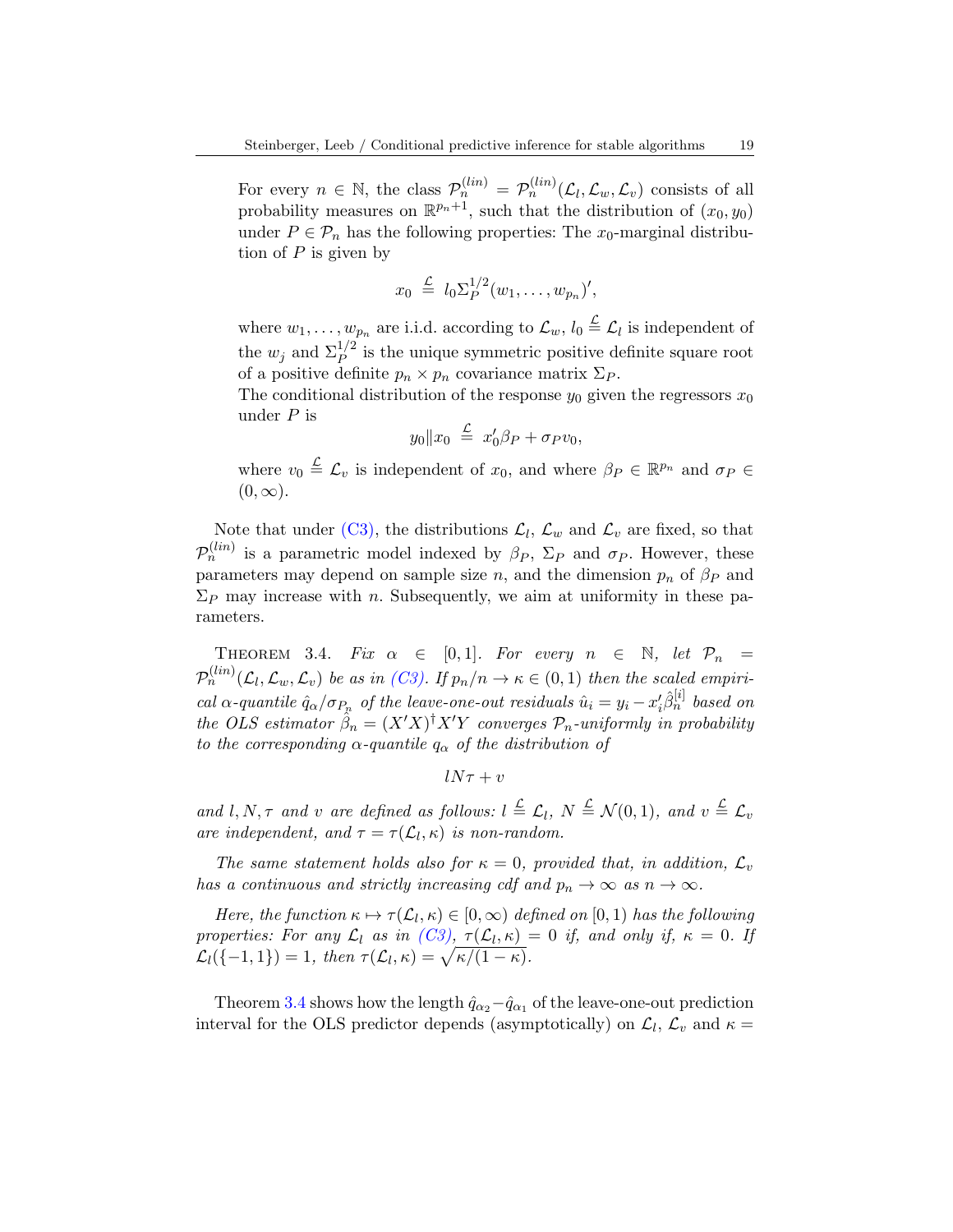$\lim_{n\to\infty} p_n/n$ . For simplicity, let  $\mathcal{L}_l(\{-1,1\}) = 1$  and consider an equal tailed interval, i.e.,  $\alpha_1 = \alpha/2 = 1 - \alpha_2$  $\alpha_1 = \alpha/2 = 1 - \alpha_2$  $\alpha_1 = \alpha/2 = 1 - \alpha_2$ . Figure 1 shows asymptotic interval lengths as functions of  $\kappa \in [0,1]$  for different values of error level  $\alpha$  in the cases  $\mathcal{L}_v = \text{Unif}\{-1, 1\}$  and  $\mathcal{L}_v = \mathcal{N}(0, 1)$ . For a wide range of  $\kappa$  values ( $\kappa \in$ [0, 0.8]), the interval length is almost constant. However, for high dimensional problems ( $\kappa > 0.8$ ) the interval length increases dramatically, as expected, because here the asymptotic estimation error  $\tau = \sqrt{\kappa/(1-\kappa)}$  explodes. We also get an idea about the impact of the error distribution, on which the practitioner has no handle. In particular, for large error levels ( $\alpha = 0.6$ ) we even observe a non-monotonic dependence of the interval length on  $\kappa$ , which seems rather counterintuitive. This results from the non-monotonicity of  $\tau^2 \mapsto IQR_\alpha(\mathcal{N}(0, \tau^2)*\mathcal{L}_v) = q_{1-\alpha/2} - q_{\alpha/2}$ , where  $*$  denotes convolution, which may only occur if the error distribution  $\mathcal{L}_v$  is not log-concave (e.g., the blue curve for  $\alpha = 0.6$  in Figure [1;](#page-21-0) cf. the discussion in Section [5.1\)](#page-25-1). Finally, for large values of  $\kappa$ , and thus, for large values of  $\tau$ , the error distribution has little effect on the interval length, because in that case the term  $N\tau$ dominates the distribution of  $N\tau + v$ .

The result of Theorem [3.4](#page-18-0) can be intuitively understood as follows. If the true model  $\mathcal{P}_n^{(lin)}$  is linear and satisfies [\(C3\)](#page-17-2) then the scaled prediction error under  $P \in \mathcal{P}_n^{(lin)}$  is distributed as

$$
\frac{y_0 - \hat{m}_n(x_0)}{\sigma_P} \stackrel{\mathcal{L}}{=} l_0(w_1, \dots, w_{p_n}) \Sigma_P^{1/2} (\beta_P - \hat{\beta}_n) / \sigma_P + v_0,
$$

and for *n* large,  $\|\Sigma_P^{1/2}\|$  $_{P}^{1/2}(\beta_P - \hat{\beta}_n)/\sigma_P \|_2 \approx \tau$  is approximately non-random, so that  $(w_1,\ldots,w_{p_n})\Sigma_P^{1/2}(\beta_P-\hat{\beta}_n)/\sigma_P \approx w_0'Z\tau$ , where  $Z := \Sigma_P^{1/2}(\beta_P-\tau)$  $(\hat{\beta}_n)/\|\Sigma_P^{1/2}$  ${}_P^{1/2}(\beta_P - \hat{\beta}_n)||_2$  is a random unit vector that is independent of  $w_0 = (w_1, \ldots, w_{p_n})'$ . Thus, if  $p_n$  is large and Z satisfies the Lyapounov condition  $||Z||_{2+\delta} \to 0$ , then  $w'_0 Z \approx \mathcal{N}(0, 1)$  (see Lemma [A.7](#page-45-0)[\(ii\)](#page-45-1)). This effect of additional Gaussian noise in the prediction error was also observed by [El Karoui](#page-31-3) [\(2013,](#page-31-3) [2018\)](#page-31-4); [El Karoui et al.](#page-31-2) [\(2013\)](#page-31-2); [El Karoui and Purdom](#page-31-0) [\(2015\)](#page-31-0). Note, however, that the conditions  $\|\Sigma_{P}^{1/2}\|$  $_{P}^{1/2}(\beta_{P}-\hat{\beta}_{n})/\sigma_{P}\|_{2} \approx \tau$  and  $||Z||_{2+\delta} \to 0$  are not necessarily satisfied for any estimator  $\hat{\beta}_n$ . The former condition is indeed more generally satisfied by robust  $M$ -estimators of the form

$$
\hat{\beta}_n^{(\rho)} = \operatorname{argmin}_{b \in \mathbb{R}^p} \frac{1}{n} \sum_{i=1}^n \rho(y_i - x_i' b),
$$

considered in [El Karoui](#page-31-3) [\(2013,](#page-31-3) [2018\)](#page-31-4) and under the model assumptions in that reference (cf. Section [3.1\)](#page-14-3). Here,  $\rho : \mathbb{R} \to \mathbb{R}$  is an appropriate convex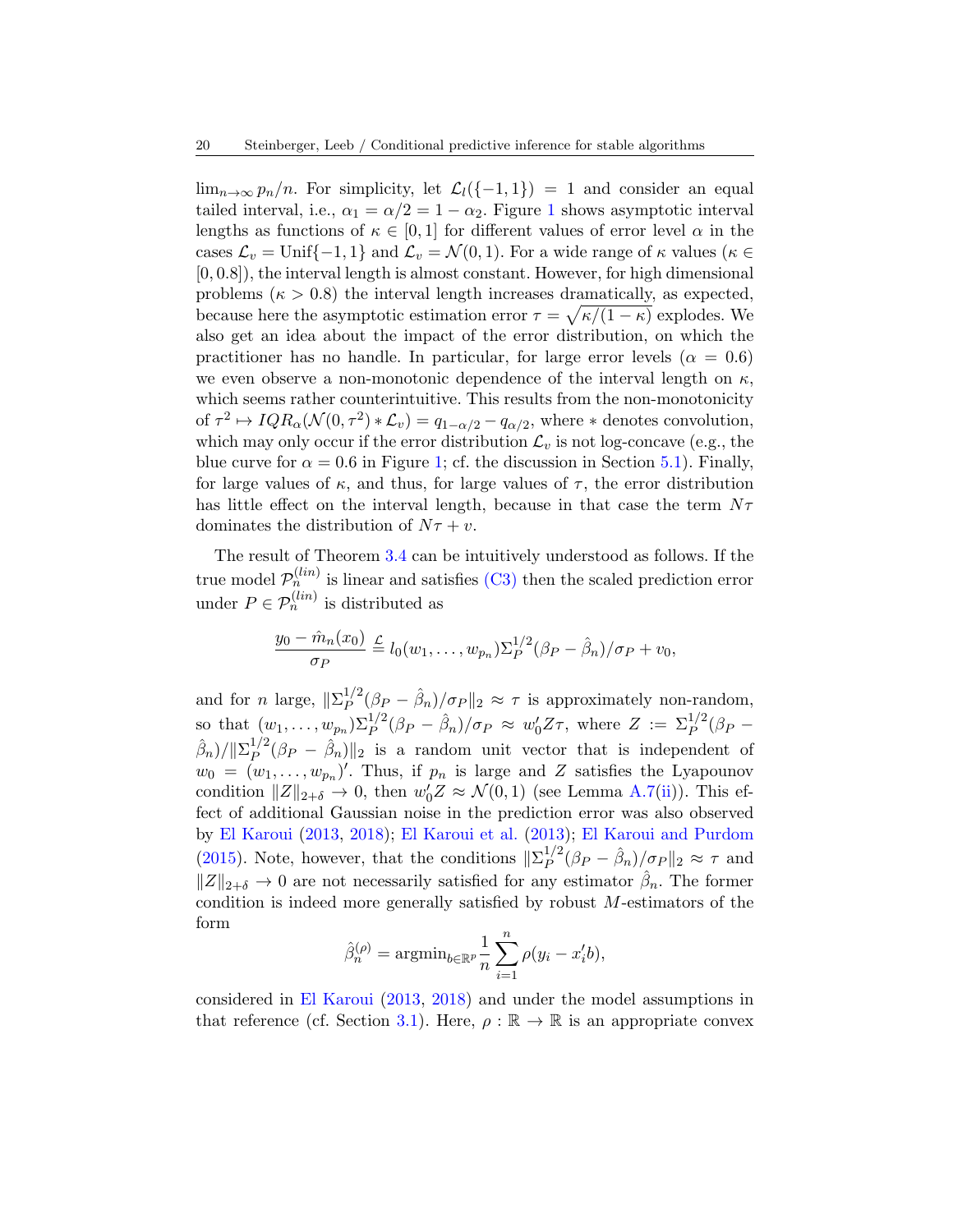loss function. If  $\|\Sigma_P^{1/2}\|$  $\int_P^{1/2} (\beta_P - \hat{\beta}_n^{(\rho)}) / \sigma_P ||_2 \approx \tau < \infty$  holds, then the Lyapounov condition  $||Z||_{2+\delta} \to 0$  is also satisfied by  $\hat{\beta}_n^{(\rho)}$ , provided that the standardized design vectors  $\sum_{P}^{-1/2} x_i$  follow an orthogonally invariant distribution, because then one easily sees that

$$
\hat{\beta}_n^{(\rho)} = \beta_P + \Sigma_P^{-1/2} \tilde{\beta}_n^{(\rho)} \stackrel{\mathcal{L}}{=} \beta_P + ||\tilde{\beta}_n^{(\rho)}||_2 \Sigma_P^{-1/2} U,
$$

where  $\tilde{\beta}_n^{(\rho)} = \operatorname{argmin}_{b \in \mathbb{R}^p} \frac{1}{n}$  $\frac{1}{n} \sum_{i=1}^{n} \rho(u_i - x_i' \Sigma_P^{-1/2})$  $P^{-1/2}b$  and U is uniformly distributed on the unit sphere and independent of  $\|\tilde{\beta}_n^{(\rho)}\|_2 = \|\Sigma_P^{1/2}\|_2$  $P^{1/2}(\beta_P \hat{\beta}_n^{(\rho)} / \sigma_P ||_2$ , which is itself approximately constant equal to  $\tau$ . However, this distributional invariance of the estimator, which is required for the Lyapounov property to hold, is not satisfied, e.g., by the James-Stein estimators (cf. Lemma [B.3\)](#page-52-0). If the mentioned conditions are not satisfied, much more complicated limiting distributions of the prediction error than the one of Theorem [3.4](#page-18-0) may arise.

<span id="page-20-0"></span>3.4. Sample splitting. An obvious alternative to the leave-one-out prediction interval [\(2.5\)](#page-8-0) is to use a sample splitting method as follows. Decide on a fraction  $\nu \in (0,1)$  and use only a number  $n_1 = \lceil \nu n \rceil$  of observation pairs  $(x_i, y_i), i \in S_\nu \subseteq \{1, \ldots, n\}, |S_\nu| = n_1$ , to compute an estimate  $\hat{m}_{n_1}$ . Now use the remaining  $n - n_1$  observations to compute residuals  $\hat{u}_i^{(\nu)} = y_i - \hat{m}_{n_1}(x_i)$ ,  $i \in \{1, \ldots, n\} \setminus S_{\nu}$ . Since, conditionally on the observations corresponding to  $S_{\nu}$ , these residuals are i.i.d. and distributed as  $y_0 - \hat{m}_{n_1}(x_0)$ , constructing a prediction interval of the form  $[\hat{m}_{n_1}(x_0) + L, \hat{m}_{n_1}(x_0) + U]$  for  $y_0$  is now equivalent to constructing a tolerance interval for  $y_0 - \hat{m}_{n_1}(x_0)$  based on i.i.d. observations with the same distribution. One can now simply use appropriate empirical quantiles  $L = \hat{q}_{\alpha_1}^{(\nu)}$  and  $U = \hat{q}_{\alpha_2}^{(\nu)}$  from the sample splitting residuals  $\hat{u}_i^{(\nu)}$  $i^{(\nu)}$  (see also Section [5.2\)](#page-26-0). Such a procedure is suggested, e.g., by [Vovk](#page-32-13) [\(2012\)](#page-32-13) and [Lei et al.](#page-31-9) [\(2017\)](#page-31-9).

In order to formally study the length of this sample splitting interval we restrict to the case of OLS estimation, i.e.,  $\hat{m}_{n_1}(x) = x'\hat{\beta}_{n_1}$ . Note that in this case, the estimator will not be unique if  $n_1 < p_n$ , so one usually requires  $n_1 \geq p_n$ . Now, by the same mechanism as discussed in Section [3.3,](#page-17-0) the empirical quantiles of the residuals  $\hat{u}_i^{(\nu)}$  $i^{(\nu)}$ ,  $i \in S_{\nu}^{c}$ , converge (unconditionally) to the quantiles of  $lN\tau' + u$ , where now  $\tau'$  is the non-random limit of  $\|\Sigma_P^{1/2}$  $P_P^{1/2}(\beta_P - \hat{\beta}_{n_1})/\sigma_P ||_2$ . In particular, if  $\mathcal{L}_l$  degenerates to  $\{-1,1\}$ , then  $\tau' = \sqrt{\kappa'/(1-\kappa')}$ , where  $\kappa' = \lim_{n \to \infty} p_n/n_1 = \kappa/\nu$ . Thus, we can read off the asymptotic interval length of the sample splitting procedure from Figure [1](#page-21-0) by simply adjusting the value of  $\kappa$  to  $\kappa/\nu$ . For instance, in the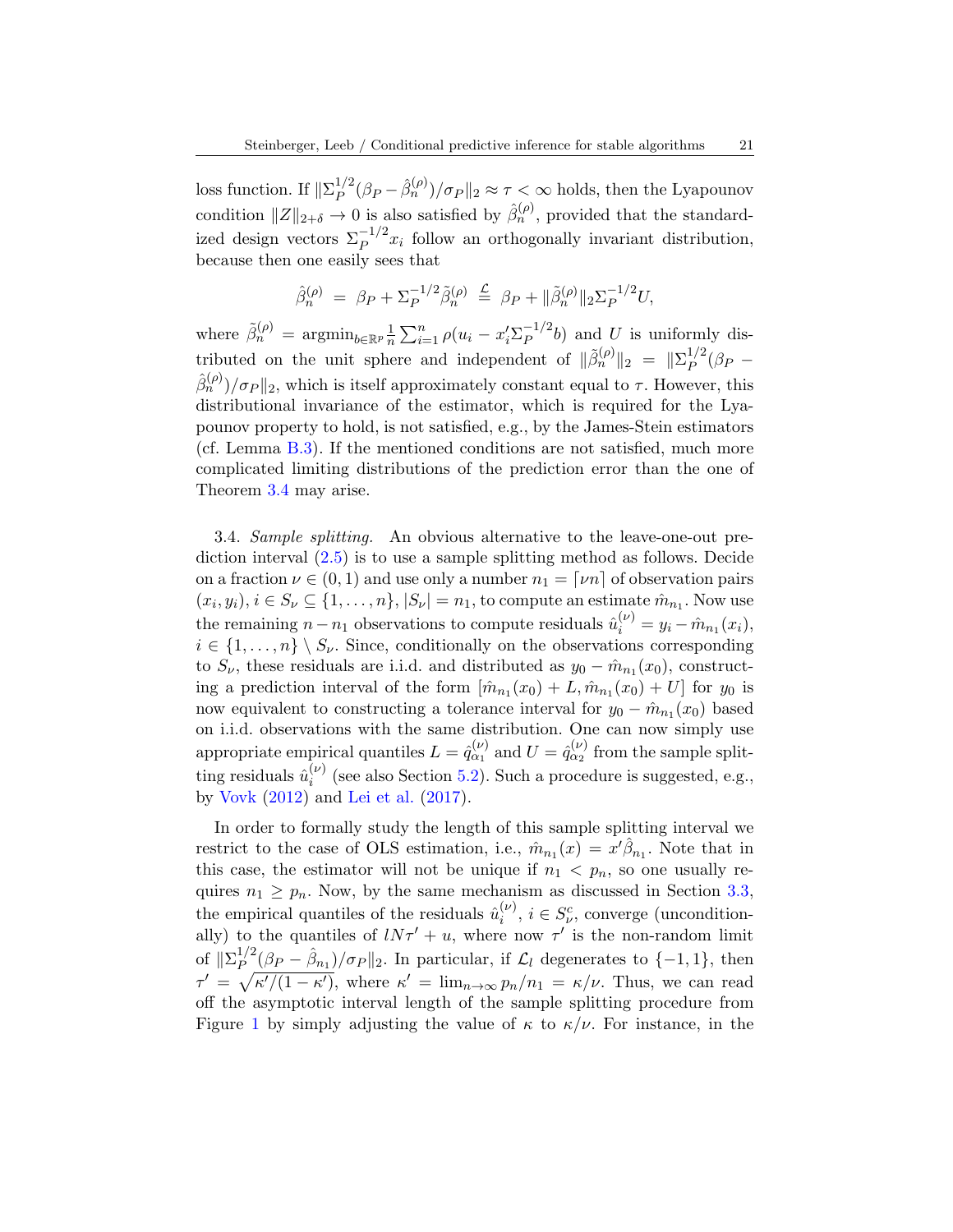

<span id="page-21-0"></span>FIG 1. Lengths of leave-one-out prediction intervals as a function of  $\kappa = \lim_{n\to\infty} p_n/n$  for confidence level  $1 - \alpha$  and with Unif{-1, 1} (binary) and  $\mathcal{N}(0, 1)$  (Gauss) errors.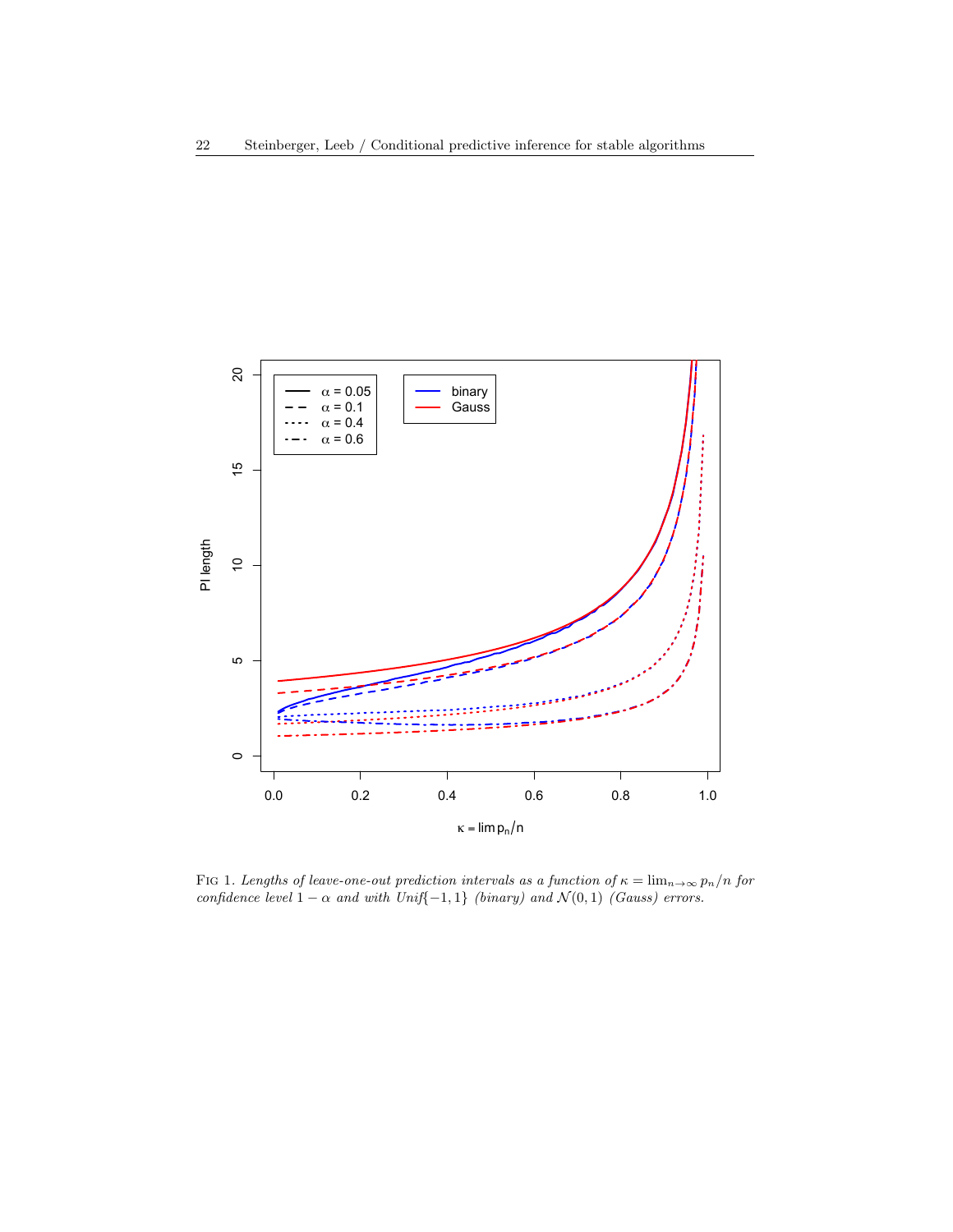binary error case with  $\alpha = 0.05$ , if  $\kappa = 0.4$  and we use sample splitting with  $\nu = 1/2$ , then  $\kappa' = 0.8$  and the asymptotic length of the leave-one-out prediction interval is about 4.7, while the asymptotic length of the sample splitting interval is about 9, so almost twice as wide.

<span id="page-22-0"></span>4. Asymptotically degenerate (non-random) estimators. Another important class of problems, where the conditions [\(2.8\)](#page-13-1) and [\(2.9\)](#page-13-2) of Subsection [2.2](#page-10-0) are satisfied, are those where the estimator  $\hat{m}_n$  asymptotically degenerates to some non-random function which need not be the true regression function  $m_P : \mathcal{X} \to \mathbb{R}$ . We point out that in the scenario considered in this section, the naive approach that tries to estimate the true unknown distribution of the errors  $u_i$  in the additive error model [\(C1\)](#page-10-3) based on the ordinary residuals  $y_i-\hat{m}_n(x_i)$  is often successful (asymptotically) for constructing conditionally valid prediction intervals, provided consistent estimation of  $m_P$ . This less challenging but more classical setting of asymptotically nonrandom predictors is an important test case for the leave-one-out method. We still consider asymptotic results where the number of explanatory variables  $p = p_n$  can grow with sample size n. Thus, we consider a sequence  $(p_n)_{n\in\mathbb{N}}$  and a sequence  $(\mathcal{P}_n)_{n\in\mathbb{N}}$  of collections of probability measures on  $\mathcal{Z}_n \subseteq \mathbb{R}^{p_n+1}$ . Moreover, we have to slightly extend the usual definition of uniform consistency of an estimator sequence to cover also the leave-one-out estimate and the possibility of an asymptotically non-vanishing bias.

DEFINITION 2 (Uniform Asymptotic Degeneracy (UAD)). For every  $n \in$ N, let  $p_n \in \mathbb{N}$ , let  $\mathcal{P}_n$  be a collection of probability measures on  $\mathcal{Z}_n$  and let  $\sigma_n^2 : \mathcal{P}_n \to (0,\infty)$  be a positive functional on  $\mathcal{P}_n$ . We say that a sequence of symmetric predictors  $\hat{m}_n(\cdot) = M_{n,p_n}(T_n, \cdot)$  is uniformly asymptotically degenerate (UAD) with respect to  $(\mathcal{P}_n)_{n \in \mathbb{N}}$  and relative to  $(\sigma_n^2)_{n \in \mathbb{N}}$ , if there exists measurable functions  $g_P : \mathbb{R}^{p_n} \to \mathbb{R}$ , such that for every  $\varepsilon > 0$ ,

<span id="page-22-1"></span>(4.1) 
$$
\sup_{P \in \mathcal{P}_n} P^{n+1} \Big( |g_P(x_0) - M_{n,p_n}(T_n, x_0)| > \varepsilon \sigma_n(P) \Big) \xrightarrow[n \to \infty]{} 0 \quad \text{and}
$$

<span id="page-22-2"></span>(4.2) 
$$
\sup_{P \in \mathcal{P}_n} P^n \Big( |g_P(x_0) - M_{n-1,p_n}(T_n^{[1]}, x_0)| > \varepsilon \sigma_n(P) \Big) \xrightarrow[n \to \infty]{} 0.
$$

The functional  $\sigma_n^2(P)$  can be thought of, for instance, as the error variance  $\sigma_n^2(P) = \text{Var}_P[y_0 - m_P(x_0)],$  if it exists. Of course, conditions [\(4.1\)](#page-22-1) and [\(4.2\)](#page-22-2) coincide if the sequences  $(p_n)$ ,  $(\sigma_n^2)$  and  $(\mathcal{P}_n)$  are constant. It is also easy to see that if  $\hat{m}_n$  is UAD with respect to  $(\mathcal{P}_n)$  and relative to  $(\sigma_n^2)_{n \in \mathbb{N}}$ , then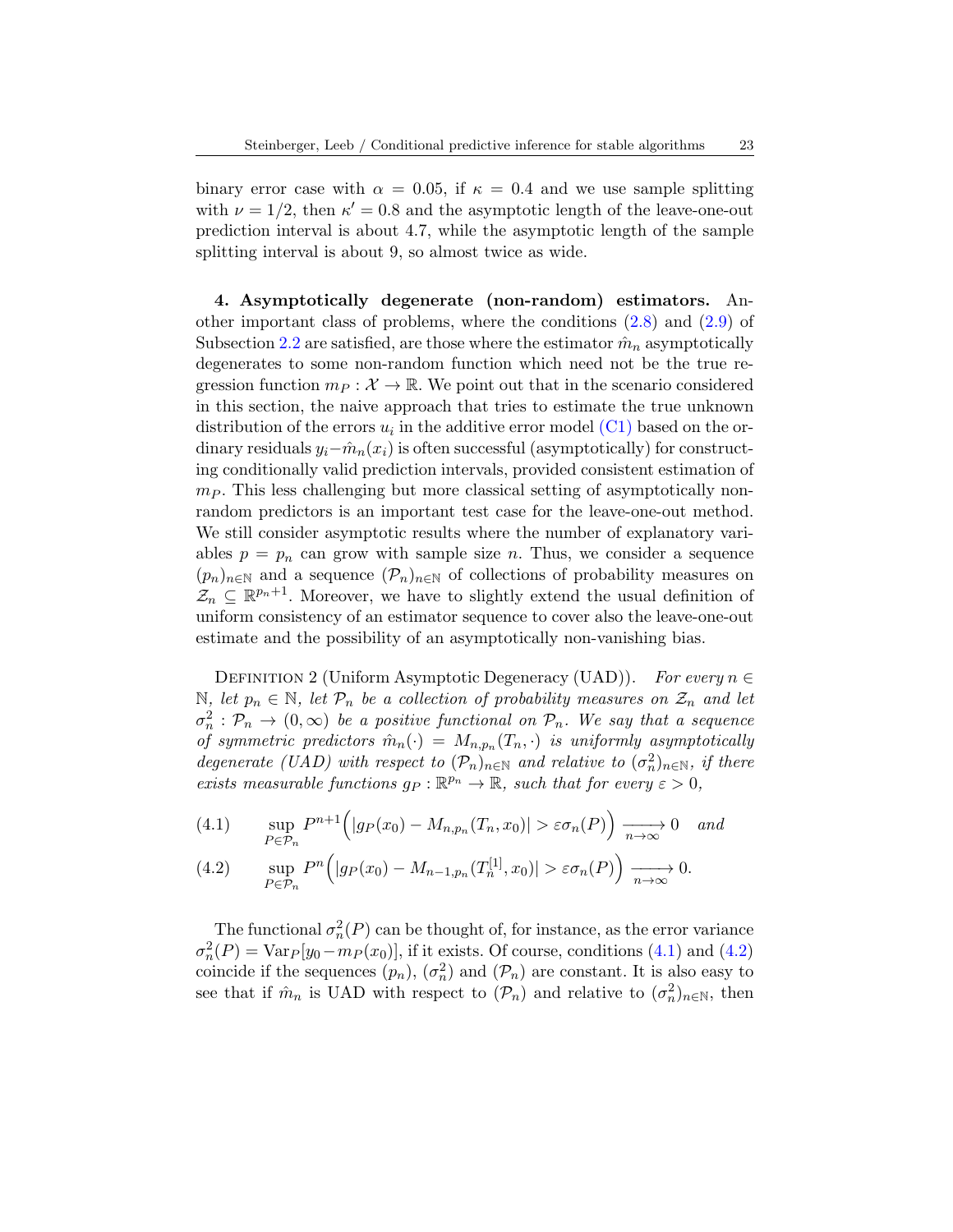the sequence of stability constants  $\eta_n$  satisfies [\(2.8\)](#page-13-1), i.e.,

$$
\eta_n = \sup_{P \in \mathcal{P}_n} \mathbb{E}_{P^{n+1}} \left[ \left( \sigma_n(P) \| f_{u,P} \|_{\infty} \frac{|\hat{m}_n(x_0) - \hat{m}_n^{[1]}(x_0)|}{\sigma_n(P)} \right) \wedge 1 \right] \xrightarrow[n \to \infty]{} 0,
$$

provided that  $\limsup_{n\to\infty} \sup_{P\in\mathcal{P}_n} \sigma_n(P) ||f_{u,P}||_{\infty} < \infty$ . Note that  $f_{u/\sigma_n,P}(v) = \sigma_n f_{u,P}(\sigma_n v)$  is the density of the scaled error term  $(y_0 - m_P(x_0))/\sigma_n$  under P, with  $\sigma_n = \sigma_n(P)$ . Furthermore, it is equally obvious that the UAD property of  $\hat{m}_n$  together with  $\limsup_{n\to\infty} \sup_{P\in\mathcal{P}_n} P(|m_P(x_0) - g_P(x_0)| > M\sigma_n(P)) \to 0$ , as  $M \to \infty$ , implies  $(2.9)$ .

In the remainder of this subsection we list a number of examples where the UAD property of  $\hat{m}_n$ , and therefore (assuming  $(C1)$ ) and the mentioned boundedness conditions, including the one on the error  $(y_0 - m_P(x_0))/\sigma_P$ , c.f. Corollary [2.6\)](#page-12-0) also asymptotic conditional validity of the leave-one-out prediction interval, holds. We emphasize that the conditions on the statistical model  $P$ , that are imposed in the subsequent examples, are taken from the respective reference and we do not claim that they are minimal.

Example 4.1 (Non-parametric regression estimation). Consider a constant sequence of dimension parameters  $p_n = p \in \mathbb{N}$ . For positive finite constants L and C, let  $\mathcal{P}(L, C)$  denote the class of probability distributions P on  $\mathcal{Z} = \mathcal{X} \times \mathcal{Y} \subseteq \mathbb{R}^{p+1}$  such that  $P(|y_0| \leq L) = 1 = P(||x_0||_2 \leq L)$  and whose corresponding regression function  $m_P : \mathbb{R}^p \to \mathbb{R}$  is C-Lipschitz, i.e.,  $|m_P (x_1) - m_P (x_2)| \leq C ||x_1 - x_2||_2$  for all  $x_1, x_2 \in \mathcal{X}$ . Györfi et al. [\(2002,](#page-31-18) Chapter 7) show that if  $\hat{m}_n$  is either an appropriate kernel estimate, a partitioning estimate or a nearest-neighbor estimate, all with fully data driven choice of tuning parameter, then

$$
\sup_{P \in \mathcal{P}(L,C)} P^{n+1}(|\hat{m}_n(x_0) - m_P(x_0)| > \varepsilon) \xrightarrow[n \to \infty]{} 0
$$

for every  $\varepsilon > 0$ . Because of the data driven choice of tuning parameter, which is usually done by a sample splitting procedure, the estimators in Györfi et al. [\(2002\)](#page-31-18) are generally not symmetric in the input data. However, it is easy to see that symmetrized versions of those estimators are still UAD. Simply note that it is no restriction to assume  $|\hat{m}_n(x_0) - m_P(x_0)| \leq 2L$ , such that convergence in probability and converges in  $L_1$  are equivalent, and study the  $L_1$  estimation error of the symmetrized estimator.

Example 4.2 (High-dimensional linear regression with the LASSO). Consider a non-decreasing sequence  $(K_n)_{n\in\mathbb{N}}$  of positive real numbers and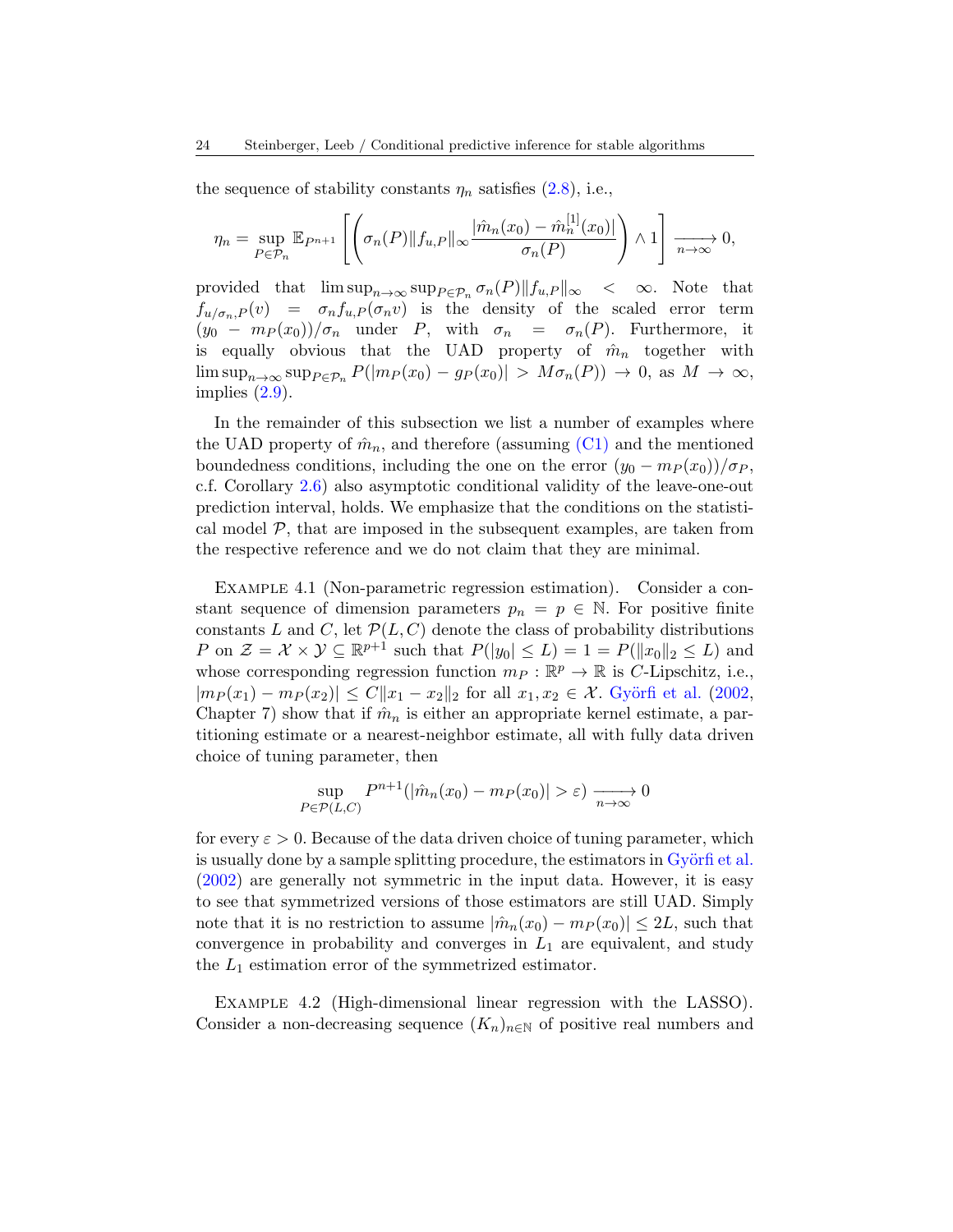a sequence of dimension parameters  $(p_n)_{n \in \mathbb{N}}$  such that  $K_n^4 \log(p_n)/n \to 0$ as  $n \to \infty$ . For a positive finite constant M, let  $\mathcal{P}_n(M)$  denote the class of probability distributions on  $\mathbb{R}^{p_n+1}$ , such that under  $P \in \mathcal{P}_n(M)$ , the pair  $(x_0, y_0)$  has the following properties:

- $||x_0||_{\infty} \leq M$ , almost surely.
- Conditional on  $x_0, y_0$  is distributed as  $\mathcal{N}(x_0'\beta_P, \sigma_P^2)$ , for some  $\beta_P \in \mathbb{R}^{p_n}$ and  $\sigma_P^2 \in (0, \infty)$ .
- The parameters  $\beta_P$  and  $\sigma_P^2$  satisfy max( $\|\beta_P\|_1, \sigma_P$ )  $\leq K_n$ .

In particular, we have  $m_P(x_0) = x'_0 \beta_P$ . [Chatterjee](#page-31-19) [\(2013,](#page-31-19) Theorem 1) shows that any estimator  $\hat{\beta}_n^{(K_n)}$  which minimizes

$$
\beta \quad \mapsto \quad \sum_{i=1}^{n} (y_i - \beta' x_i)^2 \quad \text{subject to} \quad ||\beta||_1 \le K_n
$$

satisfies

$$
\sup_{P \in \mathcal{P}_n(M)} P^{n+1} \left( \left| x'_0 \hat{\beta}_n^{(K_n)} - m_P(x_0) \right| > \varepsilon \right) \xrightarrow[n \to \infty]{} 0
$$

for every  $\varepsilon > 0$ . Clearly, here the leave-one-out estimate has the same asymptotic property, because  $K_{n-1}^4 \log p_n/(n-1) \to 0$ . Note that in this example, consistent estimation of the parameters  $\beta_P$  and  $\sigma_P^2$  would require additional assumptions on the distribution of the feature vector  $x_0$  (so called 'compatibility conditions', see Bühlmann and van de Geer  $(2011)$ ), and therefore, it is not immediately clear whether the standard Gaussian prediction interval based on estimates  $\hat{\beta}_n$  and  $\hat{\sigma}_n^2$  and a Gaussian quantile is asymptotically valid in the present setting. Furthermore, the result of [Chatterjee](#page-31-19) [\(2013\)](#page-31-19) can be extended also to the non-Gaussian case, where the standard Gaussian prediction interval certainly fails.

Example 4.3 (Ridge regression with many variables). A qualitatively different parameter space is considered in [Lopes](#page-32-15) [\(2015\)](#page-32-15), who shows uniform consistency of ridge regularized estimators in a linear model under a boundedness assumption on the regression parameter  $\beta_P$  and a specific decay rate of eigenvalues of  $\mathbb{E}_P[x_0x_0']$ .

Example 4.4 (Misspecified regression estimation). A classical strand of literature on the asymptotics of Maximum-Likelihood under misspecification has established various conditions under which the MLE is not consistent for the true unknown parameter, but for a pseudo parameter that corresponds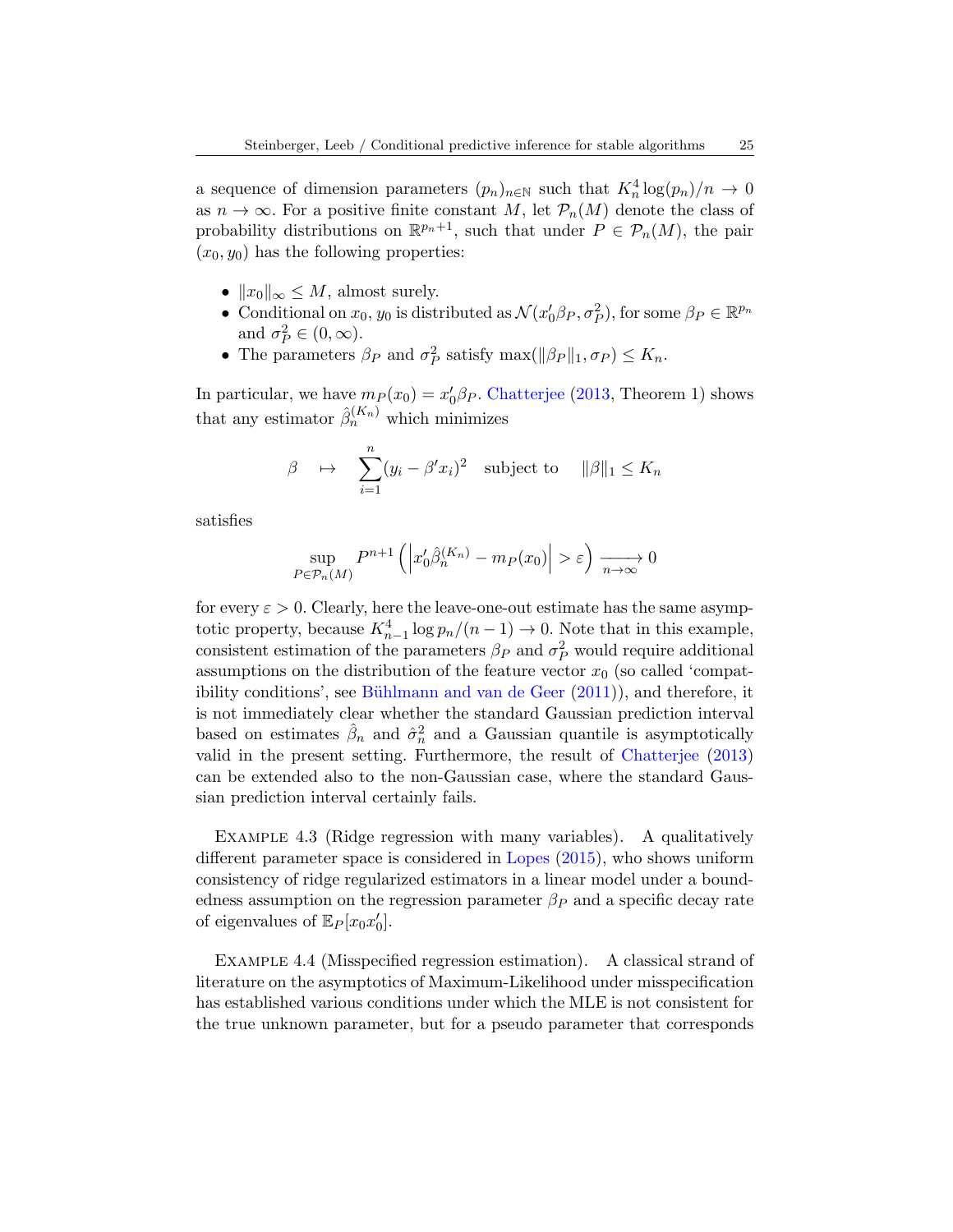to the projection of the true data generating distribution onto the maintained working model. See, for example, [Huber](#page-31-21) [\(1967\)](#page-31-21), [White](#page-32-16) [\(1980a,](#page-32-16)[b\)](#page-32-17) or [Fahrmeir](#page-31-22) [\(1990\)](#page-31-22). A common pseudo target in random design regression is the minimizer of  $\beta \mapsto \mathbb{E}_P[(y_0 - \beta' x_0)^2]$ .

<span id="page-25-0"></span>5. Discussion and further remarks. In this section we collect several further thoughts on the leave-one-out prediction intervals. We discuss some properties of the proposed method that we have established above but which we believe hold in much higher generality. We also draw some further connections to other methods such as sample splitting, tolerance regions and prediction regions based on non-parametric density estimation, and we provide further intuition. Finally, we sketch possible extensions and open problems.

<span id="page-25-1"></span>5.1. Predictor efficiency and interval length. Recall that if  $T_n \in \mathcal{Z}^n$  and P are such that

$$
s \mapsto \tilde{F}_n(s; T_n) = P^{n+1}(y_0 - \hat{m}_n(x_0) \le s || T_n),
$$

is continuous, the optimal infeasible interval

$$
PI_{\alpha_1,\alpha_2}^{(OPT)} = \hat{m}_n(x_0) + (\tilde{q}_{\alpha_1}, \tilde{q}_{\alpha_2})
$$

in [\(2.2\)](#page-8-1) is the shortest interval of the form  $\hat{m}_n(x_0) + (L(T_n), U(T_n))$  such that  $(2.3)$  and  $(2.4)$  are satisfied. In this infeasible scenario, the only way in which the 'user' can influence the length of  $PI_{\alpha_1,\alpha_2}^{(OPT)}$  is via the choice of predictor  $\hat{m}_n$ . This choice clearly affects the conditional distribution  $\tilde{F}_n$ of the prediction error  $y_0 - \hat{m}_n(x_0)$  and, thus, potentially its inter-quantilerange  $\tilde{q}_{\alpha_2} - \tilde{q}_{\alpha_1}$ . Since we only care about minimizing the inter-quantile-range of the conditional distribution  $\tilde{F}_n$ , for the rest of this subsection we consider the training data  $T_n$  to be fixed and non-random. Thus, the predictor  $\hat{m}_n$ :  $\mathbb{R}^p \to \mathbb{R}$  is also non-random. Now we would like to use a predictor  $\hat{m}_n$ such that the prediction error  $y_0 - \hat{m}_n(x_0)$  has short inter-quantile-range. For simplicity, assume that  $y_0 = m_P(x_0) + u_0$ , where the error term  $u_0$  has mean zero and is independent of the features  $x_0$ . Therefore, the prediction error is given by

$$
y_0 - \hat{m}_n(x_0) = m_P(x_0) - \hat{m}_n(x_0) + u_0,
$$

i.e., the sum of the estimation error  $m_P(x_0) - \hat{m}_n(x_0)$  and the innovation  $u_0$ . Following [Lewis and Thompson](#page-31-23) [\(1981\)](#page-31-23), we say that a continuous univariate distribution  $P_1$  is more dispersed than  $P_0$  if, and only if, any two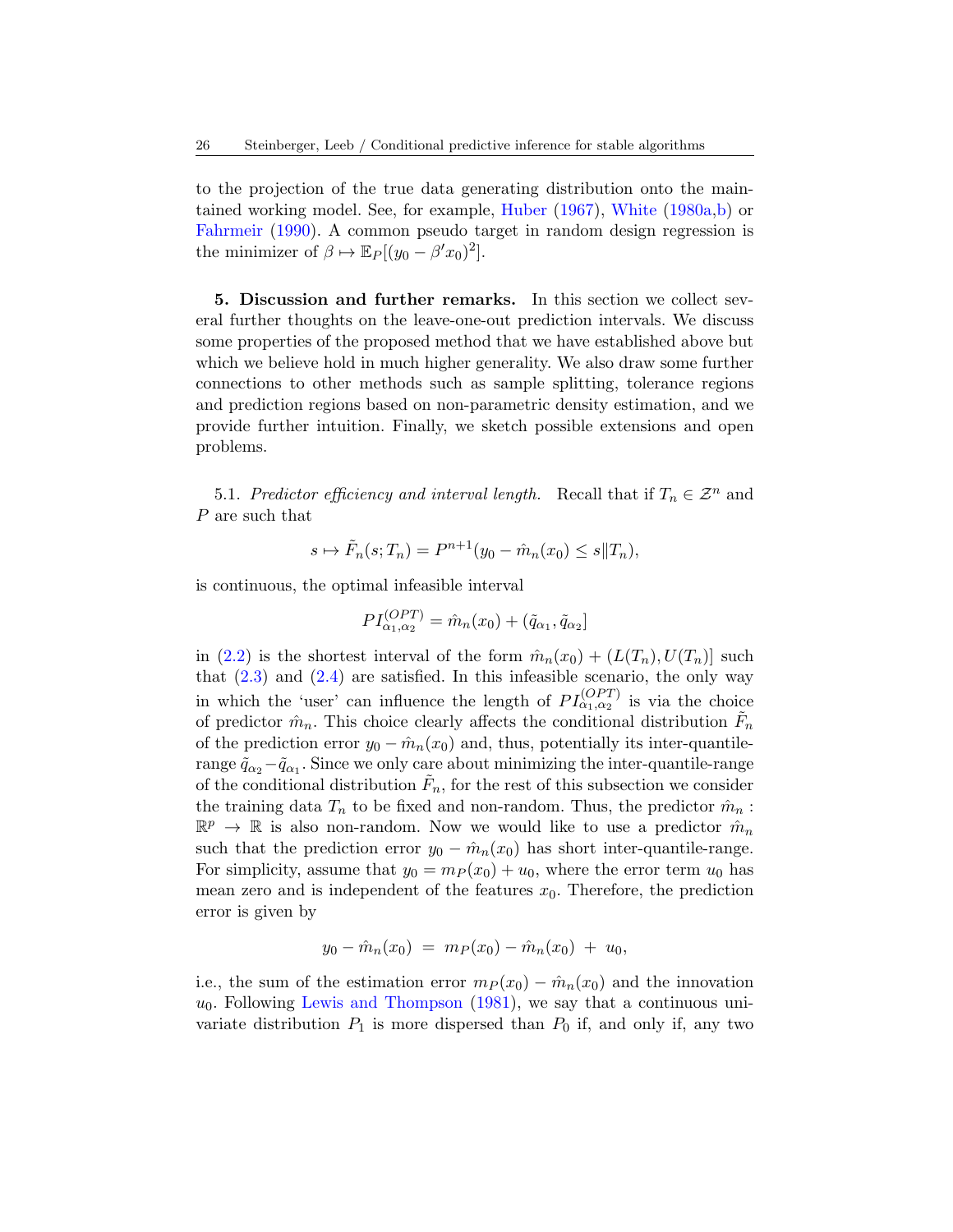quantiles of  $P_1$  are further apart than the corresponding quantiles of  $P_0$ . Now we note that minimizing the inter-quantile-rage of the prediction error  $y_0 - \hat{m}_n(x_0)$  is, in general, not equivalent to minimizing the inter-quantilerage of  $m_P(x_0)-m_n(x_0)$ , because of the effect of the error term  $u_0$ . However, if the distribution of the error term  $u_0$  has a log-concave density, then the distribution of  $y_0 - \hat{m}_n^{(1)}(x_0)$  is more dispersed than that of  $y_0 - \hat{m}_n^{(0)}(x_0)$ , if, and only if,  $m_P(x_0) - \hat{m}_n^{(1)}(x_0)$  is more dispersed than  $m_P(x_0) - \hat{m}_n^{(0)}(x_0)$ (see Theorem 8 of [Lewis and Thompson,](#page-31-23) [1981\)](#page-31-23). Thus, under log-concave erfor distributions, interval length of  $PI_{\alpha_1,\alpha_2}^{(OPT)}$  is directly related to prediction accuracy of the point predictor  $\hat{m}_n$  in use. These considerations naturally carry over to the feasible analog  $PI_{\alpha_1,\alpha_2}^{(L1O)}$  defined in [\(2.5\)](#page-8-0). In Section [3.3,](#page-17-0) in the special case of a linear model and ordinary-least-squares prediction, we have discussed the issue of interval length in some more detail and provided a rigorous description of the asymptotic interval length in a highdimensional regime. This sheds more light on the connection between the length of  $PI_{\alpha_1,\alpha_2}^{(L1O)}$  and the estimation error  $m_P(x_0) - \hat{m}_n(x_0)$ . However, the lessons learned from the linear model appear to be valid in a much more general situation. In particular, we see that, at least for log-concave error distributions, the lengths of leave-one-out prediction intervals can be used to evaluate the relative efficiency of competing predictors.

<span id="page-26-0"></span>5.2. The case of a naive predictor and sample splitting. Next, we discuss the important special case where we naively decide to work with a predictor  $M_{n,p}(T_n, x_0) = m(x_0), m : \mathcal{X} \to \mathbb{R}$ , that does not depend on the training data  $T_n$  at all.<sup>[3](#page-26-1)</sup> In this case, the predictor and its leave-one-out analog coincide and the (leave-one-out) residuals  $\hat{u}_i = y_i - m(x_i)$  for  $i = 1, \ldots, n$ , are actually independent and identically distributed according to the nonrandom distribution  $\tilde{F}_n(s) = P^{n+1}(y_0 - m(x_0) \leq s || T_n) = P(y_0 - m(x_0) \leq s)$ and  $\hat{F}_n$  is their empirical distribution function. Therefore, by Lemma [2.1](#page-9-0) and the Dvoretzky-Kiefer-Wolfowitz (DKW) inequality [\(Massart,](#page-32-18) [1990\)](#page-32-18), if  $\tilde{F}_n$  is continuous, we get for every  $\varepsilon > 0$  that

$$
P^{n}\left(\left|P\left(y_{0}\in PI_{\alpha_{1},\alpha_{2}}^{(L1O)}(T_{n},x_{0})\right) - \frac{\lceil n\alpha_{2}\rceil - \lceil n\alpha_{1}\rceil}{n}\right| > \varepsilon\right) \leq 2\exp\left(-\frac{n\varepsilon^{2}}{2}\right).
$$

<span id="page-26-1"></span><sup>&</sup>lt;sup>3</sup>Note that this covers, in particular, the case where we do not even use, or do not have available, the feature vectors  $x_0, \ldots, x_n$ , i.e.,  $m \equiv 0$ . In this case, a prediction interval for  $y_0$  that is only based on  $y_1, \ldots, y_n$  is more commonly referred to as a tolerance interval.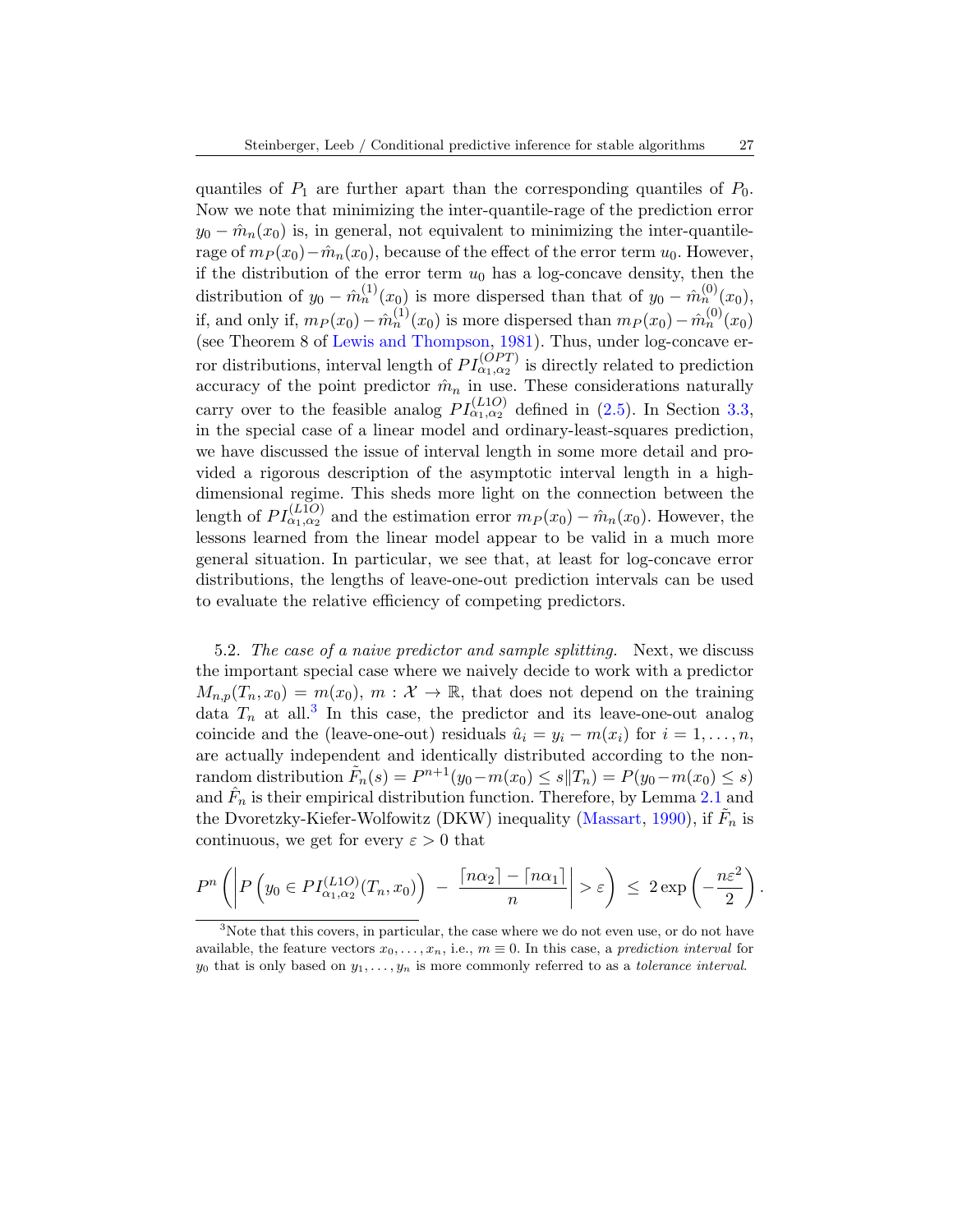Integrating this tail probability also yields

$$
\sup_{P \in \mathcal{P}} \mathbb{E}_{P^n} \left[ \left| P \left( y_0 \in PI_{\alpha_1, \alpha_2}^{(L1O)}(T_n, x_0) \right) - \frac{\lceil n \alpha_2 \rceil - \lceil n \alpha_1 \rceil}{n} \right| \right] \leq \sqrt{\frac{2\pi}{n}},
$$

where  $P$  contains all probability measures on  $\mathbb{R}^{p+1}$  for which  $\tilde{F}_n$  is continuous. We also point out that in the present case where the predictor does not depend on  $T_n$ , the problem of constructing a prediction interval for  $y_0$  can actually be reduced to finding a non-parametric univariate tolerance interval for  $y_0 - m(x_0)$  based on the i.i.d. copies  $(y_i - m(x_i))_{i=1}^n$ . For this problem classical solutions are available, based on the theory of order statistics of i.i.d. data (cf. [Krishnamoorthy and Mathew,](#page-31-6) [2009,](#page-31-6) Chapter 8). Unfortunately, the problem changes dramatically, once we try to learn the true regression function  $m_P$  from the training data  $T_n$  and use  $\hat{m}_n(x_0) = M_{n,p}(T_n, x_0)$  to predict  $y_0$ , because then the leave-one-out residuals are no longer independent and the conditional distribution function  $\tilde{F}$  of the prediction error  $y_0 - \hat{m}_n(x_0)$ given  $T_n$  is random. Thus, in the general case we can not expect to obtain equally powerful and elegant results as above and we can not resort to the theory of order statistics of i.i.d. data. In particular, we note that the bound of Theorem [2.5](#page-11-0) is still somewhat sub-optimal in this trivial case where the estimator does not depend on the training sample  $T_n$ . In that case,  $\eta = 0$ , but the derived bound still depends on the distribution of the estimation error  $m_P(x_0) - m(x_0)$ , even though in that case the alternative bound obtained above by the DKW inequality does no longer involve the estimation error. It is an open problem to establish a concentration inequality for  $\|\hat{F}_n - \tilde{F}_n\|_{\infty}$  analogous to the DKW inequality but in the general case of dependent leave-one-out residuals and random  $\tilde{F}_n$ .

The discussion of the previous paragraph also applies to the case where the predictor m was obtained as an estimator for  $m<sub>P</sub>$ , but from another independent training sample  $S_k = (x_j^*, y_j^*)_{j=1}^k$  of k i.i.d. copies of  $(x_0, y_0)$ . This situation can be seen as a sample splitting method, where  $k$  of the overall  $n+k$  observations are used to compute the point predictor  $m = \hat{m}_k$  and the remaining n observations in  $T_n$  are used as a validation set to estimate the conditional distribution of the prediction error  $y_0 - \hat{m}_k(x_0)$  given  $S_k$  (and  $T_n$ ), from the (conditionally on  $S_k$ ) i.i.d. residuals  $y_i - \hat{m}_k(x_i)$ ,  $i = 1, \ldots, n$ . Such a procedure is discussed, for instance, by [Lei et al.](#page-31-9) [\(2017\)](#page-31-9) and [Vovk](#page-32-13) [\(2012\)](#page-32-13). Note that under the assumptions of the previous paragraph, such a method is asymptotically conditionally valid if the size  $n$  of the validation set diverges to infinity. However, this method uses only k of the  $n + k$ available observation pairs for prediction, such that the point predictor  $\hat{m}_k$ based on  $S_k$  is not as efficient as the analogous predictor based on the full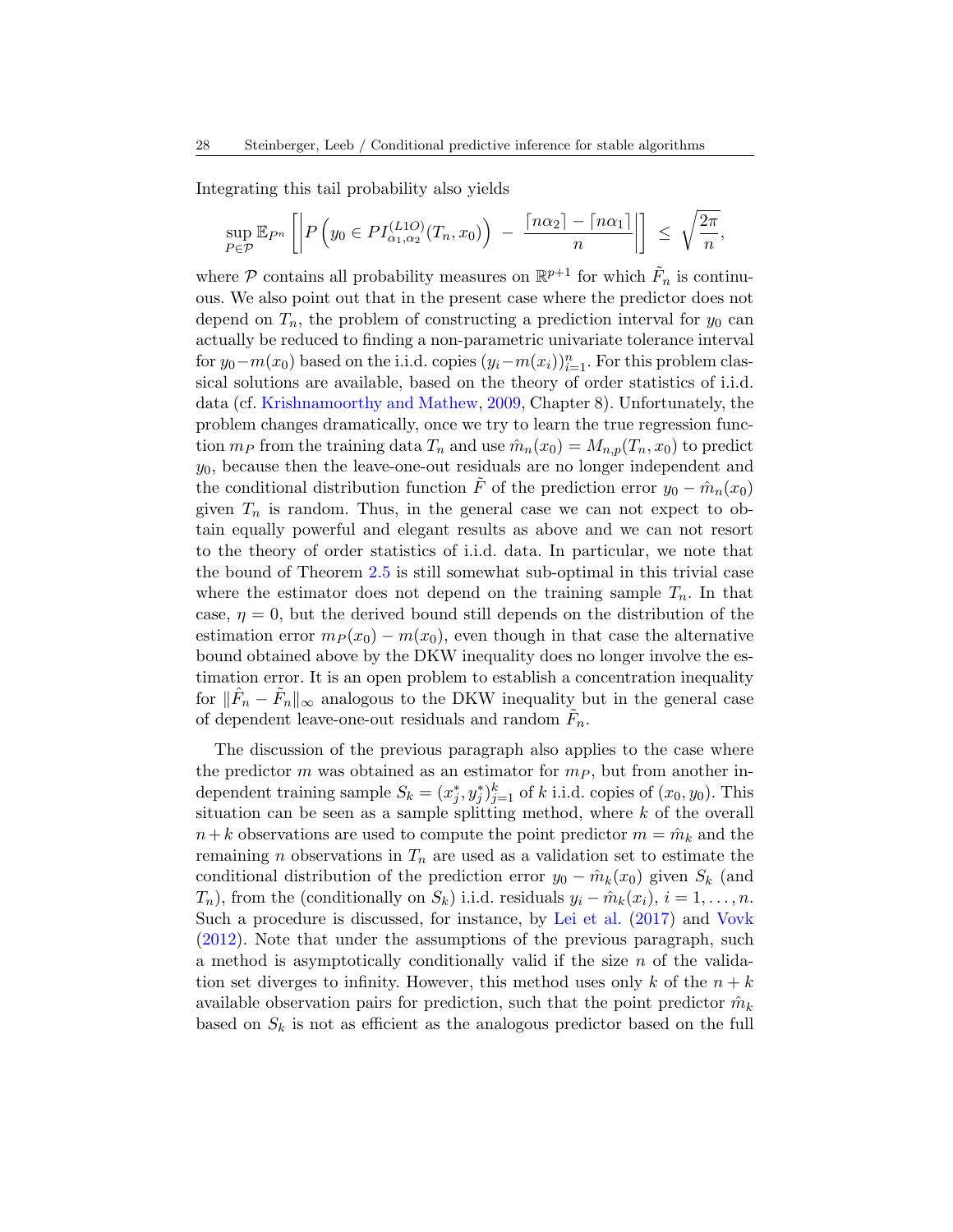sample  $S_k \cup T_n$ . This typically results in a larger prediction interval than necessary, because then the conditional distribution of the prediction error  $y_0 - \hat{m}_k(x_0)$  is usually more dispersed than that of  $y_0 - \hat{m}_{k+n}(x_0)$ . See also the discussion in Subsections [3.4](#page-20-0) and [5.1.](#page-25-1)

#### 5.3. Further remarks.

<span id="page-28-0"></span>REMARK 5.1 (On exact conditional validity). Suppose that the class  $P$ contains at least the data generating distributions  $P_0$  and  $P_1$ , where for  $j \in \{0, 1\}$ 

$$
P_j = \mathcal{N}_{p+1}(0, \sigma_j^2 I_{p+1}), \quad \sigma_j^2 > 0, \ \sigma_0^2 \neq \sigma_1^2,
$$

and that we decide to predict  $y_0$  by some linear predictor  $\hat{m}_n(x_0) = x'_0 \hat{\beta}_n$ . We shall show that for every  $\alpha \in (0, 1/2)$ , it is impossible to construct a prediction interval of the form  $PI_\alpha(T_n, x_0) = x'_0 \hat{\beta}_n + [L_\alpha(T_n), U_\alpha(T_n)]$  based on a finite sample  $T_n$  and  $x_0$ , such that  $(2.1)$  is equal to zero.

PROOF. If [\(2.1\)](#page-7-2) is equal to zero, then for both  $j = 0, 1$  and  $P_j^n$ -almost all samples  $T_n$ ,

$$
1 - \alpha = P_j^{n+1}(y_0 \in PI_\alpha(T_n, x_0) || T_n)
$$
  
=  $P_j^{n+1}(L_\alpha(T_n) \le y_0 - x'_0 \hat{\beta}_n \le U_\alpha(T_n) || T_n)$   
=  $\Phi \left( \frac{U_\alpha(T_n)}{\sigma_j \sqrt{||\hat{\beta}_n||_2^2 + 1}} \right) - \Phi \left( \frac{L_\alpha(T_n)}{\sigma_j \sqrt{||\hat{\beta}_n||_2^2 + 1}} \right).$ 

Since  $1 - \alpha > 1/2$ , we must have  $L_{\alpha} < 0 < U_{\alpha}$ , almost surely, and it is easy to see that the function

$$
g_{l,u}(\nu) := \Phi\left(\frac{u}{\nu}\right) - \Phi\left(\frac{l}{\nu}\right), \quad g_{l,u} : (0,\infty) \to (0,1),
$$

is continuous and strictly decreasing, provided that  $l < 0 < u$ , and thus, for such l and u,  $g_{l,u}$  is invertible. Therefore, for  $j = 0, 1$  and for  $P_j^n$ -almost all samples  $T_n$  (equivalently, for Lebesgue almost all  $T_n \in \mathbb{R}^{n(p+1)}$ ), we have

$$
\tilde{\sigma}_n^2(T_n) := \left(\frac{g_{L_\alpha,U_\alpha}^{-1}(1-\alpha)}{\sqrt{\|\hat{\beta}_n\|_2^2+1}}\right)^2 = \sigma_j^2.
$$

In other words, there exists  $T_n \in \mathcal{Z}^n$ , such that  $\sigma_0^2 = \tilde{\sigma}_n^2(T_n) = \sigma_1^2$ , a contradiction.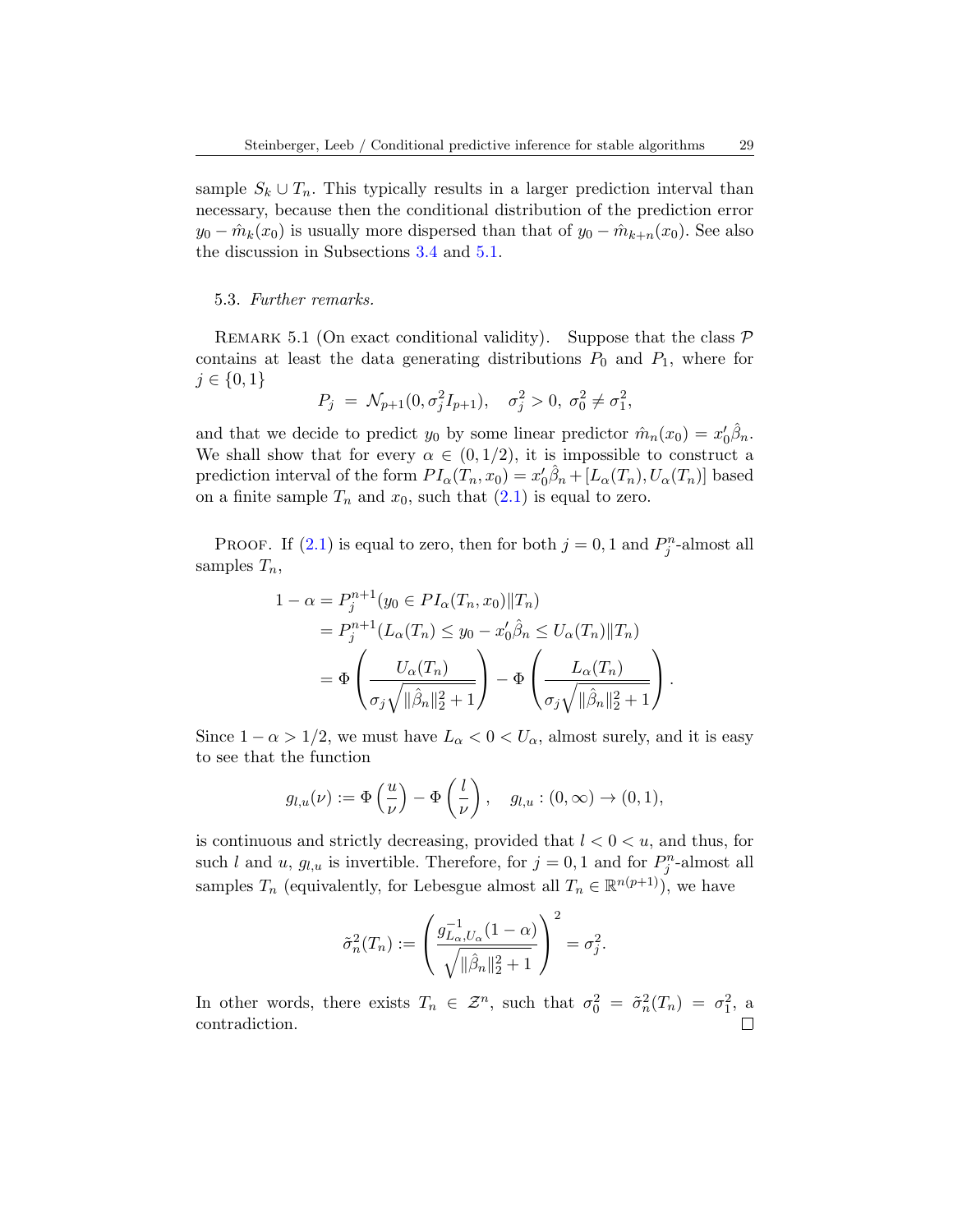<span id="page-29-1"></span>REMARK 5.2. Consistent estimation of the true regression function  $m_P$ :  $\mathcal{X} \to \mathbb{R}$  from an i.i.d. sample of size n is usually not possible if the dimension p of  $X$  is non-negligible compared to n. For example, in a Gaussian linear model where the only unknown parameter is the p-vector  $\beta$  of regression coefficients, it is impossible to consistently estimate the conditional mean  $m_P(x_0) = \mathbb{E}_P[y_0||x_0] = \beta' x_0$ , unless  $p/n \to 0$  or strong assumptions are imposed on the parameter space (cf. [Dicker,](#page-31-24) [2012\)](#page-31-24).

<span id="page-29-0"></span>REMARK 5.3. A natural approach for constructing non-parametric prediction sets is to estimate the conditional density of  $y_0$  given  $x_0$  (if it exists), because, as can be easily shown, a highest density region of the conditional density of  $y_0$  given  $x_0$  provides the smallest (in terms of Lebesgue measure) prediction region  $PR_{\alpha}(x_0)$  for  $y_0$  that controls the conditional coverage probability given  $x_0$ , i.e., that satisfies

<span id="page-29-2"></span>(5.1) 
$$
P(y_0 \in PR_\alpha(x) \| x_0 = x) \ge 1 - \alpha \text{ for } P\text{-almost all } x.
$$

This condition has been called object conditional validity by [Vovk](#page-32-14) [\(2013\)](#page-32-14). However, object conditional validity is often too much to ask for. First of all, as shown by [Barber et al.](#page-30-2) [\(2019a\)](#page-30-2) (see also [Lei and Wasserman,](#page-31-11) [2014;](#page-31-11) [Vovk,](#page-32-14) [2013\)](#page-32-14), for continuous distributions there are no non-trivial prediction sets based on a finite sample that satisfy [\(5.1\)](#page-29-2). Moreover, even if we are content with *asymptotic* object conditional validity, learning the relevant properties of the conditional density of  $y_0$  given  $x_0$  is typically only possible if the dimension of the feature vector  $x_0$  is much smaller than the available sample size (cf. Remark [5.2\)](#page-29-1). Therefore, since our focus in the present paper is on high-dimensional problems, we do not aim at object conditional validity.

REMARK 5.4 (On heteroskedasticity). The length of the leave-one-out prediction interval in [\(2.5\)](#page-8-0), as it stands, does not depend on the value of  $x_0$ . An immediate way to account for heteroskedasticity is the following. Consider, in addition, an estimator  $\hat{\sigma}_n^2(x) = S(T_n, x)$  of the conditional variance  $Var[y_0||x_0 = x]$ . Then a prediction interval can be computed as  $\hat{m}_n(x_0) + (\hat{q}_{\alpha_1}, \hat{q}_{\alpha_2} | \hat{\sigma}_n(x_0),$  where now,  $\hat{q}_{\alpha}$  is an empirical  $\alpha$ -quantile of the leave-one-out residuals

$$
\hat{u}_i = \frac{y_i - \hat{m}_n^{[i]}(x_i)}{\hat{\sigma}_{n,[i]}(x_i)}, \quad i = 1, \dots, n.
$$

REMARK 5.5 (Computational simplifications). Computing the leaveone-out prediction interval may be computationally costly, because the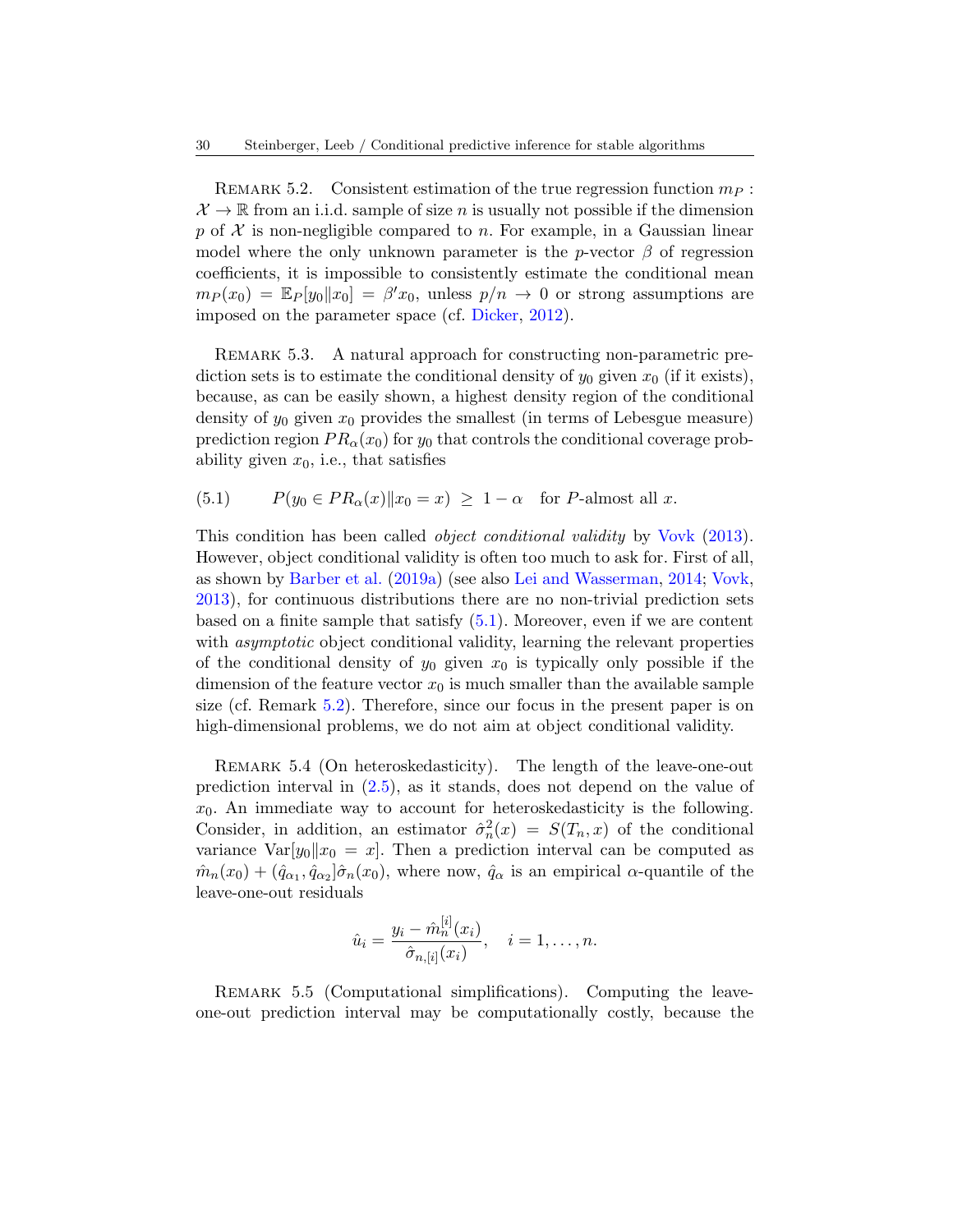model has to be re-fitted n-times on each of the possible reduced samples  $T_n^{[i]}$ ,  $i = 1, \ldots, n$ , in order to compute the leave-one-out residuals  $\hat{u}_i = y_i - \hat{m}_n^{[i]}(x_i)$ . Sometimes, it is possible to devise a shortcut for the computation of these residuals. For example, in case of ordinary least squares prediction  $\hat{m}_n(x) = x'\hat{\beta}_n = x'(X'X)^{\dagger}X'Y$ , if  $X'_{[i]}X_{[i]}$  has full rank, we have the well known identity

$$
\hat{u}_i = y_i - x_i' \hat{\beta}_n^{[i]} = \frac{y_i - x_i' \hat{\beta}_n}{1 - x_i'(X'X)^{-1}x_i},
$$

such that the n-vector of leave-one-out residuals can be computed as

$$
\left[\text{diag}(I_n - X(X'X)^{-1}X')\right]^{-1}(I_n - X(X'X)^{-1}X')Y.
$$

Hence, the model has to be fitted only once. If such a simplification is not possible, and the computation of all the residuals  $\hat{u}_i$ ,  $i = 1, \ldots, n$ , is too costly, then one will typically restrict to using only a smaller number of those residuals, e.g.,  $\hat{u}_i$ ,  $i = 1, ..., l$ , with  $l \ll n$ .

Acknowledgements. The authors thank the participants of the "ISOR Research Seminar in Statistics and Econometrics" at the University of Vienna for discussion of an early version of the paper. In particular, we want to thank Benedikt M. Pötscher and David Preinerstorfer for valuable comments.

## References.

- <span id="page-30-5"></span>Aven, T. (1985). Upper (lower) bounds on the mean of the maximum (minimum) of a number of random variables. J. Appl. Probab. 22 (3), 723–728.
- <span id="page-30-8"></span>Bai, Z. and J. W. Silverstein (2010). Spectral Analysis of Large Dimensional Random Matrices (2nd ed.). Springer Series in Statistics. New York: Springer.
- <span id="page-30-7"></span>Bai, Z. D. and Y. Q. Yin (1993). Limit of the smallest eigenvalue of a large dimensional sample covariance matrix. Ann. Probab. 21 (3), 1275–1294.
- <span id="page-30-2"></span>Barber, R. F., E. J. Candes, A. Ramdas, and R. J. Tibshirani (2019a). The limits of distribution-free conditional predictive inference.  $arXiv$  preprint  $arXiv:1903.04684$ .
- <span id="page-30-3"></span>Barber, R. F., E. J. Candes, A. Ramdas, and R. J. Tibshirani (2019b). Predictive inference with the jackknife+. Ann. Statist. (forthcoming).
- <span id="page-30-1"></span>Bean, D., P. J. Bickel, N. El Karoui, and B. Yu (2013). Optimal m-estimation in highdimensional regression. Proc. Natl. Acad. Sci. USA 110(36), 14563-14568.
- <span id="page-30-0"></span>Bickel, P. J. and D. A. Freedman (1983). Bootstrapping regression models with many parameters. In P. Bickel, K. Doksum, and J. Hodges (Eds.), A Festschrift for Erich L. Lehmann, pp. 28–48. Wadsworth Inc.

<span id="page-30-6"></span>Billingsley, P. (1995). Probability and Measure (3rd ed.). New York: Wiley.

<span id="page-30-4"></span>Bousquet, O. and A. Elisseeff (2002). Stability and generalization. J. Mach. Learn. Res. 2, 499–526.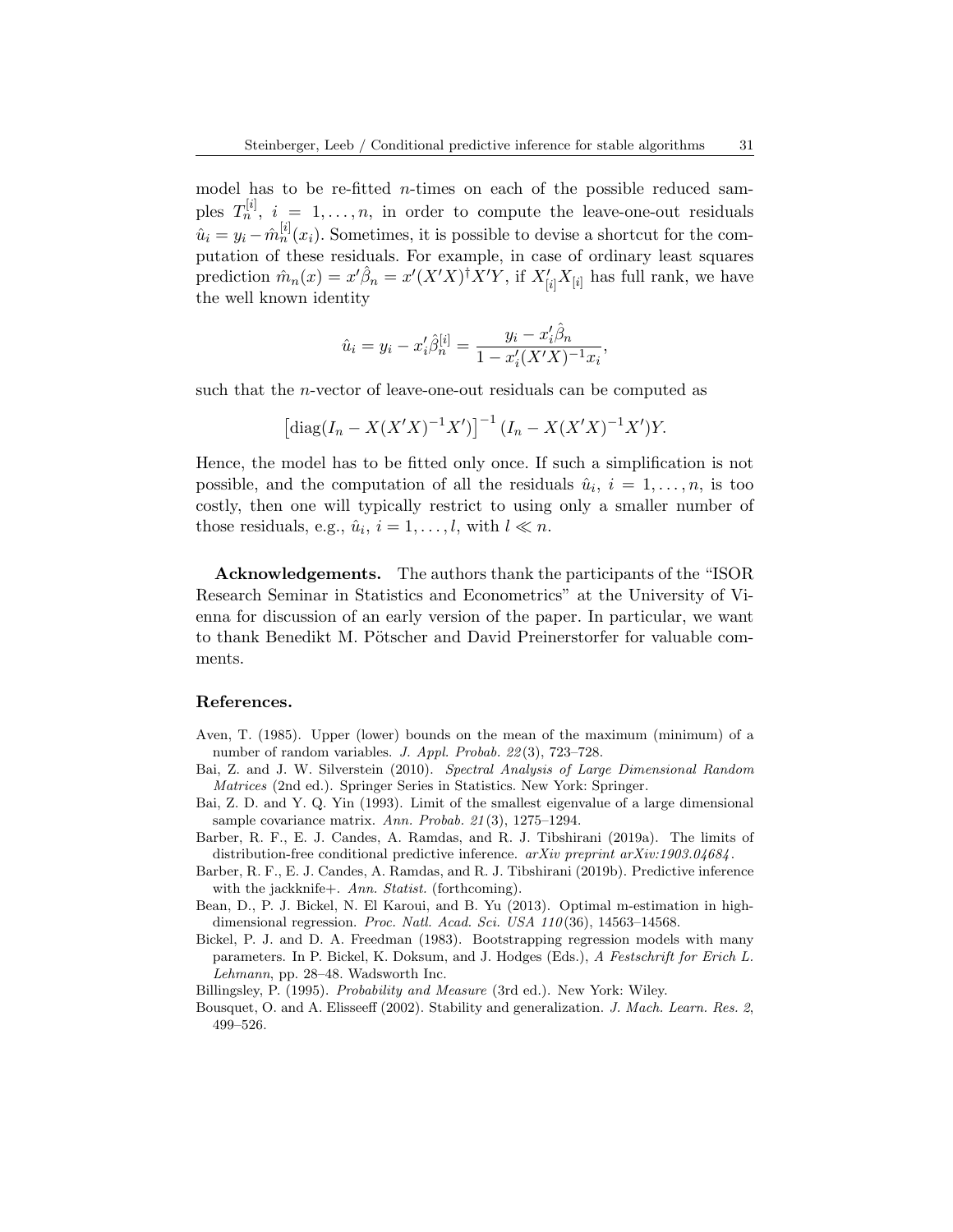- <span id="page-31-7"></span>Bucchianico, A. D., J. H. J. Einmahl, and N. A. Mushkudiani (2001). Smallest nonparametric tolerance regions. Ann. Statist. 29 (5), 1320–1343.
- <span id="page-31-20"></span>Bühlmann, P. and S. van de Geer (2011). Statistics for High-dimensional Data. Berlin: Springer.
- <span id="page-31-1"></span>Butler, R. and E. D. Rothman (1980). Predictive intervals based on reuse of the sample. J. Amer. Statist. Assoc. 75 (372), 881–889.
- <span id="page-31-19"></span>Chatterjee, S.  $(2013)$ . Assumptionless consistency of the lasso.  $arXiv$  preprint arXiv:1303.5817 .
- <span id="page-31-8"></span>Chatterjee, S. K. and N. K. Patra (1980). Asymptotically minimal multivariate tolerance sets. Calcutta Statist. Assoc. Bull. 29 (1-2), 73–94.
- <span id="page-31-12"></span>Chen, W., K.-J. Chun, and R. F. Barber (2017). Discretized conformal prediction for efficient distribution-free inference. arXiv preprint arXiv:1709.06233 .
- <span id="page-31-5"></span>Cox, D. R. and D. V. Hinkley (1974). *Theoretical Statistics*. London: Chapman and Hall.
- <span id="page-31-14"></span>Devroye, L. and T. J. Wagner (1979). Distribution-free inequalities for the deleted and holdout error estimates. IEEE Trans. Inform. Theory 25(2), 202-207.
- <span id="page-31-24"></span>Dicker, L. (2012). Optimal estimation and prediction for dense signals in high-dimensional linear models. arXiv:1203.4572 .
- <span id="page-31-16"></span>Dicker, L. H. (2013). Optimal equivariant prediction for high-dimensional linear models with arbitrary predictor covariance. Electron. J. Stat. 7, 1806-1834.
- <span id="page-31-15"></span>El Karoui, N. (2010). The spectrum of kernel random matrices. Ann. Statist.  $38(1)$ , 1–50.
- <span id="page-31-3"></span>El Karoui, N. (2013). Asymptotic behavior of unregularized and ridge-regularized high-dimensional robust regression estimators: rigorous results. arXiv preprint arXiv:1311.2445 .
- <span id="page-31-4"></span>El Karoui, N. (2018). On the impact of predictor geometry on the performance on highdimensional ridge-regularized generalized robust regression estimators. Probab. Theory Relat. Fields  $170(1-2)$ , 95-175.
- <span id="page-31-2"></span>El Karoui, N., D. Bean, P. J. Bickel, C. Lim, and B. Yu (2013). On robust regression with high-dimensional predictors. Proc. Natl. Acad. Sci. USA 110(36), 14557-14562.
- <span id="page-31-0"></span>El Karoui, N. and E. Purdom (2015). Can we trust the bootstrap in high-dimension?
- <span id="page-31-22"></span>Fahrmeir, L. (1990). Maximum likelihood estimation in misspecified generalized linear models. Statistics 21 (4), 487–502.
- <span id="page-31-18"></span>Györfi, L., M. Kohler, A. Krzyżak, and H. Walk (2002). A Distribution-Free Theory of Nonparametric Regression. Springer Series in Statistics. New York: Springer.
- <span id="page-31-17"></span>Huber, N. and H. Leeb (2013). Shrinkage estimators for prediction out-of-sample: Conditional performance. Commun. Statist. - Theory Methods 42 (7), 1246–1264.
- <span id="page-31-21"></span>Huber, P. J. (1967). The behavior of maximum likelihood estimates under nonstandard conditions. Proceedings of the Fifth Berkeley Symposium on Mathematical Statistics and Probability 1, 221–233.
- <span id="page-31-6"></span>Krishnamoorthy, K. and T. Mathew (2009). Statistical Tolerance Regions: Theory, Applications, and Computation. Wiley Series in Probability and Statistics. Hoboken, New Jersey: Wiley.
- <span id="page-31-13"></span>Lei, J. (2017). Fast exact conformalization of lasso using piecewise linear homotopy.  $arXiv$ preprint arXiv:1708.00427 .
- <span id="page-31-9"></span>Lei, J., M. G'Sell, A. Rinaldo, R. J. Tibshirani, and L. Wasserman (2017). Distribution-free predictive inference for regression. J. Amer. Statist. Assoc..
- <span id="page-31-10"></span>Lei, J., J. Robins, and L. Wasserman (2013). Distribution-free prediction sets. J. Amer. Statist. Assoc. 108 (501), 278–287.
- <span id="page-31-11"></span>Lei, J. and L. Wasserman (2014). Distribution-free prediction bands for non-parametric regression. J. Roy. Statist. Soc. Ser. B 76, 71–96.
- <span id="page-31-23"></span>Lewis, T. and J. W. Thompson (1981). Dispersive distributions, and the connection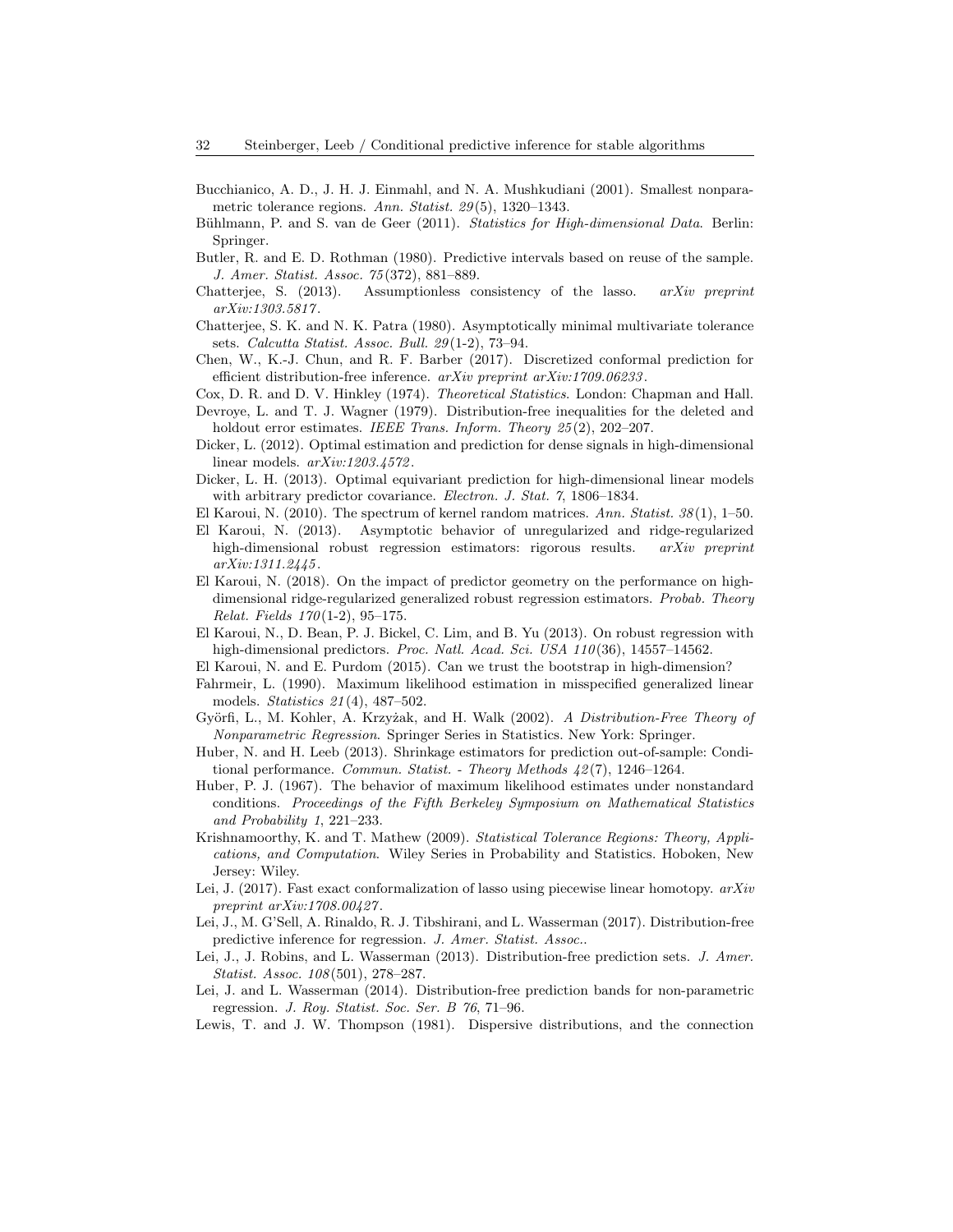between dispersivity and strong unimodality. J. Appl. Probab. 18 (1), 76–90.

- <span id="page-32-9"></span>Li, J. and R. Y. Liu (2008). Multivariate spacings based on data depth: I. construction of nonparametric multivariate tolerance regions. Ann. Statist. 36 (3), 1299–1323.
- <span id="page-32-15"></span>Lopes, M. E. (2015). Some Inference Problems in High-Dimensional Linear Models. Ph. D. thesis, UC Berkeley.
- <span id="page-32-0"></span>Mammen, E. (1996). Empirical process of residuals for high-dimensional linear models. Ann. Statist. 24 (1), 307–335.
- <span id="page-32-18"></span>Massart, P. (1990). The tight constant in the Dvoretzky-Kiefer-Wolfowitz inequality. Ann. Probab. 18(3), 1269-1283.
- <span id="page-32-3"></span>Olive, D. J. (2007). Prediction intervals for regression models. Comput. Statist. Data Anal.  $51(6)$ ,  $3115-3122$ .
- <span id="page-32-4"></span>Politis, D. N. (2013). Model-free model-fitting and predictive distributions. Test  $22(2)$ , 183–221.
- <span id="page-32-2"></span>Schmoyer, R. L. (1992). Asymptotically valid prediction intervals for linear models. Technometrics 34 (4), 399–408.
- <span id="page-32-1"></span>Stine, R. A. (1985). Bootstrap prediction intervals for regression. J. Amer. Statist. Assoc.  $80(392)$ , 1026-1031.
- <span id="page-32-8"></span>Tukey, J. W. (1947). Non-parametric estimation ii. statistically equivalent blocks and tolerance regions – the continuous case. Ann. Math. Statist.  $18(4)$ , 529–539.
- <span id="page-32-19"></span>van der Vaart, A. W. (2007). Asymptotic Statistics (8th ed.). Cambridge Series in Statistical and Probabilistic Mathematics. New York: Cambridge University Press.
- <span id="page-32-13"></span>Vovk, V. (2012). Conditional validity of inductive conformal predictors. In Asian conference on machine learning, pp. 475–490.
- <span id="page-32-14"></span>Vovk, V. (2013). Conditional validity of inductive conformal predictors. Machine Learning  $92(2)$ , 349-376.
- <span id="page-32-10"></span>Vovk, V., A. Gammerman, and C. Saunders (1999). Machine-learning applications of algorithmic randomness. In I. Bratko and S. Dzeroski (Eds.), Proceedings of the Sixteenth International Conference on Machine Learning, ICML '99, pp. 444–453. Morgan Kaufmann Publishers Inc.
- <span id="page-32-11"></span>Vovk, V., A. Gammerman, and G. Shafer (2005). Algorithmic Learning in a Random World. New York: Springer.
- <span id="page-32-12"></span>Vovk, V., I. Nouretdinov, and A. Gammerman (2009). On-line predictive linear regression. Ann. Statist. 37(3), 1566–1590.
- <span id="page-32-7"></span>Wald, A. (1943). An extension of Wilks' method for setting tolerance limits. Ann. Math. *Statist.*  $14(1)$ ,  $45-55$ .
- <span id="page-32-16"></span>White, H. (1980a). A heteroskedasticity-consistent covariance matrix estimator and a direct test for heteroskedasticity. *Econometrica*  $48(4)$ , 817–838.
- <span id="page-32-17"></span>White, H. (1980b). Using least squares to approximate unknown regression functions. Internat. Econom. Rev. 21 (1), 149–170.
- <span id="page-32-5"></span>Wilks, S. S. (1941). Determination of sample sizes for setting tolerance limits. Ann. Math. Statist. 12(1), 91–96.
- <span id="page-32-6"></span>Wilks, S. S. (1942). Statistical prediction with special reference to the problem of tolerance limits. Ann. Math. Statist. 13 (4), 400–409.

# APPENDIX A: PROOFS OF MAIN RESULTS

We repeatedly use the following argument: Suppose that  $A_n$ ,  $n \geq 1$ , are real-valued random variables on  $(\Omega, \mathcal{F}, P)$  and  $\mathcal{F}_n$ ,  $n \geq 1$ , are sub-sigma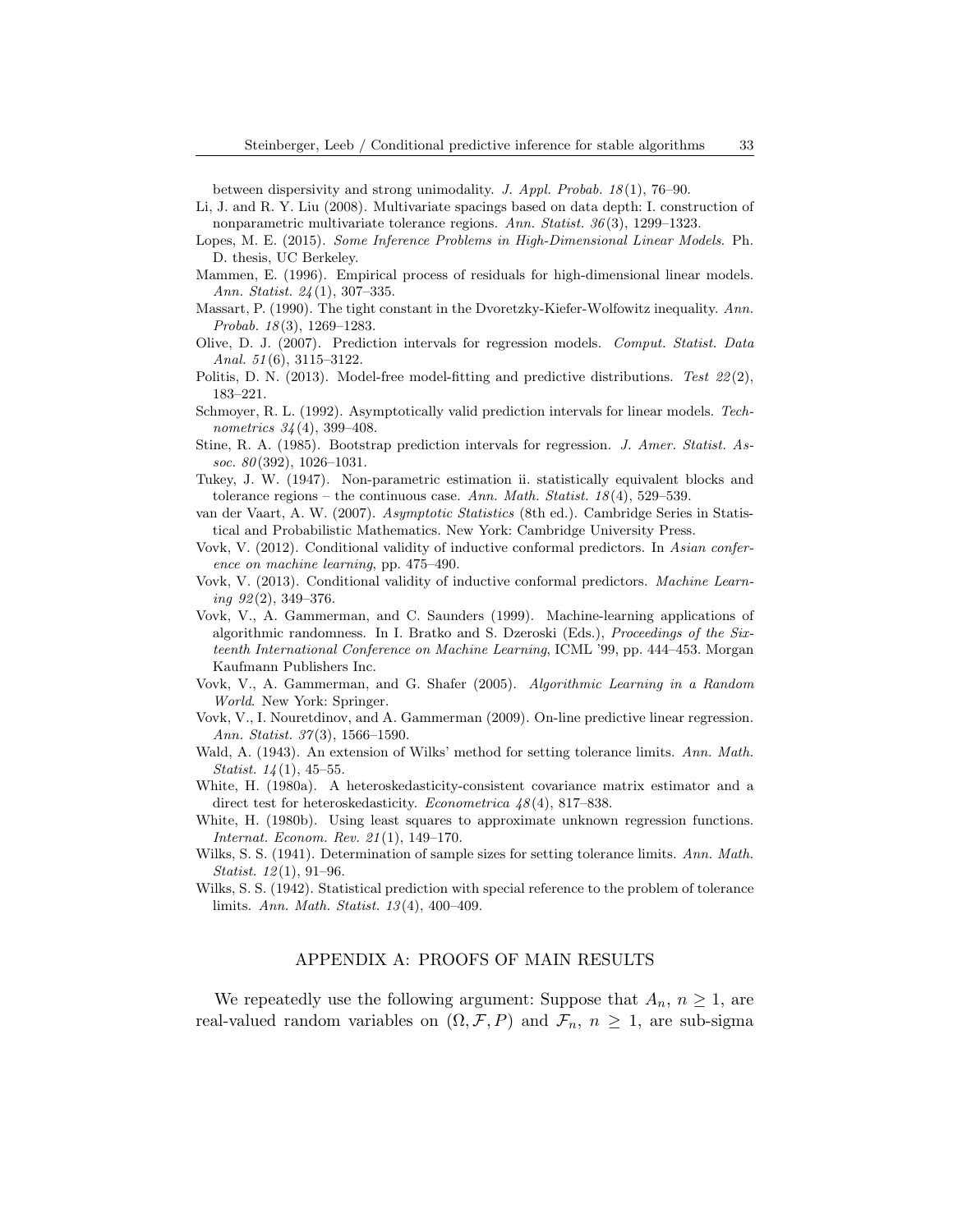fields of F. If  $\mathbb{E}[|A_n|\|\mathcal{F}_n]$  is well-defined and converges to zero in probability, then  $A_n$  converges to zero in probability. Indeed

$$
P(|A_n| > \varepsilon) = \mathbb{E}[P(|A_n| > \varepsilon \| \mathcal{F}_n) \wedge 1] \leq \mathbb{E}\left[\left(\frac{1}{\varepsilon} \mathbb{E}[|A_n| \| \mathcal{F}_n]\right) \wedge 1\right].
$$

In this upper bound, the integrand converges to zero in probability by assumption, and this integrand is bounded by 1 by construction. In view of the dominated convergence theorem, this upper bound converges to zero. Moreover, if  $\mathbb{E}[A_n|\mathcal{F}_n]$  is well-defined and converges to  $c \in \mathbb{R}$  in probability and if, in addition,  $\text{Var}[A_n|\mathcal{F}_n] \to 0$  in probability, then  $A_n \to c$  in probability. Indeed,

$$
\mathbb{E}[(A_n-c)^2||\mathcal{F}_n] = \text{Var}[A_n||\mathcal{F}_n] + (\mathbb{E}[A_n||\mathcal{F}_n] - c)^2
$$

converges to zero in probability. From the preceding statement the claim follows.

<span id="page-33-0"></span>A.1. Proof of Theorem [2.5.](#page-11-0) The proof relies on the following result, which is a special case of Lemma 9 (Equation (9)) in [Bousquet and Elisseeff](#page-30-4) [\(2002\)](#page-30-4) (see also [Devroye and Wagner,](#page-31-14) [1979\)](#page-31-14) applied with the loss function  $\ell(f, z) = \mathbb{1}_{(-\infty, s]}(y - f(x)),$   $f : \mathcal{X} \to \mathcal{Y},$   $z = (y, x) \in \mathcal{Z},$   $s \in \mathbb{R}$  and  $M = 1$ , in their notation.

<span id="page-33-1"></span>LEMMA A.1 [\(Bousquet and Elisseeff](#page-30-4) [\(2002\)](#page-30-4)). If the estimator  $\hat{m}_n$  is symmetric, then

$$
\mathbb{E}_{P^n} \left[ \left( \hat{F}_n(s) - \tilde{F}_n(s) \right)^2 \right] \le \frac{1}{2n} + 3 \mathbb{E}_{P^{n+1}} \left[ \left| 1_{(-\infty, s]}(y_0 - \hat{m}_n(x_0)) - 1_{(-\infty, s]}(y_0 - \hat{m}_n^{[1]}(x_0)) \right| \right],
$$

for every  $s \in \mathbb{R}$  and every probability distribution P on Z.

Under Condition  $(C1)$ , it is elementary to relate the upper bound of Lemma [A.1](#page-33-1) to the *η*-stability of  $\hat{m}_n$ . We defer the proof until the end of this section.

<span id="page-33-2"></span>LEMMA A.2. Let P be a collection of probability measures on  $\mathcal{Z} = \mathcal{Y} \times \mathcal{X}$ that satisfies Condition [\(C1\).](#page-10-3) Then, for every  $s \in \mathbb{R}$  and every  $P \in \mathcal{P}$ ,

$$
\mathbb{E}_{P^{n+1}}\left[\left|\mathbb{1}_{(-\infty,s]}(y_0 - \hat{m}_n(x_0)) - \mathbb{1}_{(-\infty,s]}(y_0 - \hat{m}_n^{[1]}(x_0))\right|\right] \leq \mathbb{E}_{P^{n+1}}\left[\left(\|f_{u,P}\|_{\infty}|\hat{m}_n(x_0) - \hat{m}_n^{[1]}(x_0)|\right) \wedge 1\right].
$$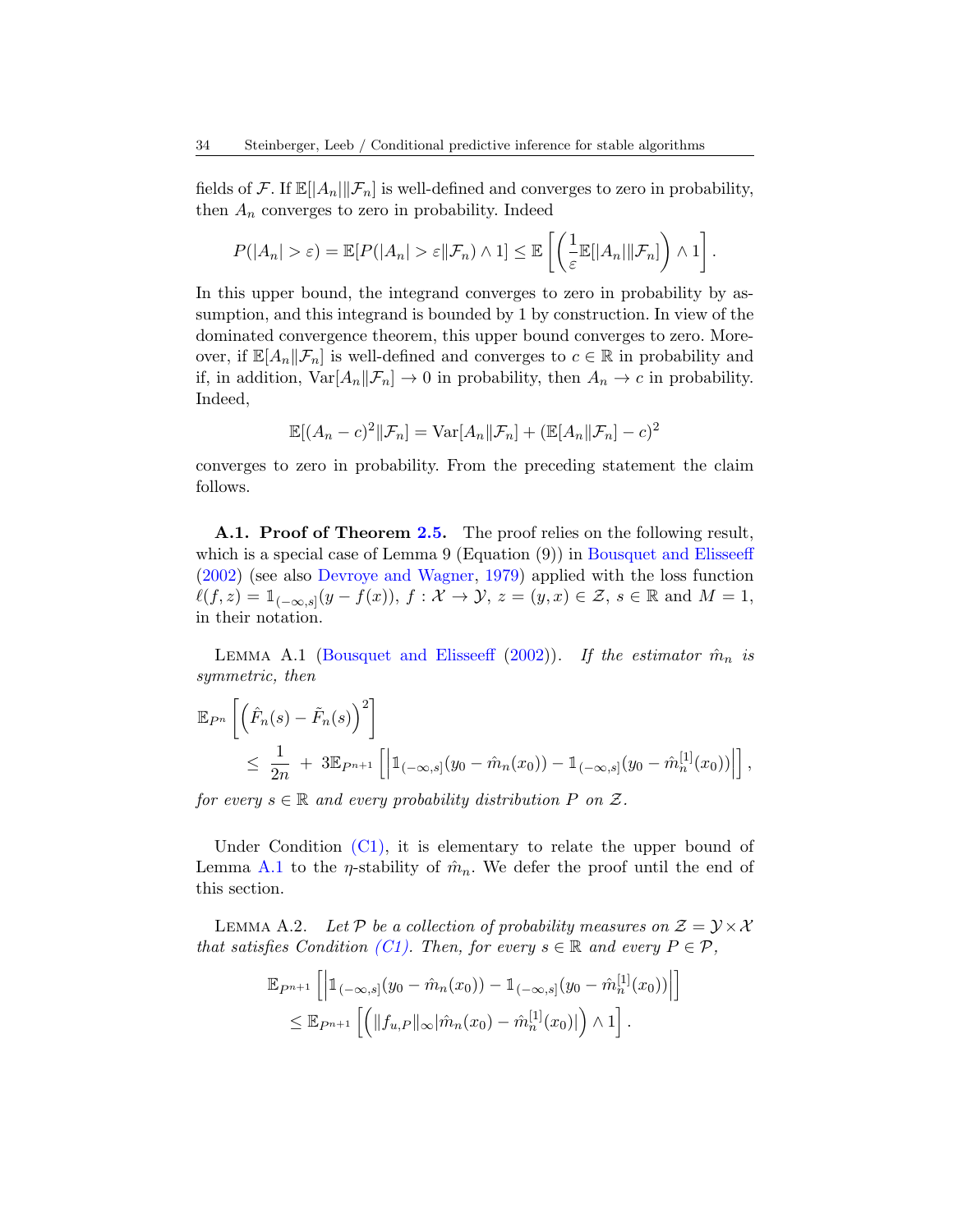To turn the pointwise bound of Lemma [A.1](#page-33-1) into a uniform one, we need a certain continuity and tightness property of  $\tilde{F}_n$ .

<span id="page-34-0"></span>LEMMA A.3. Let P be a collection of probability measures on  $\mathcal{Z} = \mathcal{Y} \times \mathcal{X}$ that satisfies Condition [\(C1\)](#page-10-3) and fix a training sample  $t_n \in \mathcal{Z}^n$ .

(i) If  $P \in \mathcal{P}$  and  $s_1, s_2 \in \mathbb{R}$ , then

$$
\left|\tilde{F}_n(s_1;t_n)-\tilde{F}_n(s_2;t_n)\right| \leq \|f_{u,P}\|_{\infty}|s_1-s_2|.
$$

<span id="page-34-1"></span>(ii) Let  $P \in \mathcal{P}, \delta \in [0,1], \mu \in \mathbb{R}$  and  $c \in (0,\infty)$ , and define  $\overline{s} = \mu + c +$  $q_{u,P}(\delta)$  and  $\underline{s} = \mu - c + q_{u,P}(\delta)$ , where  $q_{u,P}(\delta) \in \mathbb{R}$  is an arbitrary  $\delta$ -quantile of  $f_{u,P}$ . Then,

$$
1 - \tilde{F}_n(\bar{s}; t_n) \le (1 - \delta) + P(m_P(x_0) - M_{n,p}(t_n, x_0) - \mu > c),
$$
  

$$
\tilde{F}_n(\underline{s}; t_n) \le \delta + P(m_P(x_0) - M_{n,p}(t_n, x_0) - \mu < -c).
$$

We provide the proofs of Lemma [A.2](#page-33-2) and Lemma [A.3](#page-34-0) below, after the main argument is finished. The proof of Theorem [2.5](#page-11-0) is now a finite sample version of the proof of Polya's theorem. Fix  $P \in \mathcal{P}, t_n \in \mathbb{Z}^n, \mu \in \mathbb{R}$ ,  $\varepsilon > 0$  and  $c = L \in [1, \infty)$ . Set  $\delta_1 = F_{u,P}(-L)$  and  $\delta_2 = F_{u,P}(L)$ , where  $F_{u,P}(s) := \int_{-\infty}^{s} f_{u,P}(v) dv$ . Next, choose the (possibly non-unique) quantiles  $q_{u,P}(\delta_1) = -L$  and  $q_{u,P}(\delta_2) = L$  and consider  $\bar{s}$  and  $\underline{s}$  as in Lemma [A.3](#page-34-0)[\(ii\)](#page-34-1) with  $\delta = \delta_2$  and  $\delta = \delta_1$ , respectively, i.e.,  $\bar{s} = \mu + 2L$  and  $\underline{s} = \mu - 2L$ . We split up the interval  $[s, \overline{s}]$  into K intervals  $[s_{j-1}, s_j), j = 1, \ldots, K$ , with endpoints  $\underline{s} =: s_0 < s_1 < \cdots < s_K := \overline{s}$ , such that  $s_j - s_{j-1} \leq \varepsilon$ . We may thus take  $K = \lfloor (\overline{s} - \underline{s})/\varepsilon \rfloor = \lfloor 4L/\varepsilon \rfloor$ . If  $s < s_0$ , then

$$
\hat{F}_n(s) - \tilde{F}_n(s) \ge 0 - \tilde{F}_n(s_0) \ge -|\hat{F}_n(s_0) - \tilde{F}_n(s_0)| - \tilde{F}_n(s_0),
$$
  

$$
\hat{F}_n(s) - \tilde{F}_n(s) \le \hat{F}_n(s_0) \le |\hat{F}_n(s_0) - \tilde{F}_n(s_0)| + \tilde{F}_n(s_0).
$$

Furthermore, if  $s \geq s_K$ , then

$$
\hat{F}_n(s) - \tilde{F}_n(s) \ge \hat{F}_n(s_K) - 1
$$
\n
$$
\ge -|\hat{F}_n(s_K) - \tilde{F}_n(s_K)| - \left(1 - \tilde{F}_n(s_K)\right),
$$
\n
$$
\hat{F}_n(s) - \tilde{F}_n(s) \le 1 - \tilde{F}_n(s_K)
$$
\n
$$
\le |\hat{F}_n(s_K) - \tilde{F}_n(s_K)| + 1 - \tilde{F}_n(s_K).
$$

Finally, for  $j \in \{1, \ldots, K\}$  and  $s \in [s_{j-1}, s_j)$ ,

$$
\hat{F}_n(s) - \tilde{F}_n(s) \ge -|\hat{F}_n(s_{j-1}) - \tilde{F}_n(s_{j-1})| - (\tilde{F}_n(s_j) - \tilde{F}_n(s_{j-1})) ,
$$
  

$$
\hat{F}_n(s) - \tilde{F}_n(s) \le |\hat{F}_n(s_j) - \tilde{F}_n(s_j)| + (\tilde{F}_n(s_j) - \tilde{F}_n(s_{j-1})) .
$$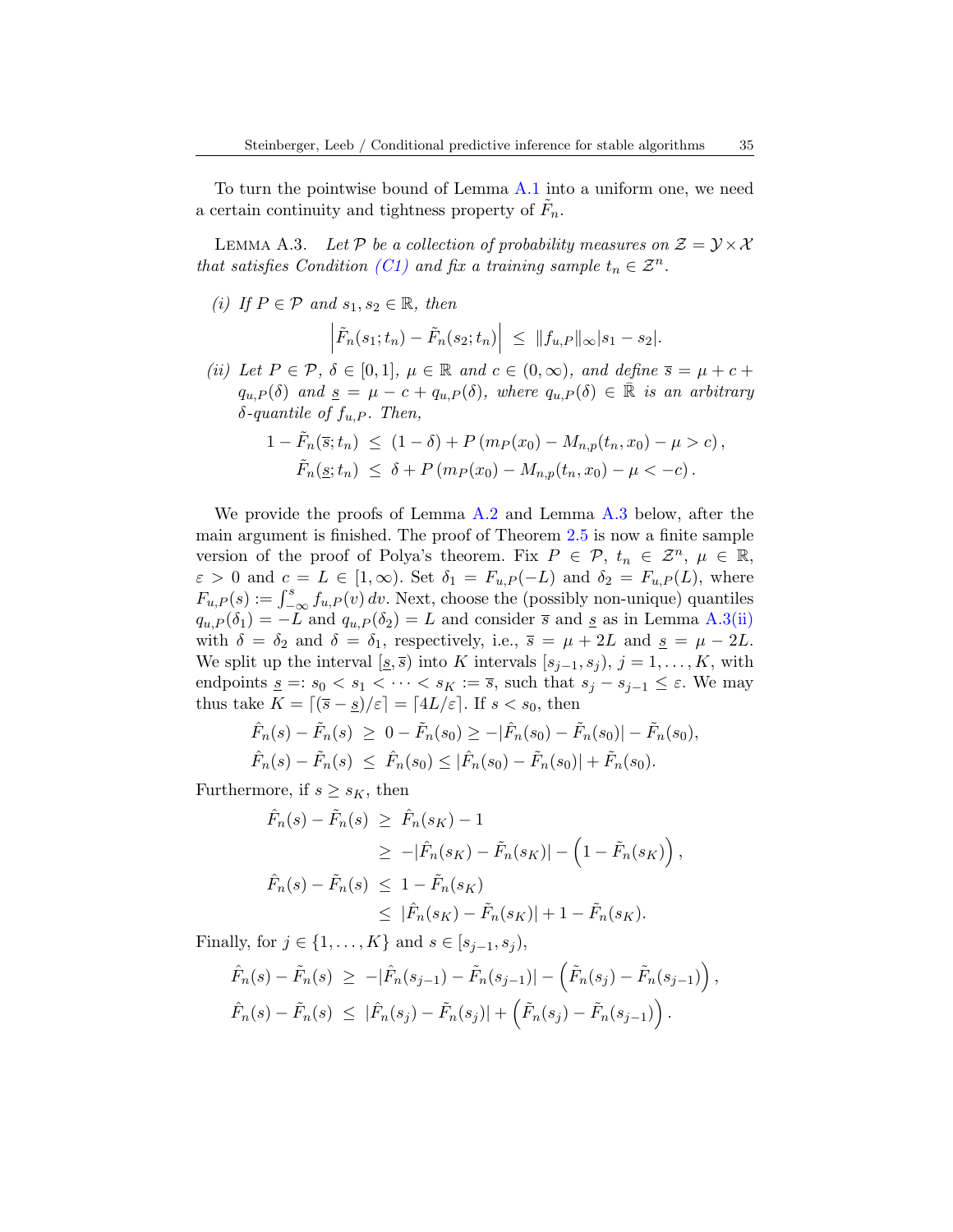Thus, discretizing the supremum over  $\mathbb{R}$ , we get

$$
\sup_{s \in \mathbb{R}} |\hat{F}_n(s) - \tilde{F}_n(s)|
$$
\n
$$
= \sup_{s < s_0} |\hat{F}_n(s) - \tilde{F}_n(s)| \vee \sup_{s \ge t_K} |\hat{F}_n(s) - \tilde{F}_n(s)|
$$
\n
$$
\vee \max_{j=1,\dots,K} \sup_{s \in [s_{j-1},s_j)} |\hat{F}_n(s) - \tilde{F}_n(s)|
$$
\n
$$
\leq \left( |\hat{F}_n(s_0) - \tilde{F}_n(s_0)| + \tilde{F}_n(s_0) \right) \vee \left( |\hat{F}_n(s_K) - \tilde{F}_n(s_K)| + 1 - \tilde{F}_n(s_K) \right)
$$
\n
$$
\vee \max_{j=1,\dots,K} \left( \left[ |\hat{F}_n(s_{j-1}) - \tilde{F}_n(s_{j-1})| \vee |\hat{F}_n(s_j) - \tilde{F}_n(s_j)| \right] + \tilde{F}_n(s_j) - \tilde{F}_n(s_{j-1}) \right).
$$

Next using the abbreviation  $e_{n,P}(x_0) = m_P(x_0) - M_{n,p}(t_n, x_0)$  and both parts of Lemma [A.3,](#page-34-0) we can further bound this as

$$
\max_{j=0,\dots,K} \left( |\hat{F}_n(s_j) - \tilde{F}_n(s_j)| \right) \n+ \varepsilon ||f_{u,P}||_{\infty} + \delta_1 + (1 - \delta_2) + P(|e_{n,P} - \mu| > c) \n= \max_{j=0,\dots,K} \left( |\hat{F}_n(s_j) - \tilde{F}_n(s_j)| \right) \n+ \varepsilon ||f_{u,P}||_{\infty} + P(|u_0| > L) + P(|e_{n,P} - \mu| > L).
$$

Now, using Lemma 2.1 of [Aven](#page-30-5) [\(1985\)](#page-30-5), the expectation (w.r.t. the training data  $t_n$ ) of the maximum can be bounded by

$$
\left(\sum_{j=0}^K \mathbb{E}_{P^n}\left[|\hat{F}_n(s_j)-\tilde{F}_n(s_j)|^2\right]\right)^{\frac{1}{2}}.
$$

Finally, applying Lemmas [A.1](#page-33-1) and [A.2,](#page-33-2) the expression on the previous display is bounded by

$$
\left( (K+1)\left[\frac{1}{2n}+3\eta\right]\right)^{\frac{1}{2}}.
$$

We have established the bound

$$
\mathbb{E}_{P^n} \left[ \|\hat{F}_n - \tilde{F}_n\|_{\infty} \right] \leq \varepsilon \|f_{u,P}\|_{\infty} + P(|u_0| > L) + P^{n+1}(|e_{n,P} - \mu| > L) + \left( \left( \frac{4L}{\varepsilon} + 2 \right) \left[ \frac{1}{2n} + 3\eta \right] \right)^{\frac{1}{2}}.
$$

Write  $\nu_n := \frac{1}{2n} + 3\eta$ . To simplify the minimization over  $\varepsilon$ , we use  $\sqrt{4L/\varepsilon+2} \leq \sqrt{4L/\varepsilon} +$ √ 2 and minimize

$$
\varepsilon \mapsto \varepsilon \|f_{u,P}\|_{\infty} + \left(\frac{4L\nu_n}{\varepsilon}\right)^{\frac{1}{2}}.
$$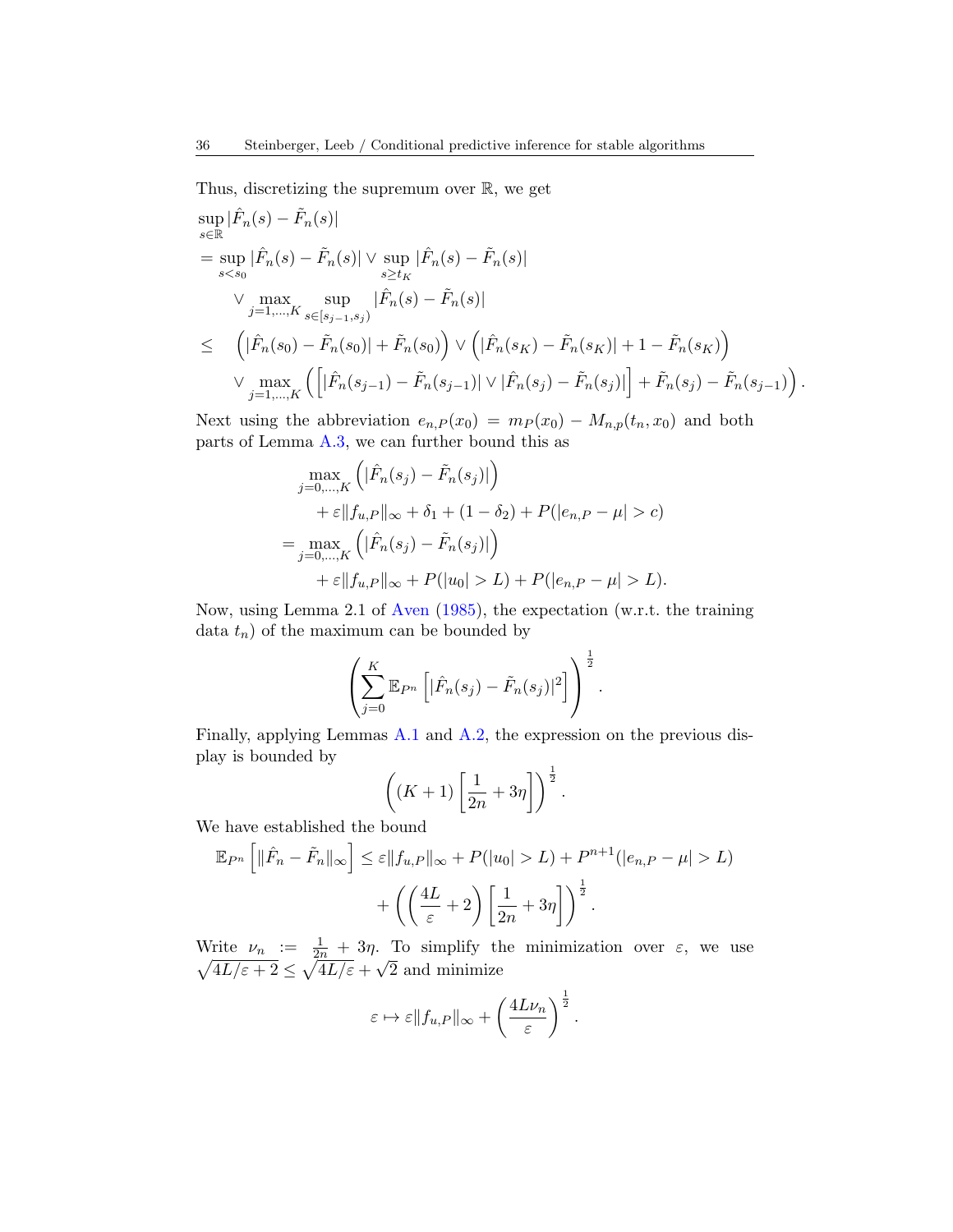It is easy to see that this is minimized at  $\varepsilon^* = \left(\frac{\sqrt{L\nu_n}}{\|\mathbf{f}\|_{\infty}}\right)^n$  $||f_{u,P}||_{\infty}$  $\int^{2/3}$ . Plugging this back into the upper bound yields

$$
\mathbb{E}_{P^n} \left[ \|\hat{F}_n - \tilde{F}_n\|_{\infty} \right] \le P(|u_0| > L) + P(|e_{n,P} - \mu| > L) + 3(L||f_{u,P}||_{\infty} \nu_n)^{1/3} + (2\nu_n)^{1/2}.
$$

PROOF OF LEMMA  $A.2$ . The integrand on the left of the desired inequality is equal to

$$
\mathbb{1}_{\left\{y_0 - \hat{m}_n(x_0) \le s < y_0 - \hat{m}_n^{[1]}(x_0)\right\}} + \mathbb{1}_{\left\{y_0 - \hat{m}_n^{[1]}(x_0) \le s < y_0 - \hat{m}_n(x_0)\right\}}.
$$

Note that the two sets above are disjoint. Thus, using the abbreviations  $e_{n,P} = m_P(x_0) - \hat{m}_n(x_0)$  and  $e_{n,P}^{[1]} = m_P(x_0) - \hat{m}_n^{[1]}(x_0)$  together with the independence of  $x_0$  and  $u_0$ , the conditional expectation of the sum in the previous display, given the training data and  $x_0$ , can be bounded as

$$
P^{n+1}(e_{n,P} \leq s - u_0 < e_{n,P}^{[1]} \|T_n, x_0) + P^{n+1}(e_{n,P}^{[1]} \leq s - u_0 < e_{n,P} \|T_n, x_0)
$$
\n
$$
s - (e_{n,P}^{[1]}(x_0)) \wedge (e_{n,P}(x_0))
$$
\n
$$
= \int_{s - (e_{n,P}^{[1]}(x_0)) \vee (e_{n,P}(x_0))} f_{u,P}(v) dv \wedge 1 \leq \left( \|f_{u,P}\|_{\infty} |\hat{m}_n(x_0) - \hat{m}_n^{[1]}(x_0)| \right) \wedge 1.
$$

PROOF OF LEMMA [A.3.](#page-34-0) For  $P \in \mathcal{P}$ ,  $t_n \in \mathcal{Z}^n$  and  $s_1 > s_2$ , abbreviate  $e_n(P) = m_P(x_0) - \hat{m}_n(x_0)$  and note

$$
\tilde{F}_n(s_1) - \tilde{F}_n(s_2) = P(s_2 < y_0 - \hat{m}_n(x_0) \le s_1) \n= P(s_2 - e_n(P) < u_0 \le s_1 - e_n(P)) \n= \mathbb{E}_P \left[ \int_{s_2 - e_n(P)}^{s_1 - e_n(P)} f_{u,P}(v) dv \right] \le ||f_{u,P}||_{\infty} (s_1 - s_2),
$$

in view of independence between  $x_0$  and  $u_0$  imposed by Condition [\(C1\).](#page-10-3) So the first claim follows upon reversing the roles of  $s_1$  and  $s_2$ . For the second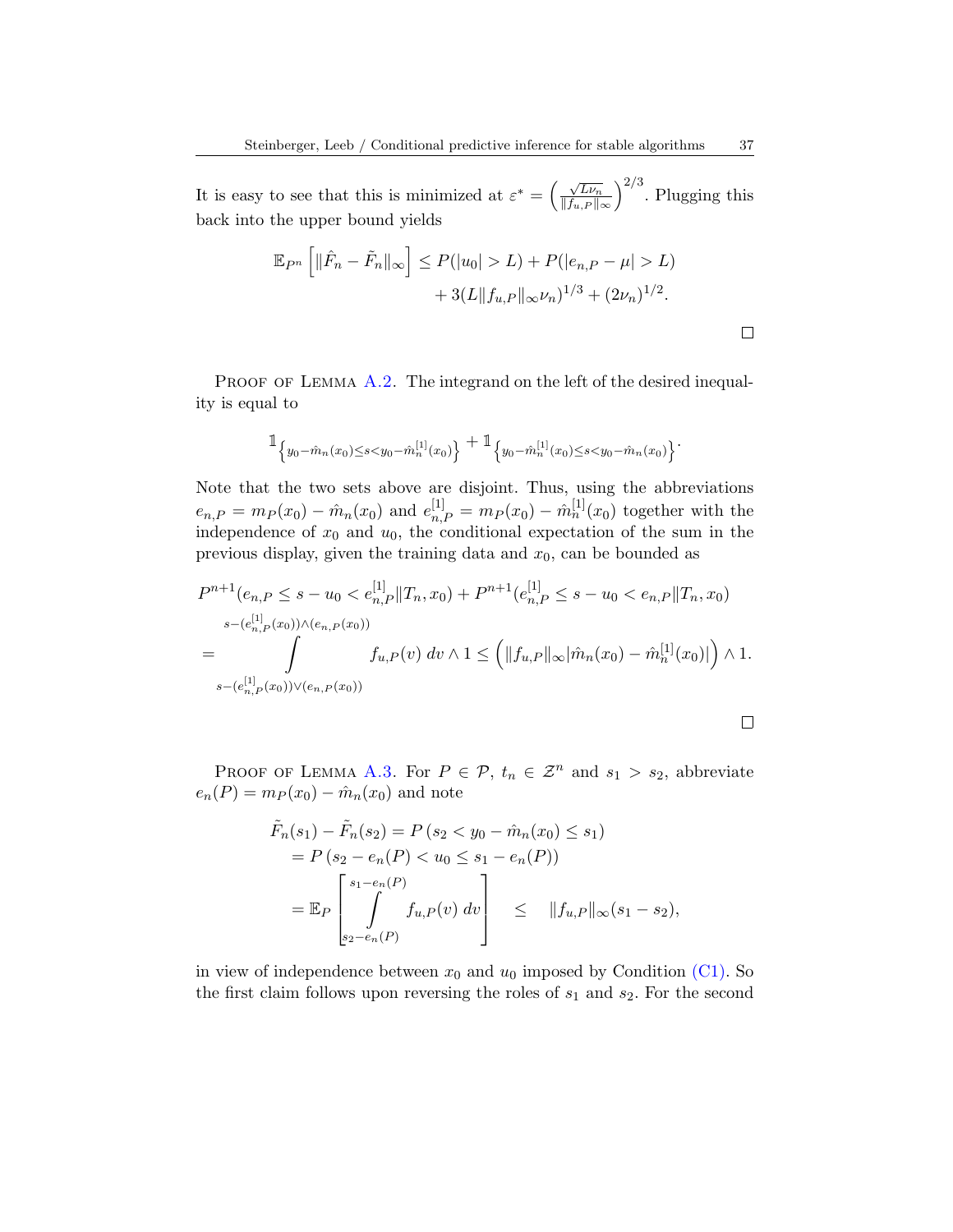claim, take  $\bar{s}$  and  $\underline{s}$  as in the lemma to obtain

$$
\tilde{F}_n(\bar{s}) = P(u_0 \le \bar{s} - e_n(P)) \n\ge P(u_0 \le \mu + c + q_{u,P}(\delta) - e_n(P), e_n(P) - \mu \le c) \n\ge P(u_0 \le q_{u,P}(\delta), e_n(P) - \mu \le c) \n= P(u_0 \le q_{u,P}(\delta)) \cdot P(e_n(P) - \mu \le c) \n= \delta \cdot (1 - P(m_P(x_0) - \hat{m}_n(x_0) - \mu > c)).
$$

This implies the first bound. The second one is obtained analogously by

$$
\tilde{F}_n(\underline{s}) = P(u_0 \leq \underline{s} - e_n(P))
$$
\n
$$
\leq P(u_0 \leq \underline{s} - e_n(P), e_n(P) - \mu \geq -c) + P(e_n(P) - \mu < -c)
$$
\n
$$
\leq P(u_0 \leq q_{u,P}(\delta), e_n(P) - \mu \geq -c) + P(e_n(P) - \mu < -c)
$$
\n
$$
\leq \delta + P(e_n(P) - \mu < -c).
$$

 $\Box$ 

This finishes the proof.

A.2. Proof of Theorem [3.1.](#page-16-0) We begin by showing that under the assumptions of Theorem [3.1,](#page-16-0) both of its conclusions hold with  $c_n = 0$  (OLS) and irrespective of  $\kappa \in [0, 1)$ . The proof of the following result is deferred to the end of the subsection.

<span id="page-37-0"></span>LEMMA A.4. For every  $n \in \mathbb{N}$ , let  $\mathcal{P}_n = \mathcal{P}_n(\mathcal{L}_l, \mathcal{L}_v, C_0)$  be as in Condi-tion [\(C2\).](#page-15-0) For  $P \in \mathcal{P}_n$ , define  $\beta_P$  to be the minimizer of  $\beta \mapsto \mathbb{E}_P[(y_0 - \beta' x_0)^2]$ over  $\mathbb{R}^{p_n}$ . If  $p_n/n \to \kappa \in [0,1)$  and

(A.1) 
$$
\limsup_{n \to \infty} \sup_{P \in \mathcal{P}_n} \mathbb{E}_P \left[ \left( \frac{m_P(x_0) - x_0'\beta_P}{\sigma_P} \right)^2 \right] < \infty,
$$

then the ordinary least squares estimator  $\hat{\beta}_n = (X'X)^{\dagger}X'Y$  satisfies

$$
\limsup_{n \to \infty} \sup_{P \in \mathcal{P}_n} P^n \left( \left\| \Sigma_P^{1/2} (\hat{\beta}_n - \beta_P) / \sigma_P \right\|_2^2 > M \right) \xrightarrow[M \to \infty]{} 0,
$$

and for every  $\varepsilon > 0$ ,

$$
\sup_{P \in \mathcal{P}_n} P^n \left( \left\| \Sigma_P^{1/2} (\hat{\beta}_n - \hat{\beta}_n^{[1]}) / \sigma_P \right\|_2^2 > \varepsilon \right) \xrightarrow[n \to \infty]{} 0.
$$

We proceed with the proof of Theorem [3.1.](#page-16-0) In order to achieve uniformity over  $P_n$ , we consider an arbitrary sequence  $P_n \in \mathcal{P}_n$  and abbreviate  $m_n =$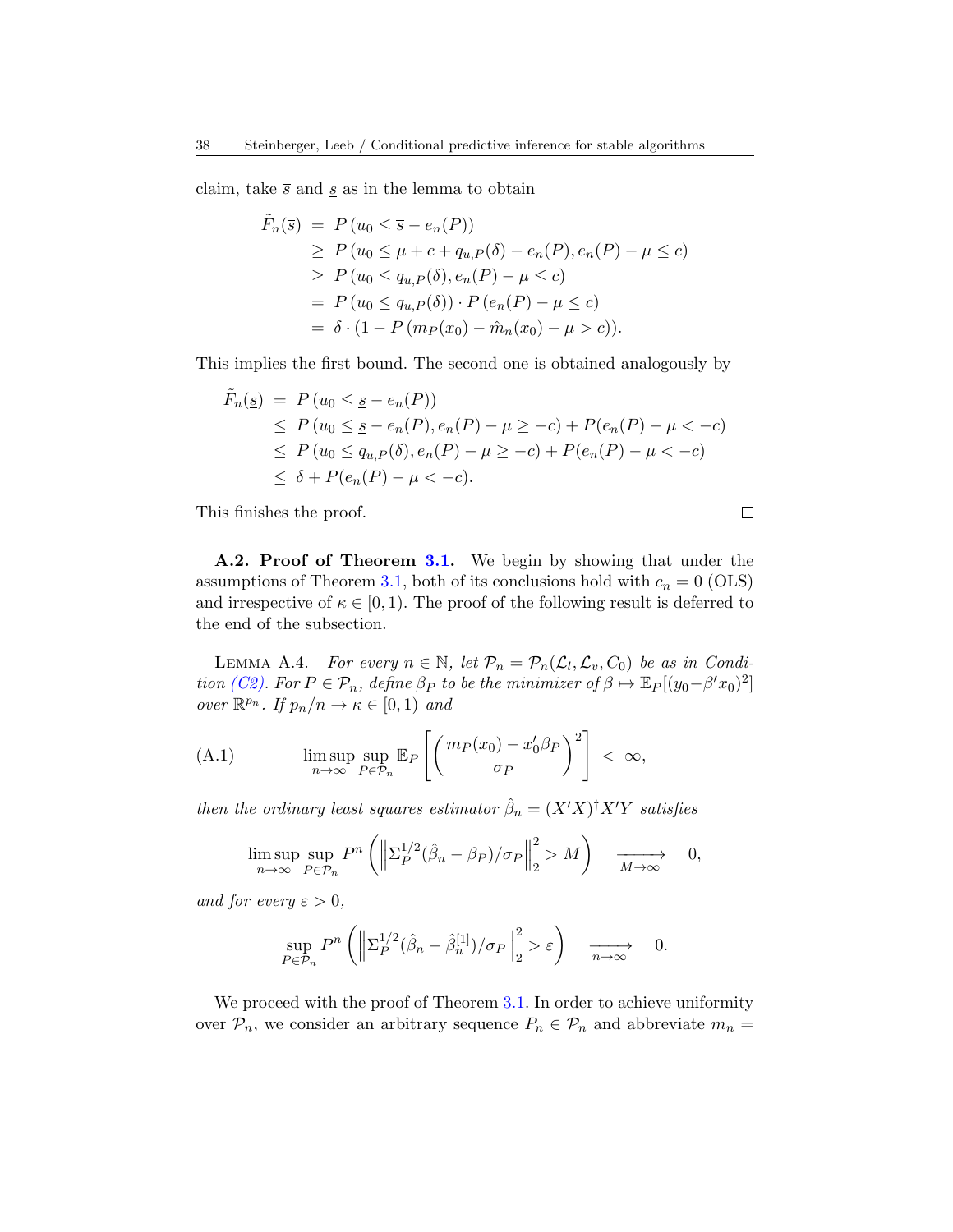$m_{P_n}, \beta_n = \beta_{P_n}, \Sigma_n = \Sigma_{P_n}$  and  $\sigma_n = \sigma_{P_n}$  and we write  $\mathbb{E}_n = \mathbb{E}_{P_n^n}$ ,  $Var_n =$ Var $P_n^n$ , etc. We have to show that  $\limsup_{n\to\infty} P_n^n(||\Sigma_n^{1/2}(\hat{\beta}_n(c_n)-\beta_n)/\sigma_n||_2^2 >$  $M$ )  $\to 0$  as  $M \to \infty$ , and, provided that  $\kappa > 0$ , that  $P_n^n(||\Sigma_n^{1/2}(\hat{\beta}_n(c_n) \hat{\beta}_n^{[1]}(c_n) / \sigma_n \|_2^2 > \varepsilon \to 0$ , as  $n \to \infty$ , for every  $\varepsilon > 0$ .

Define  $\delta_n^2 = \beta_n' \Sigma_n \beta_n / \sigma_n^2$ ,  $t_n^2 = \hat{\beta}_n' X' X \hat{\beta}_n / (n \sigma_n^2)$  and

$$
s_n = \begin{cases} \left(1 - \frac{p_n}{n} \frac{c_n}{t_n^2} \frac{\hat{\sigma}_n^2}{\sigma_n^2}\right)_+, & \text{if } t_n^2 > 0, \\ 1, & \text{if } t_n^2 = 0, \end{cases}
$$

such that  $0 \le s_n \le 1$ , and  $\hat{\beta}_n(c_n) = s_n \hat{\beta}_n$ , because  $t_n^2 = 0$  if, and only if,  $\hat{\beta}_n =$ 0. We abbreviate  $D := \limsup_{n \to \infty} \sup_{P \in \mathcal{P}_n} \mathbb{E}_P[(m_P(x_0) - \beta_P^t x_0)^2]/\sigma_P^2$ . The following properties are useful and will be verified after the main argument is finished.

<span id="page-38-1"></span>LEMMA A.5. Under the assumptions of Theorem [3.1](#page-16-0) we have:  $\hat{\sigma}_n^2/\sigma_n^2$  and  $\sigma_n^2/\hat{\sigma}_n^2$  are  $P_n$ -uniformly bounded in probability,  $P_n^n(\hat{\sigma}_n^2=0)=0$  (provided that  $n \geq p_n + 2$ ) and  $P_n^n(t_n^2 = 0) \to 0$ . Furthermore, we have  $P_n^n(t_n^2 \geq 0)$  $\kappa/2$   $\rightarrow$  1 if  $\delta_n \rightarrow \delta \in [0,\infty)$ . All the statements of the lemma continue to hold also for the leave-one-out analogs  $t_{n,[1]}^2 := \hat{\beta}_n^{[1]'} X'_{[1]} \hat{\beta}_n^{[1]}/(n\sigma_n^2)$  and  $\hat{\sigma}_{n,[1]}^2 = ||Y_{[1]} - X_{[1]} \hat{\beta}_n^{[1]}||_2^2/(n-1-p_n)$  of  $t_n^2$  and  $\hat{\sigma}_n^2$ .

The quantity of interest in the first claim of the theorem can be bounded as

$$
\left\| \Sigma_n^{1/2} \left( \hat{\beta}_n(c_n) - \beta_n \right) / \sigma_n \right\|_2 = \left\| \Sigma_n^{1/2} s_n \left( \hat{\beta}_n - \beta_n \right) / \sigma_n + \Sigma_n^{1/2} (s_n - 1) \beta_n / \sigma_n \right\|_2
$$
  
(A.2) 
$$
\leq \left\| \Sigma_n^{1/2} \left( \hat{\beta}_n - \beta_n \right) / \sigma_n \right\|_2 + (1 - s_n) \delta_n.
$$

Therefore, by Lemma [A.4,](#page-37-0) it remains to show that  $\limsup_{n\to\infty} Q_n(M) \to 0$ as  $M \to \infty$ , where  $Q_n(M) = P_n^n((1 - s_n)\delta_n > M)$ . For fixed  $M \in (1, \infty)$ and fixed  $n \in \mathbb{N}$ , we distinguish the cases  $\delta_n \langle M^{1/2} \rangle$  and  $\delta_n \geq M^{1/2}$ . In the former case,  $Q_n(M) = 0$ . In the latter case, we proceed as follows. First, notice that

<span id="page-38-0"></span>
$$
Q_n(M) = P_n^n ((1 - s_n)\delta_n > M, t_n^2 > 0) \le P_n^n \left( \frac{p_n}{n} \frac{c_n}{t_n^2} \frac{\partial_n^2}{\partial_n^2} \delta_n > M, t_n^2 > 0 \right)
$$
  
(A.3) 
$$
= P_n^n \left( \frac{p_n}{n} \frac{c_n}{t_n^2/\delta_n^2} \frac{\partial_n^2}{\partial_n^2} > M, t_n^2 > 0 \right).
$$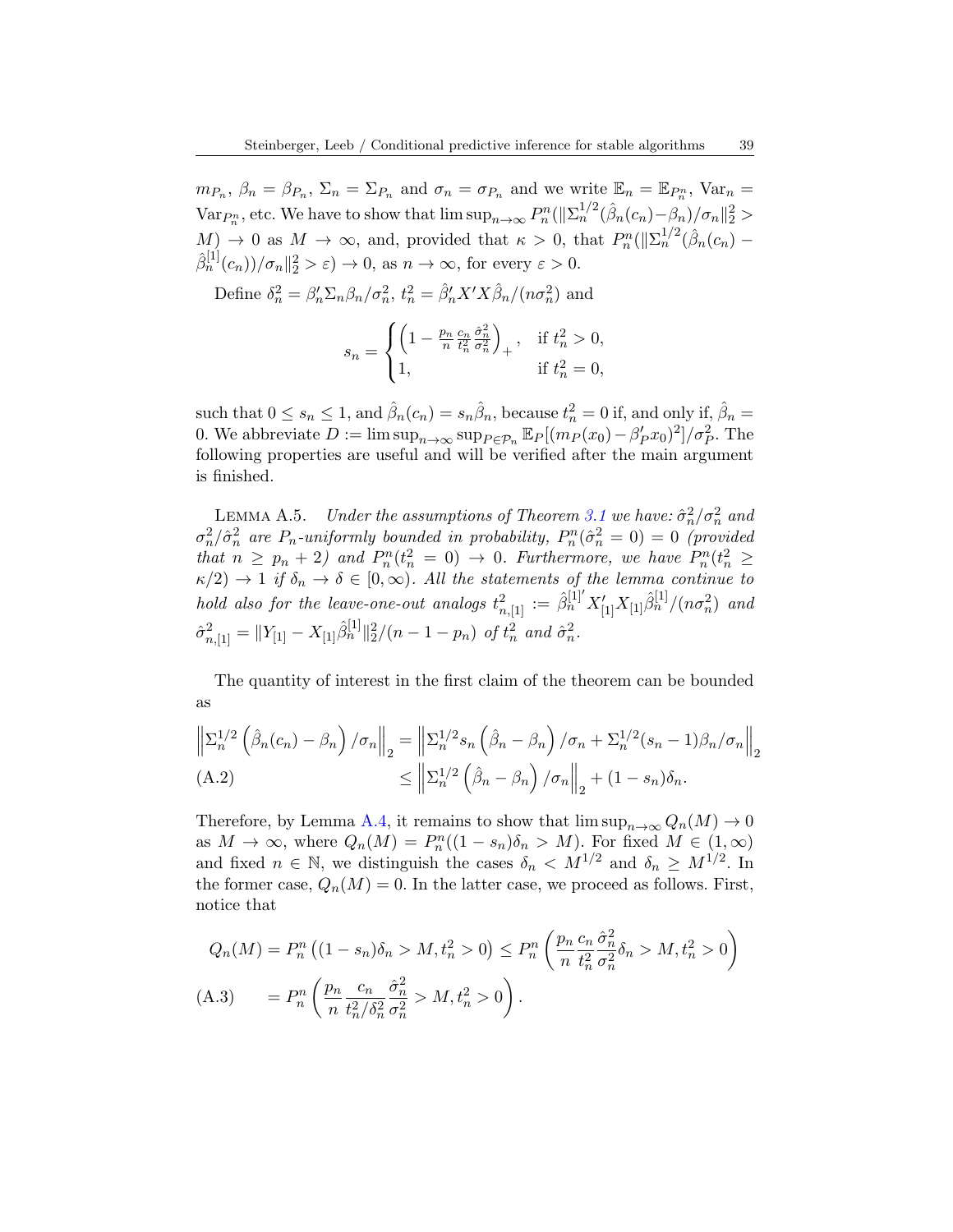Furthermore, we trivially have  $Y = X\beta_n + \sigma_n\tilde{v}$ , where  $\tilde{v} := (Y - X\beta_n)/\sigma_n$ has components  $\tilde{v}_i = (m_n(x_i) - \beta'_n x_i)/\sigma_n + (y_i - m_n(x_i))/\sigma_n$ , and, using the reverse triangle inequality and the notation  $||a||_{P_X} = \sqrt{a'P_Xa}$ , we have

$$
t_n = \sqrt{\frac{1}{n} \frac{Y' P_X Y}{\sigma_n^2}} = \|X\beta_n + \sigma_n \tilde{v}\|_{P_X} (n\sigma_n^2)^{-1/2}
$$
  
\n
$$
\geq \|\|X\beta_n\|_{P_X} - \|\sigma_n \tilde{v}\|_{P_X} |(n\sigma_n^2)^{-1/2}
$$
  
\n
$$
= \left| \sqrt{\frac{\beta_n' \Sigma_n^{1/2} (\tilde{X}' \tilde{X}/n) \Sigma_n^{1/2} \beta_n}{\sigma_n^2}} - \sqrt{\frac{\tilde{v}' P_X \tilde{v}}{n}} \right|,
$$

where  $\tilde{X} := (\tilde{x}_1, \ldots, \tilde{x}_n)' := X \Sigma_n^{-1/2}$  and  $P_X := X(X'X)^{\dagger} X'$ . Therefore, on the event

$$
A_n(M) = \{ ||\tilde{v}/\sqrt{n}||_2^2 \le M^{1/2}, \lambda_{\min}(\tilde{X}'\tilde{X}/n) > c_0^2 (1 - \sqrt{\kappa})^2 / 2 > M^{-1/2} \},
$$
  
we have  $\tilde{v}' P_X \tilde{v}(n \delta_n^2)^{-1} \le M^{-1/2}$  (because  $\delta_n \ge \sqrt{M}$ ) and

$$
\beta_n' \Sigma_n^{1/2} (\tilde{X}' \tilde{X}/n) \Sigma_n^{1/2} \beta_n (\sigma_n^2 \delta_n^2)^{-1} > c_0^2 (1 - \sqrt{\kappa})^2 / 2 > M^{-1/2},
$$

so that on this event  $t_n/\delta_n \geq c_0(1-\sqrt{\kappa})/$  $\sqrt{2} - M^{-1/4} \geq 0$ . Thus, turning back to [\(A.3\)](#page-38-0) and using Markov's inequality, we obtain

$$
P_n^n \left( \frac{p_n}{n} \frac{c_n}{t_n^2/\delta_n^2} \frac{\hat{\sigma}_n^2}{\sigma_n^2} > M, t_n^2 > 0 \right) \le P_n^n \left( \frac{\hat{\sigma}_n^2}{\sigma_n^2} > M t_n^2/\delta_n^2, t_n^2 > 0 \right)
$$
\n
$$
\le P_n^n \left( \frac{\hat{\sigma}_n^2}{\sigma_n^2} > M t_n^2/\delta_n^2, A_n(M) \right) + P_n^n \left( A_n(M)^c \right)
$$
\n
$$
\le P_n^n \left( \frac{\hat{\sigma}_n^2}{\sigma_n^2} > M \left( c_0 (1 - \sqrt{\kappa})/\sqrt{2} - M^{-1/4} \right)^2 \right) + \frac{2D + 1}{M^{1/2}}
$$
\n
$$
+ P_n^n \left( \lambda_{\min} (\tilde{X}' \tilde{X}/n) \le c_0^2 (1 - \sqrt{\kappa})^2 / 2 \right) + P_n^n \left( c_0^2 (1 - \sqrt{\kappa})^2 / 2 \le M^{-1/2} \right),
$$

for sufficiently large n. In view of Lemma [B.1](#page-50-0)[\(i\)](#page-51-0) in Appendix [B](#page-50-1) and  $P_n$ boundedness of  $\hat{\sigma}_n^2/\sigma_n^2$  (Lemma [A.5\)](#page-38-1), the limit superior of the upper bound is equal to a function  $Q(M) \geq 0$  that vanishes as  $M \to \infty$ . Therefore, we have shown that  $\limsup_{n\to\infty} Q_n(M) \leq Q(M) \to 0$  as  $M \to \infty$ .

To establish the claim about the stability of  $\hat{\beta}_n(c_n)$  we proceed in a similar way. First, note that

$$
\begin{split} &\|\Sigma_n^{1/2}(\hat{\beta}_n(c_n)-\hat{\beta}_n^{[1]}(c_n))\|_2/\sigma_n=\|(s_n-s_n^{[1]})\Sigma_n^{1/2}\hat{\beta}_n+s_n^{[1]}\Sigma_n^{1/2}(\hat{\beta}_n-\hat{\beta}_n^{[1]})\|_2/\sigma_n\\ &\leq |s_n-s_n^{[1]}\|\|\Sigma_n^{1/2}\hat{\beta}_n/\sigma_n\|_2+|s_n^{[1]}\|\|\Sigma_n^{1/2}(\hat{\beta}_n-\hat{\beta}_n^{[1]})/\sigma_n\|_2\\ &\leq |s_n-s_n^{[1]}\|\|\Sigma_n^{1/2}(\hat{\beta}_n-\beta_n)/\sigma_n\|_2+|s_n-s_n^{[1]}\|\delta_n+|s_n^{[1]}\|\|\Sigma_n^{1/2}(\hat{\beta}_n-\hat{\beta}_n^{[1]})/\sigma_n\|_2, \end{split}
$$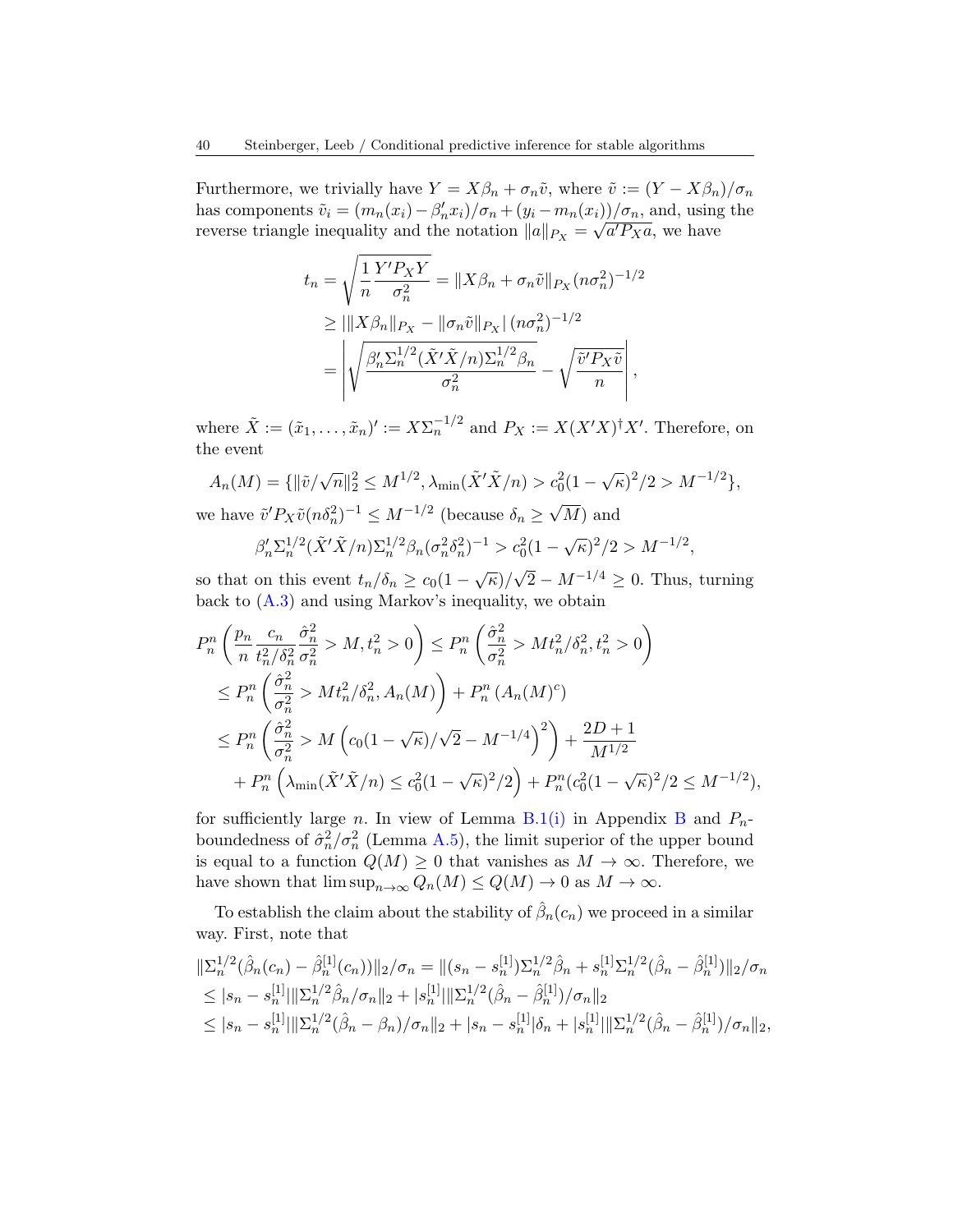where  $s_n^{[1]}$  is defined like  $s_n$ , but using  $t_{n,[1]}$  and  $\hat{\sigma}_{n,[1]}^2$ . In view of Lemma [A.4,](#page-37-0) it is easy to see that it remains to show that  $|s_n - s_n^{[1]}|(1 + \delta_n) = o_{P_n}(1)$ . We argue along subsequences. Let  $n'$  be an arbitrary subsequence of n. Then by compactness of the extended real line, there exists a further subsequence  $n''$ of n', such that  $\delta_{n''} \to \delta \in [0,\infty]$ . If we can show that for every  $\varepsilon > 0$ 

$$
P_{n''}^{n''}(|s_{n''}-s_{n''}^{[1]}|(1+\delta_{n''})>\varepsilon) \xrightarrow[n''\to\infty]{} 0,
$$

then the claim follows. For simplicity, we write n instead of  $n''$  and we distinguish the cases  $\delta = \infty$  and  $\delta \in [0, \infty)$ .

If  $\delta = \infty$ , then it suffices to show that  $(s_n - s_n^{\left[1\right]})\delta_n$  converges to zero in  $P_n^n$ -probability. By Lemma [A.5](#page-38-1) we have  $P_n^n(t_n^2 = 0) \to 0$  and the same holds for  $t_{n,[1]}^2$ , such that it suffices to show that

$$
P_n^n(|s_n - s_n^{[1]}|\delta_n > \varepsilon, t_n > 0, t_{n,[1]} > 0) \to 0.
$$

If  $t_n > 0$ , set  $r_n = \frac{p_n}{n}$  $\frac{c_n}{n} \frac{c_n}{t_n^2}$  $\frac{\partial_n^2}{\partial_n^2}$ , such that  $s_n = (1 - r_n)_+$  on this event, and define  $r_n^{[1]} = \frac{p_n}{n}$  $\frac{c_n}{n}$  $\frac{c_n}{t_n^2}$  $\overline{t^2_{n,[1]}}$  $\frac{\hat{\sigma}_{n,[1]}^2}{\sigma_n^2}$ , provided that  $t_{n,[1]} > 0$ . Thus, if both  $t_n$  and  $t_{n,[1]}$ are positive, we have

$$
|s_n - s_n^{[1]}| \delta_n \le |r_n - r_n^{[1]}| \delta_n \le \left| \frac{\delta_n^2}{t_n^2} \frac{\hat{\sigma}_n^2}{\sigma_n^2} - \frac{\delta_n^2}{t_{n,[1]}^2} \frac{\hat{\sigma}_{n,[1]}^2}{\sigma_n^2} \right| \frac{1}{\delta_n}.
$$

But in the first part of the proof we have already established that  $t_n^2/\delta_n^2$  is But in the first part of the proof we have already established that  $\iota_n / \iota_n$  is<br>lower bounded by  $c_0^2 (1 - \sqrt{\kappa})^2 / 4$  with asymptotic probability one, provided that  $\delta_n^2 \to \infty$  (recall the case  $\delta_n \geq M^{1/2}$  and the set  $A_n(M)$ , and let  $M =$  $\delta_n^2 \to \infty$ ), and an analogous argument applies to  $t_{n,[1]}^2/\delta_n^2$ . Thus, it follows from the  $P_n$ -boundedness of  $\hat{\sigma}_n^2/\sigma_n^2$  and  $\hat{\sigma}_{n,[1]}^2/\sigma_n^2$  that the upper bound in the previous display converges to zero in  $P_n^{\hat{n}-1}$  probability.

If  $\delta \in [0, \infty)$ , it suffices to show that  $|s_n - s_n^{[1]}|$  converges to zero in  $P_{n}^{n-1}$ probability. As before, we restrict to the event  $\{t_n > 0, t_{n,[1]} > 0\}$ . Note that due to the positive part mapping in the definition of  $s_n$ , the absolute difference  $|s_n - s_n^{[1]}|$  vanishes if both  $r_n$  and  $r_n^{[1]}$  are greater than or equal to 1, and is otherwise bounded by  $|r_n - r_n^{[1]}| \leq \max(|r_n/r_n^{[1]} - 1|, |r_n^{[1]}/r_n - 1|)$ , provided that  $r_n$  and  $r_n^{[1]}$  are positive. Thus, it remains to verify that  $r_n^{[1]}/r_n$ converges to 1 in  $P_n^n$ -probability and that both  $P_n^n(r_n = 0)$  and  $P_n^n(r_n^{\{1\}} = 0)$ converge to zero. The latter statement follows from Lemma [A.5,](#page-38-1) in fact it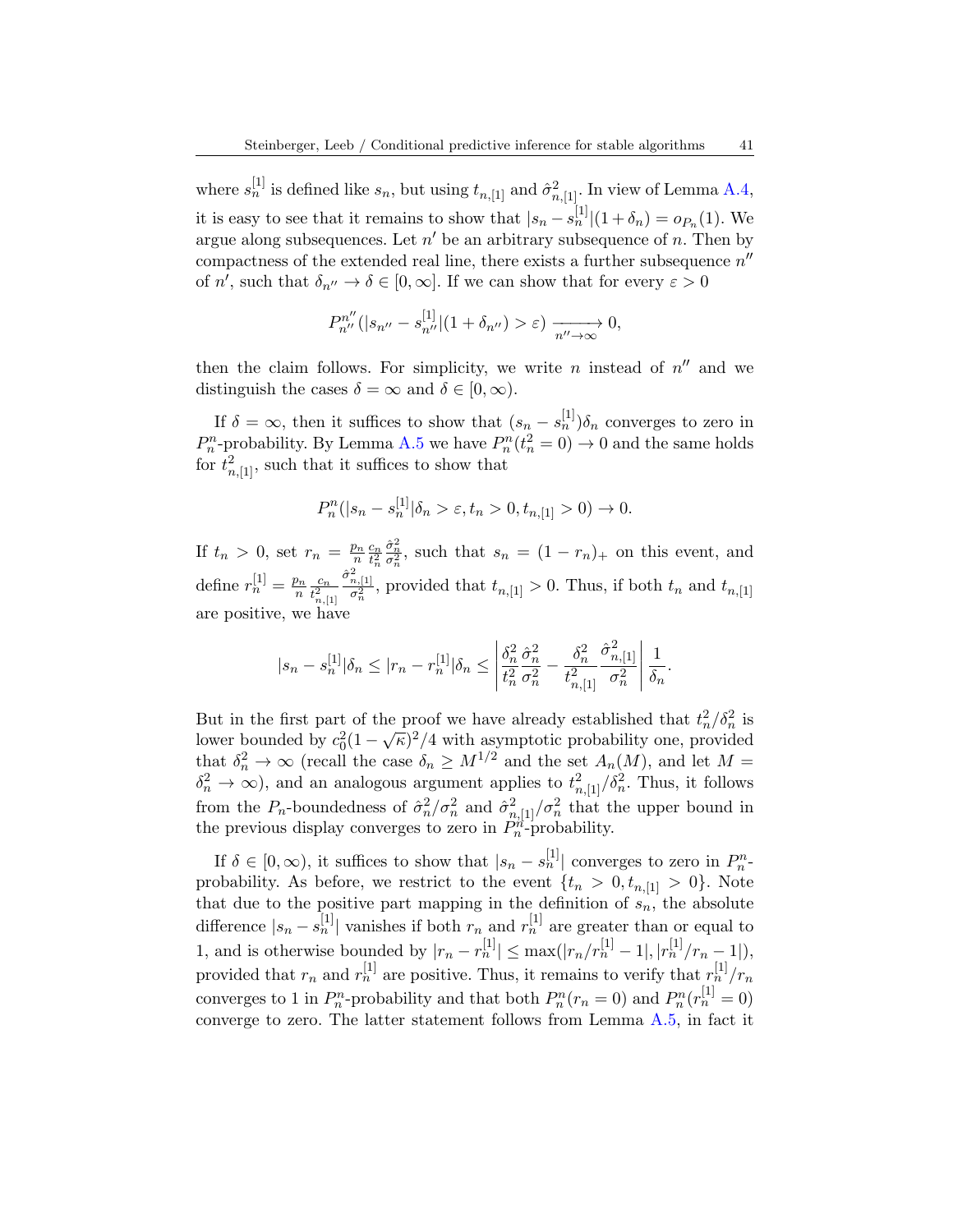shows that  $P_n^n(r_n = 0) = 0 = P_n^n(r_n^{[1]} = 0)$  provided that  $n \geq p_n + 2$ . Finally, to show that  $r_n^{[1]}/r_n \to 1$  in  $P_n^n$ -probability, define  $S_{[1]} := \tilde{X}'_{[1]}\tilde{X}_{[1]} =$  $\sum_{i=2}^{n} \tilde{x}_i \tilde{x}'_i$  and note that by the Sherman-Morrison formula (see also the proof of Lemma [A.4](#page-37-0) below) we have

$$
\hat{\beta}'_n X' X \hat{\beta}_n = \hat{\beta}_n^{[1]'} X'_{[1]} X_{[1]} \hat{\beta}_n^{[1]} + (x'_1 \hat{\beta}_n^{[1]})^2 + 2x'_1 \hat{\beta}_n^{[1]} (y_1 - x'_1 \hat{\beta}_n^{[1]})
$$

$$
+ (y_1 - x'_1 \hat{\beta}_n^{[1]})^2 \frac{\tilde{x}'_1 S_{[1]}^{-1} \tilde{x}_1}{1 + \tilde{x}'_1 S_{[1]}^{-1} \tilde{x}_1}
$$

$$
\leq \hat{\beta}_n^{[1]'} X'_{[1]} X_{[1]} \hat{\beta}_n^{[1]} + y_1^2,
$$

at least on the event  $B_n := {\lambda_{\min}(S_{[1]}) > 0}$ , which has asymptotic  $P_n^n$ -probability one by Lemma [B.1.](#page-50-0) Thus, on  $B_n$ ,  $t_n^2/t_{n,[1]}^2 = 1 + g_n$ , where

<span id="page-41-0"></span>(A.4) 
$$
|g_n| \leq \frac{y_1^2}{\hat{\beta}_n^{[1]'} X'_{[1]} X_{[1]}\hat{\beta}_n^{[1]}}.
$$

By Lemma [A.5,](#page-38-1) and since  $\kappa > 0$ ,  $\hat{\beta}_n^{[1]}' X'_{[1]} X_{[1]} \hat{\beta}_n^{[1]} / (n \sigma_n^2) = t_{n,[1]}^2$  is bounded away from zero with asymptotic probability one. Thus, for the desired convergence of  $t_n^2/t_{n,[1]}^2$  to 1, it remains to show that the numerator in  $(A.4)$ divided by  $n\sigma_n^2$  converges to zero in  $P_n^n$ -probability. But this now follows from Condition [\(C2\),](#page-15-0) assumption [\(3.5\)](#page-17-1) and the fact that  $\delta < \infty$ . The proof is finished if we can also show that  $\hat{\sigma}_n^2 / \hat{\sigma}_{n,[1]}^2$  converges to 1, in  $P_n^n$ -probability. To this end, we apply the Sherman-Morrison formula once more to get

$$
I_n - P_X = I_n - P_{\tilde{X}} = \begin{pmatrix} \frac{1}{1 + \tilde{x}_1'S_{[1]}^{-1}\tilde{x}_1}, & -\frac{\tilde{x}_1'S_{[1]}^{-1}\tilde{X}_{[1]}}{1 + \tilde{x}_1'S_{[1]}^{-1}\tilde{x}_1}, \\ -\frac{\tilde{X}_{[1]}S_{[1]}^{-1}\tilde{x}_1}{1 + \tilde{x}_1'S_{[1]}^{-1}\tilde{x}_1}, & I_{n-1} - P_{\tilde{X}_{[1]}} + \frac{\tilde{X}_{[1]}S_{[1]}^{-1}\tilde{x}_1\tilde{x}_1'S_{[1]}^{-1}\tilde{x}_1}{1 + \tilde{x}_1'S_{[1]}^{-1}\tilde{x}_1} \end{pmatrix},
$$

on the event  $B_n$ . Thus, on this event,

$$
\hat{\sigma}_n^2(n - p_n) = Y'(I_n - P_X)Y = Y'_{[1]}(I_{n-1} - P_{X_{[1]}})Y_{[1]} + \frac{(y_1 - x'_1 \hat{\beta}_n^{[1]})^2}{1 + \tilde{x}'_1 S_{[1]}^{-1} \tilde{x}_1},
$$

such that  $\frac{\hat{\sigma}_n^2}{\hat{\sigma}_{n,[1]}^2}$ n−p<sup>n</sup>  $\frac{n-p_n}{n-1-p_n}$  =: 1 +  $h_n$ , where

$$
|h_n| \le \frac{(y_1 - x_1')\hat{\beta}_n^{[1]}}{(n-1-p_n)\sigma_n^2} \frac{\sigma_n^2}{\hat{\sigma}_{n,[1]}^2}.
$$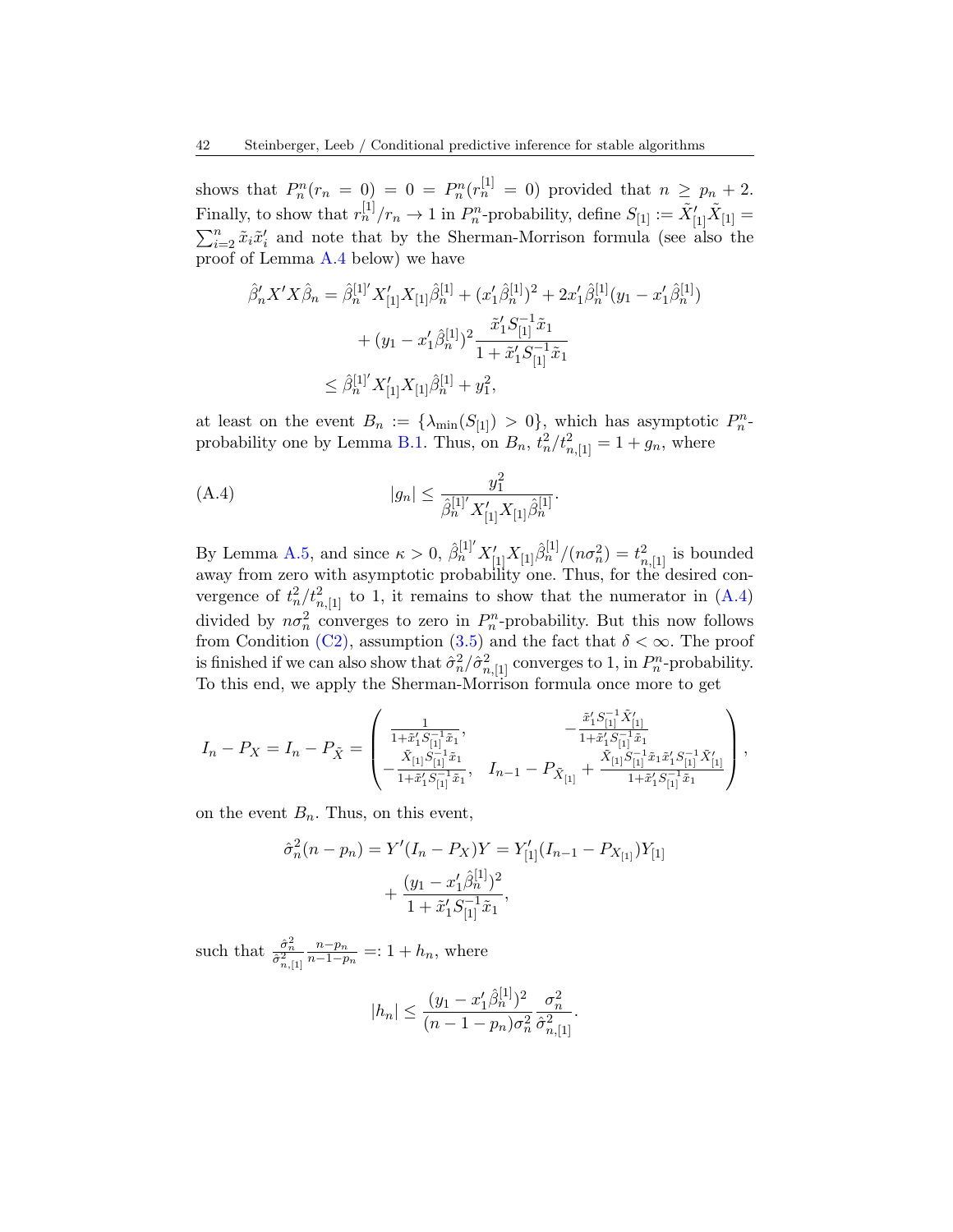But it is easy to see that the upper bound converges to zero in  $P_n^n$ -probability by Condition  $(C2)$ , assumption  $(3.5)$ , Lemmas [A.4](#page-37-0) and [A.5,](#page-38-1) and because  $n - p_n \to \infty$  and  $\delta < \infty$ .  $\Box$ 

PROOF OF LEMMA [A.5.](#page-38-1) We use the notation  $e_i := \frac{m(x_i) - x_i'\beta_n}{\sigma_n}$  $\frac{v-x_i}{\sigma_n}, v_i :=$  $y_i-m(x_i)$  $\frac{m(x_i)}{\sigma_n}$ ,  $\check{v} := e + v$ , where  $e = (e_1, \ldots, e_n)'$  and  $v = (v_1, \ldots, v_n)'$ , such that  $Y = X\beta_n + \sigma_n \check{v} = X\beta_n + \sigma_n e + \sigma_n v$ . For the first claim simply observe that

$$
\frac{\hat{\sigma}_n^2}{\sigma_n^2} = \frac{Y'(I_n - P_X)Y}{(n - p_n)\sigma_n^2} = \frac{n}{n - p_n} \frac{\check{v}'(I_n - P_X)\check{v}}{n} \le \frac{n}{n - p_n} \left\| \frac{\check{v}}{\sqrt{n}} \right\|_2^2,
$$

and that  $\mathbb{E}_n ||\check{v}||_2^2 = n \mathbb{E}_n[\check{v}_1^2] \le n(2D+1)$ , for sufficiently large *n*. For boundedness of the reciprocal we first note that  $P_n^n(\hat{\sigma}_n^2 = 0) = \mathbb{E}_n[P_n^n(Y'(I_n P_X[Y = 0|X] = P_n^n(I_n - P_X = 0) = 0$ , because the conditional distribution of Y given X under  $P_n^n$  is absolutely continuous with respect to Lebesgue measure and  $n \ge p_n + 2$ . Similarly,  $P_n^n(t_n = 0) = P_n^n(\tilde{\beta}_n =$ 0) =  $\mathbb{E}_n[P_n^n((X'X)^{\dagger}X'Y = 0||X)] = P_n^n(X(X'X)^{\dagger} = 0) = P_n^n(X = 0) = 0$  $(\mathcal{L}_w({0}))^{np_n} \to 0$ . Next we show that  $\hat{\sigma}_n^2/\sigma_n^2$  is bounded from below by  $(1 - \kappa)/2$  with asymptotic probability one. To this end, note that

$$
\frac{\hat{\sigma}_n^2}{\sigma_n^2} = \frac{Y'(I_n - P_X)Y}{(n - p_n)\sigma_n^2} \ge 2\frac{e'(I_n - P_X)v}{n} + \left\|\frac{(I_n - P_X)v}{\sqrt{n}}\right\|_2^2,
$$

where the conditional expectation of the mixed term given  $X$  is equal to zero and its conditional variance converges to zero in  $P_n^n$ -probability because of  $\mathbb{E}_n[e_i^2] \leq 2D$ , for sufficiently large *n*. The conditional expectation of the last term in the previous display is trace $(I_n - P_X)/n = \text{trace}(I_n - P_{\tilde{X}})/n =$  $1 - p_n/n$ , with asymptotic probability one in view of Lemma [B.1](#page-50-0)[\(i\).](#page-51-0) Using independence of the  $v_i$  and a little algebra, its conditional variance can be computed as

$$
\operatorname{Var}_n\left[\frac{v'(I_n - P_X)v}{n}\middle\|X\right] = \frac{2 \operatorname{trace}((I_n - P_X)^2)}{n^2} + \frac{(\mathbb{E}_n[v_1^4] - 3)}{n^2} \sum_{i=1}^n (I_n - P_X)_{ii}^2
$$
\n(A.5)\n
$$
\leq 2\frac{n}{n^2} + \frac{(C_0 + 3)n}{n^2} \to 0.
$$

<span id="page-42-0"></span>This establishes the boundedness of  $\sigma_n^2/\hat{\sigma}_n^2$ . For the remaining statement about  $t_n^2$ , suppose that  $\delta_n^2 \to \delta \in [0, \infty)$  and note that

$$
t_n^2 = \frac{Y' P_X Y}{n \sigma_n^2} = \left\| \frac{\tilde{X} \Sigma_n^{1/2} \beta_n}{\sqrt{n \sigma_n^2}} + \frac{P_X e}{\sqrt{n}} + \frac{P_X v}{\sqrt{n}} \right\|_2^2.
$$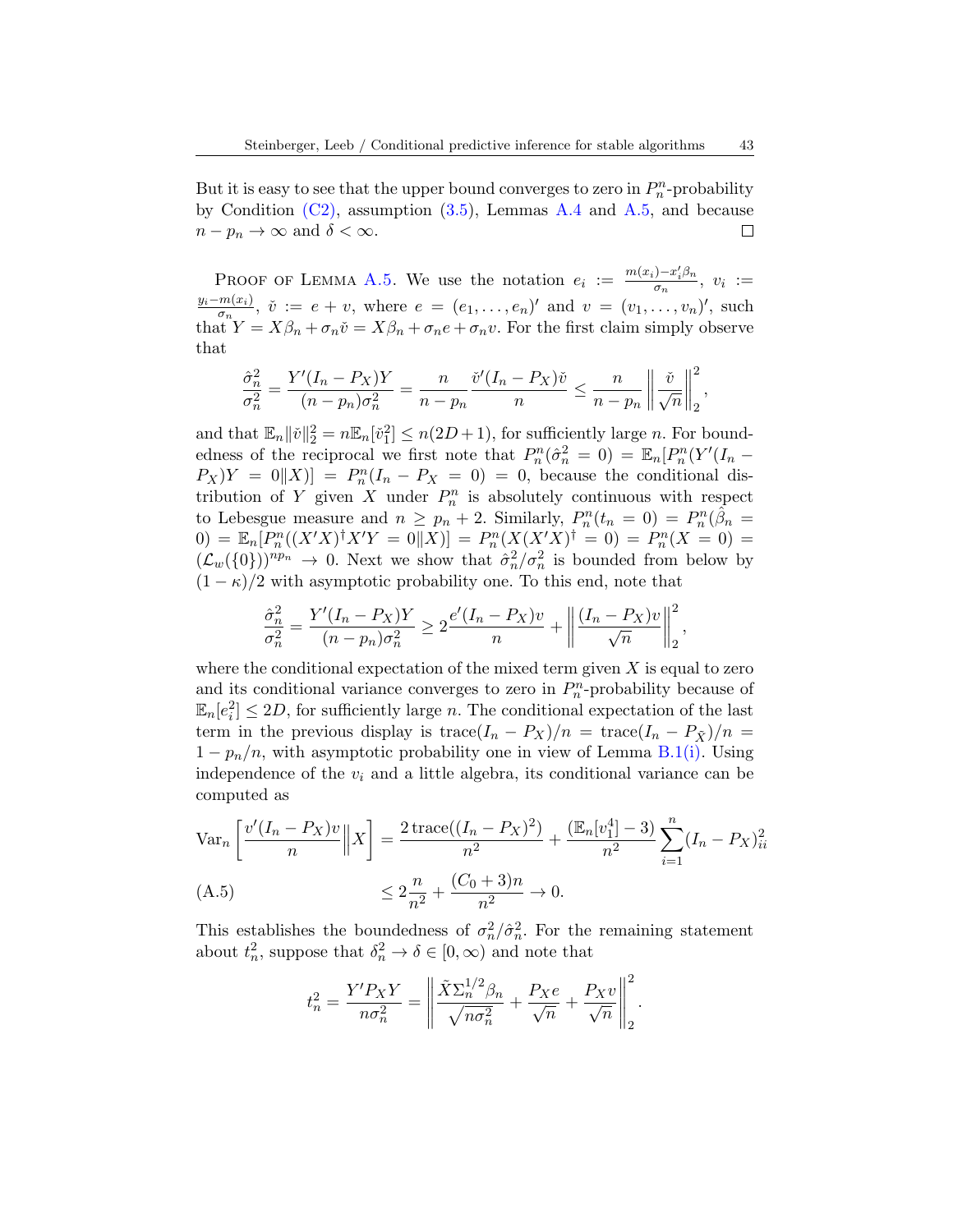Abbreviate  $W_n := \frac{\tilde{X} \Sigma_n^{1/2} \beta_n}{\sqrt{n \sigma_n^2}} + \frac{P_X e}{\sqrt{n}}$  and observe  $t_n^2 \ge 2W_n' P_X v / \sqrt{n}$  +  $\sqrt{n}\sigma_n^2$   $\sqrt{n}$   $\sqrt{n}\sigma_n^2$   $\sqrt{n}$ <br> $||P_Xv/\sqrt{n}||_2^2$ . The conditional expectation of the mixed term  $W_n'P_Xv/\sqrt{n}$ given X is equal to zero, and its conditional variance is bounded by  $\|W_n/\sqrt{n}\|_2^2$ . But  $\|W_n\|_2^2$  is bounded in  $P_n^n$ -probability, in view of the facts that  $\delta < \infty$ ,  $\mathbb{E}_n[\tilde{X}'\tilde{X}\tilde{n}] = I_n$  and  $\mathbb{E}_n[e_i^2] \leq 2D$ , for sufficiently large n. Thus, the mixed term is  $o_{P_n^n}(1)$ . For  $||P_Xv/\sqrt{n}||_2^2$  one easily verifies that its conditional expectation given X is  $trace(P_X)/n = trace(P_{\tilde{X}})/n$ , which converges to  $\kappa \in [0,1)$  in  $P_n^n$ -probability, because  $P_n^n(\lambda_{\min}(\tilde{X}'\tilde{X})=0) \to 0$ by Lemma [B.1.](#page-50-0) Furthermore, as above, its conditional variance can easily be computed as

$$
\operatorname{Var}_n\left[\frac{v'P_Xv}{n}\middle\|X\right] = \frac{2\t\operatorname{trace}(P_X^2)}{n^2} + \frac{(\mathbb{E}_n[v_1^4] - 3)}{n^2} \sum_{i=1}^n (P_X)_{ii}^2
$$

$$
\leq \frac{2p_n}{n^2} + \frac{(C_0 + 3)p_n}{n^2} \to 0.
$$

Thus,  $||P_Xv/\sqrt{n}||_2^2$  converges to  $\kappa$ , in  $P_n^n$ -probability, which establishes the asymptotic lower bound on  $t_n^2$ . The results about the leave-one-out quantities can be established analogously.  $\Box$ 

PROOF OF LEMMA [A.4.](#page-37-0) Fix  $n \in \mathbb{N}$  and  $P \in \mathcal{P}_n$ . For simplicity, we write  $m = m_P, \ \Sigma = \Sigma_P, \ \beta = \beta_P \text{ and } \sigma^2 = \sigma_P^2 \text{ and abbreviate } \tilde{X} := X\Sigma^{-1/2}.$ For  $\xi > 0$ , consider the event  $A_n := A_n(\xi) := {\lambda_{\min}(X'X/n)} > \xi$ . On this event, we observe that  $\Sigma^{1/2}(\hat{\beta}_n - \hat{\beta})/\sigma = (\tilde{X}'\tilde{X})^{-1}\tilde{X}'\tilde{v}$ , where  $\check{v} = (\check{v}_1, \ldots, \check{v}_n)'$ ,  $\check{v}_i = (m(x_i) - \beta' x_i)/\sigma + v_i$  and  $v_i = (y_i - m(x_i))/\sigma$ , for  $i = 1, \ldots, n$ . Thus, on  $A_n$ ,  $\|\Sigma^{1/2}(\hat{\beta}_n - \beta)/\sigma\|_2^2 = \tilde{v}'\tilde{X}(\tilde{X}'\tilde{X})^{-2}\tilde{X}'\tilde{v} =$  $\check{v}'\tilde{X}(\tilde{X}'\tilde{X})^{-1/2}(\tilde{X}'\tilde{X})^{-1/2}\tilde{X}'\check{v} \leq ||\check{v}/\sqrt{n}||_2^2 ||(\tilde{X}'\tilde{X}/n)^{-1}||_2.$  Hence, using Condition  $(C2)$ , we obtain

$$
P^{n}(\|\Sigma^{1/2}(\hat{\beta}_{n} - \beta)/\sigma\|_{2}^{2} > M)
$$
  
\n
$$
\leq P^{n}(\|\check{\nu}/\sqrt{n}\|_{2}^{2}\|(\tilde{X}'\tilde{X}/n)^{-1}\|_{2} > M, A_{n}(\xi)) + P^{n}(A_{n}(\xi)^{c})
$$
  
\n
$$
\leq P^{n}(\|\check{\nu}/\sqrt{n}\|_{2}^{2}/\xi > M) + P^{n}(A_{n}(\xi)^{c})
$$
  
\n
$$
\leq \frac{\mathbb{E}_{P}[\check{\nu}_{1}^{2}]}{M\xi} + P^{n}(\lambda_{\min}(\tilde{X}'\tilde{X}/n) \leq \xi).
$$

Since  $\mathbb{E}_P[\tilde{v}_1^2] = \mathbb{E}_P[(m(x_0) - \beta' x_0)^2/\sigma^2] + 1$ , in view of [\(C2\),](#page-15-0) and because  $P^{n}(\lambda_{\min}(\tilde{X}^{\prime}\tilde{X}/n) \leq \xi)$  does not depend on the parameters  $\beta$ ,  $\Sigma$  and  $\sigma^{2}$ , Lemma [B.1](#page-50-0)[\(ii\)](#page-51-1) implies the first claim if we set  $\xi = c_0^2 (1 - \sqrt{\kappa})^2 / 2 > 0$ .

For the stability property, we abbreviate  $S_{[1]} = \tilde{X}'_{[1]}\tilde{X}_{[1]}, \tilde{\beta}_n := \Sigma^{1/2}(\hat{\beta}_n - \hat{\beta}_n)$  $\beta$ )/ $\sigma$  and  $\tilde{\beta}_n^{[1]} = \Sigma^{1/2}(\hat{\beta}_n^{[1]} - \beta)/\sigma$ , and consider the event  $B_n = \{\lambda_{\min}(S_{[1]}) > \sigma\}$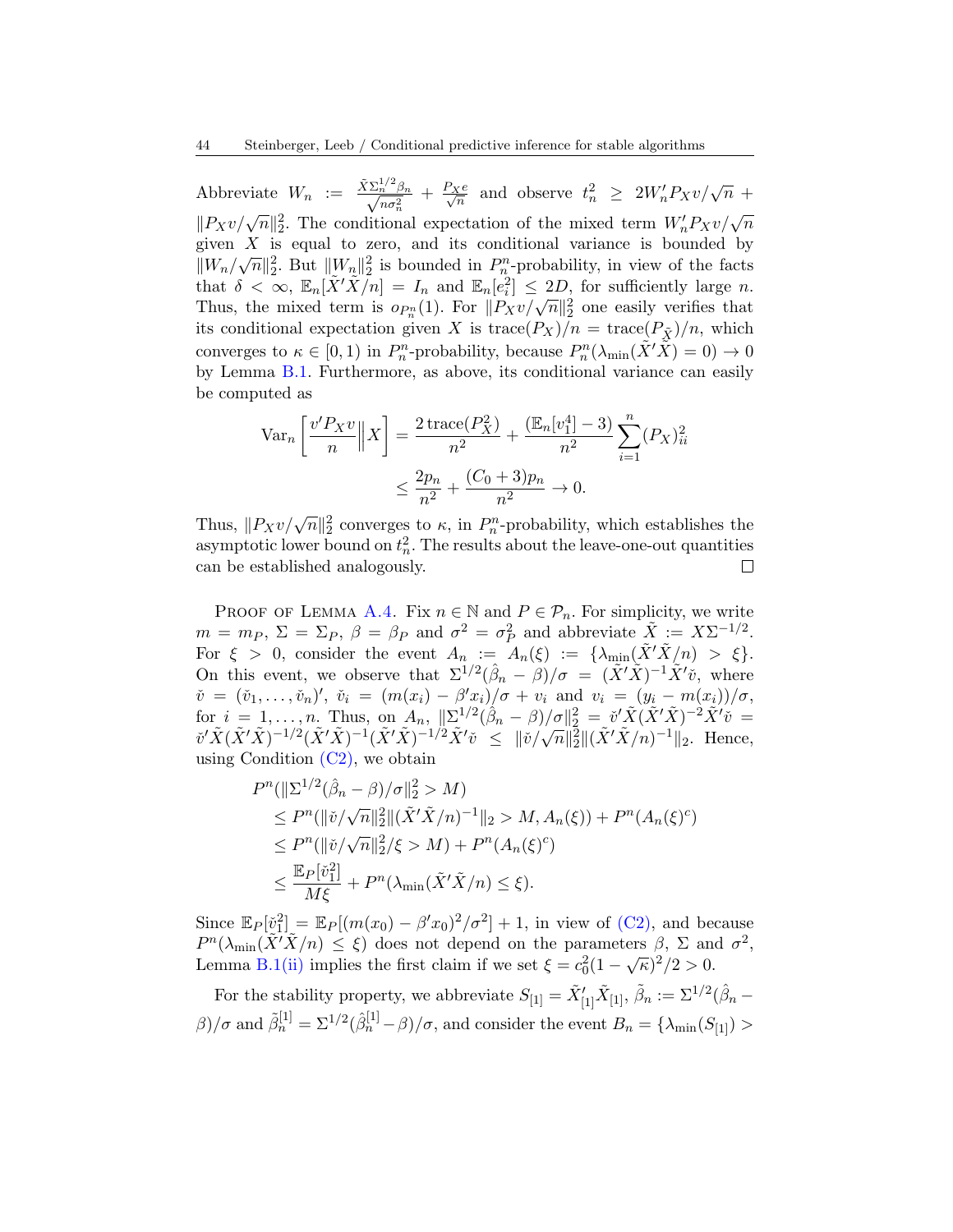0}. On this event, also  $\lambda_{\min}(\tilde{X}'\tilde{X}) = \lambda_{\min}(S_{[1]} + \tilde{x}_1\tilde{x}'_1) > 0$ , where  $\tilde{X} =$  $[\tilde{x}_1,\ldots,\tilde{x}_n]'$  and  $\tilde{X}_{[1]} = [\tilde{x}_2,\ldots,\tilde{x}_n]'$ , and the Sherman-Morrison formula yields

$$
\tilde{\beta}_n = (\tilde{X}'\tilde{X})^{-1}\tilde{X}'\tilde{v} = (S_{[1]} + \tilde{x}_1\tilde{x}_1')^{-1}(\tilde{X}_{[1]}'\tilde{v}_{[1]} + \tilde{x}_1\tilde{v}_1)
$$
\n
$$
= \left(S_{[1]}^{-1} - \frac{S_{[1]}^{-1}\tilde{x}_1\tilde{x}_1'S_{[1]}^{-1}}{1 + \tilde{x}_1'S_{[1]}^{-1}\tilde{x}_1}\right)(\tilde{X}_{[1]}'\tilde{v}_{[1]} + \tilde{x}_1\tilde{v}_1)
$$
\n
$$
= \tilde{\beta}_n^{[1]} - \frac{S_{[1]}^{-1}\tilde{x}_1\tilde{x}_1'\tilde{\beta}_n^{[1]}}{1 + \tilde{x}_1'S_{[1]}^{-1}\tilde{x}_1} + S_{[1]}^{-1}\tilde{x}_1\tilde{v}_1 - S_{[1]}^{-1}\tilde{x}_1\tilde{v}_1\frac{\tilde{x}_1'S_{[1]}^{-1}\tilde{x}_1}{1 + \tilde{x}_1'S_{[1]}^{-1}\tilde{x}_1}
$$
\n
$$
= \tilde{\beta}_n^{[1]} + \frac{S_{[1]}^{-1}\tilde{x}_1(\tilde{v}_1 - \tilde{x}_1'\tilde{\beta}_n^{[1]})}{1 + \tilde{x}_1'S_{[1]}^{-1}\tilde{x}_1},
$$

and thus,  $\|\Sigma^{1/2}(\hat{\beta}_n - \hat{\beta}_n^{[1]})/\sigma\|_2^2 = (1 + \tilde{x}_1'S_{[1]}^{-1}\tilde{x}_1)^{-2}\tilde{x}_1'S_{[1]}^{-2}\tilde{x}_1(\tilde{v}_1 - \tilde{x}_1'\tilde{\beta}_n^{[1]})^2 \leq$  $2(\check{v}_1^2 + (\tilde{x}_1'\tilde{\beta}_n^{[1]})^2)\tilde{x}_1'S_{[1]}^{-2}\tilde{x}_1.$  Clearly, the squared error term  $\check{v}_1^2$  is  $\mathcal{P}_n$ -uniformly bounded in probability because  $\mathbb{E}_P[\tilde{v}_1^2] = \mathbb{E}_P[(m(x_0) - \beta' x_0)^2/\sigma^2] + 1$ , as above;  $\mathbb{E}[(\tilde{x}_1'\tilde{\beta}_n^{[1]})^2 || \tilde{\beta}_n^{[1]}] = ||\tilde{\beta}_n^{[1]}||_2^2$  is also  $\mathcal{P}_n$ -uniformly bounded in probability, by the same argument as in the first paragraph, which implies that  $(\tilde{x}'_1\tilde{\beta}_n^{[1]})^2$  is  $\mathcal{P}_n$ -uniformly bounded in probability; and  $\mathbb{E}[\tilde{x}'_1S_{[1]}^{\dagger 2}\tilde{x}_1||S_{[1]}]=$ trace  $S_{[1]}^{\dagger 2} \rightarrow 0$ ,  $\mathcal{P}_n$ -uniformly in probability, by Lemma [B.1.](#page-50-0) Therefore, we have  $P^{n}(\|\Sigma^{1/2}(\hat{\beta}_{n}-\hat{\beta}_{n}^{[1]})/\sigma\|_{2}^{2}>\varepsilon, B_{n})\leq P^{n}(2O_{\mathcal{P}_{n}}(1)o_{\mathcal{P}_{n}}(1)>\varepsilon, B_{n})\to 0.$ Moreover,  $P^{n}(B_{n}^{c}) = P^{n-1}(\lambda_{\min}(S_{[1]}) = 0) \rightarrow 0$ , uniformly over  $\mathcal{P}_{n}$ , in view of Lemma [B.1.](#page-50-0) П

A.3. Proof of Theorem [3.4.](#page-18-0) We begin by stating a few more results on the OLS estimator that hold in the linear model  $(C3)$ . The proof is deferred to the end of the subsection.

<span id="page-44-0"></span>Lemma A.6. Under the assumptions of Theorem [3.4,](#page-18-0) the OLS estimator  $\hat{\beta}_n = (X'X)^{\dagger}X'Y$ , satisfies

$$
\sup_{P \in \mathcal{P}_n} P^n \left( \left\| \left| \Sigma_P^{1/2} (\hat{\beta}_n - \beta_P) / \sigma_P \right| \right|_2 - \tau \right| > \varepsilon \right) \xrightarrow[n \to \infty]{} 0, \quad \text{and}
$$
\n
$$
\sup_{P \in \mathcal{P}_n} P^n \left( \left\| \Sigma_P^{1/2} (\hat{\beta}_n - \beta_P) / \sigma_P \right\|_4 > \varepsilon \right) \xrightarrow[n \to \infty]{} 0,
$$

for every  $\varepsilon > 0$ . Here,  $\tau = \tau(\mathcal{L}_l, \kappa) \in [0, \infty)$  depends only on  $\mathcal{L}_l$  and  $\kappa \in [0, 1)$ and has the following properties: For any  $\mathcal{L}_l$  as in  $(C3)$ ,  $\tau(\mathcal{L}_l, \kappa) = 0$  if, and only if,  $\kappa = 0$ . If  $\mathcal{L}_l(\{-1,1\}) = 1$ , then  $\tau(\mathcal{L}_l, \kappa) = \sqrt{\kappa/(1-\kappa)}$ .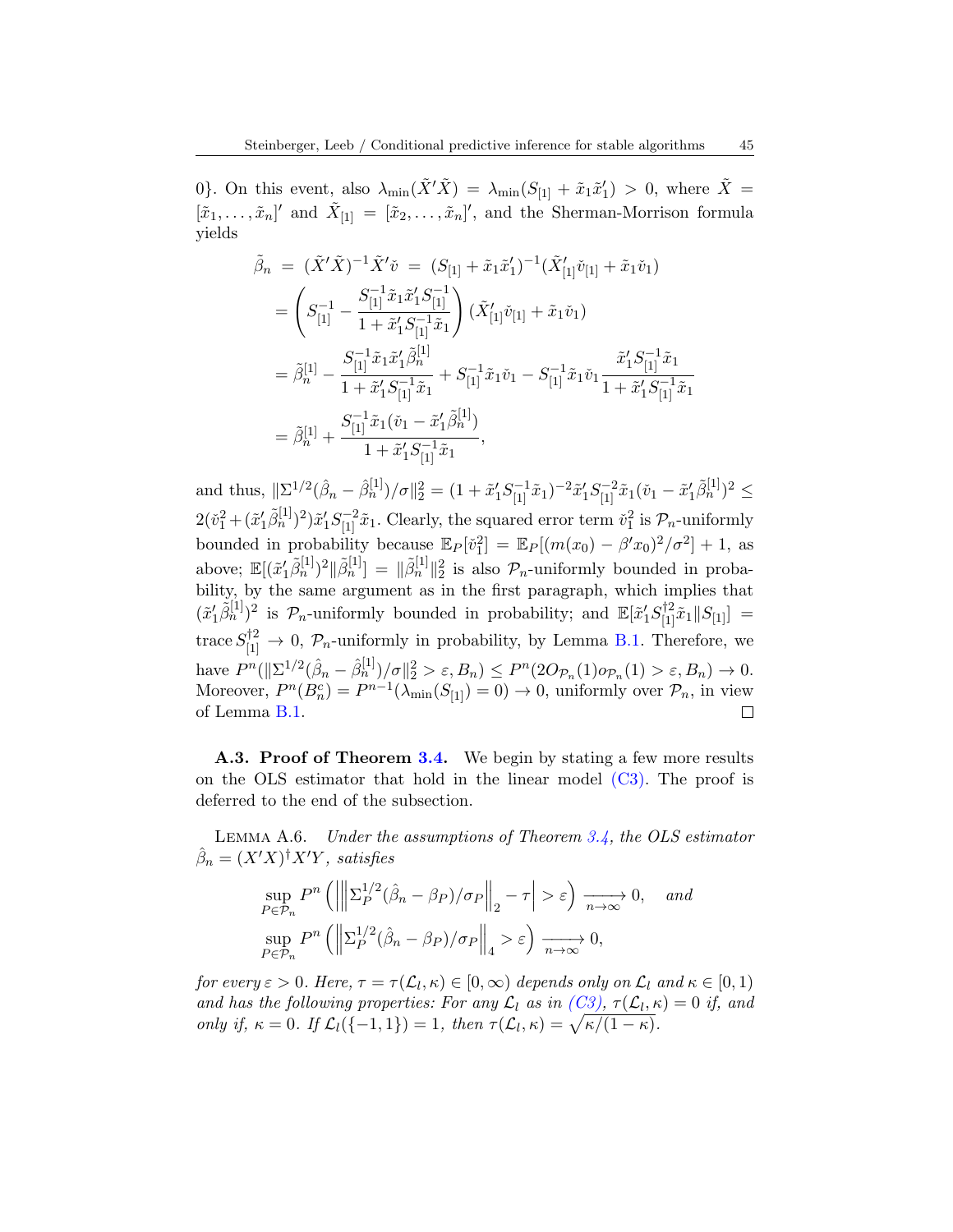The next result will be instrumental to establish convergence of the conditional law  $P(y_0 - x'_0)\hat{\beta}_n \leq t || T_n)$  to the distribution of  $l N \tau + v$ , for  $l, N, \tau, v$ as in the statement of the theorem. Its proof is also deferred until after the main argument is finished.

<span id="page-45-0"></span>LEMMA A.7. Fix arbitrary positive constants  $\tau \in [0,\infty)$ ,  $\delta \in (0,2]$  and  $c \in (0,\infty)$  and let  $(p_n)_{n\in\mathbb{N}}$  be a sequence of positive integers. On some probability space  $(\Omega, \mathcal{A}, \mathbb{P})$ , let  $v_0$  and  $l_0$  be real random variables and let  $W_0 = (w_{0j})_{j=1}^{\infty}$  be a sequence of i.i.d. real random variables such that  $W_0$ ,  $v_0$  and  $l_0$  are jointly independent,  $|l_0| \ge c$ ,  $\mathbb{E}[l_0^2] = 1$ ,  $\mathbb{E}[w_{01}] = 0$ ,  $\mathbb{E}[w_{01}^2] = 1$ and  $\mathbb{E}[|w_{01}|^{2+\delta}] < \infty$ . For  $n \in \mathbb{N}$  and  $b \in \mathbb{R}^{p_n}$ , define  $w_n = (w_{01}, \ldots, w_{0p_n})'$ ,  $G(t,b) = \mathbb{P}(l_0w_n'b + v_0 \leq t)$  and  $F(t) = \mathbb{P}(l_0N\tau + v_0 \leq t)$ , where  $N \stackrel{\mathcal{L}}{=} \mathcal{N}(0,1)$ is independent of  $(l_0, v_0)$ . Consider positive sequences  $g_1, g_2 : \mathbb{N} \to (0, 1)$ , such that  $g_i(n) \to 0$ , as  $n \to \infty$ ,  $j = 1, 2$ . Suppose that one of the following cases applies.

<span id="page-45-2"></span>(i)  $\tau = 0$  and  $t \mapsto \mathbb{P}(v_0 \leq t)$  is continuous. In this case, set

$$
B_n = \{b \in \mathbb{R}^{p_n} : ||b||_2 \le g_1(n)\}.
$$

<span id="page-45-1"></span>(ii)  $\tau > 0$  and  $p_n \to \infty$  as  $n \to \infty$ . In this case, set

$$
B_n = \{b \in \mathbb{R}^{p_n} : |||b||_2 - \tau| \le g_1(n), b \ne 0, ||b||_{2+\delta}/||b||_2 \le g_2(n)\}.
$$

<span id="page-45-3"></span>(iii)  $\tau > 0$  and  $w_{01} \stackrel{\mathcal{L}}{=} \mathcal{N}(0, 1)$ . In this case, set

$$
B_n = \{b \in \mathbb{R}^{p_n} : |||b||_2 - \tau| \le g_1(n)\}.
$$

Then, using the convention that  $\sup \varnothing = 0$ ,

(A.6) 
$$
\sup_{b \in B_n} \sup_{t \in \mathbb{R}} |G(t,b) - F(t)| \longrightarrow 0.
$$

We now turn to the proof of Theorem [3.4.](#page-18-0) In order to achieve uniformity in  $P_n \in \mathcal{P}_n^{lin}$ , we consider sequences of parameters  $\beta_n \in \mathbb{R}^{p_n}$ ,  $\sigma_n^2 \in (0, \infty)$  and  $\Sigma_n \in S_{p_n}$  (where  $S_{p_n}$  is the set of all symmetric, positive definite  $p_n \times p_n$ matrices). All the operators E, Var and Cov are to be understood with respect to  $P_n^n$ .

We have to show that, for arbitrary but fixed  $\alpha \in [0,1], \hat{q}_{\alpha}/\sigma_n$  converges in  $P_n^n$ -probability to  $q_\alpha$ , the  $\alpha$  quantile of the distribution of  $lN\tau + v$ , the cdf of which we denote by  $F$ . In either case of Theorem [3.4,](#page-18-0) it is easy to see that the quantile  $q_{\alpha}$  is unique. Note further that for  $\alpha \in (0,1], \hat{q}_{\alpha} =$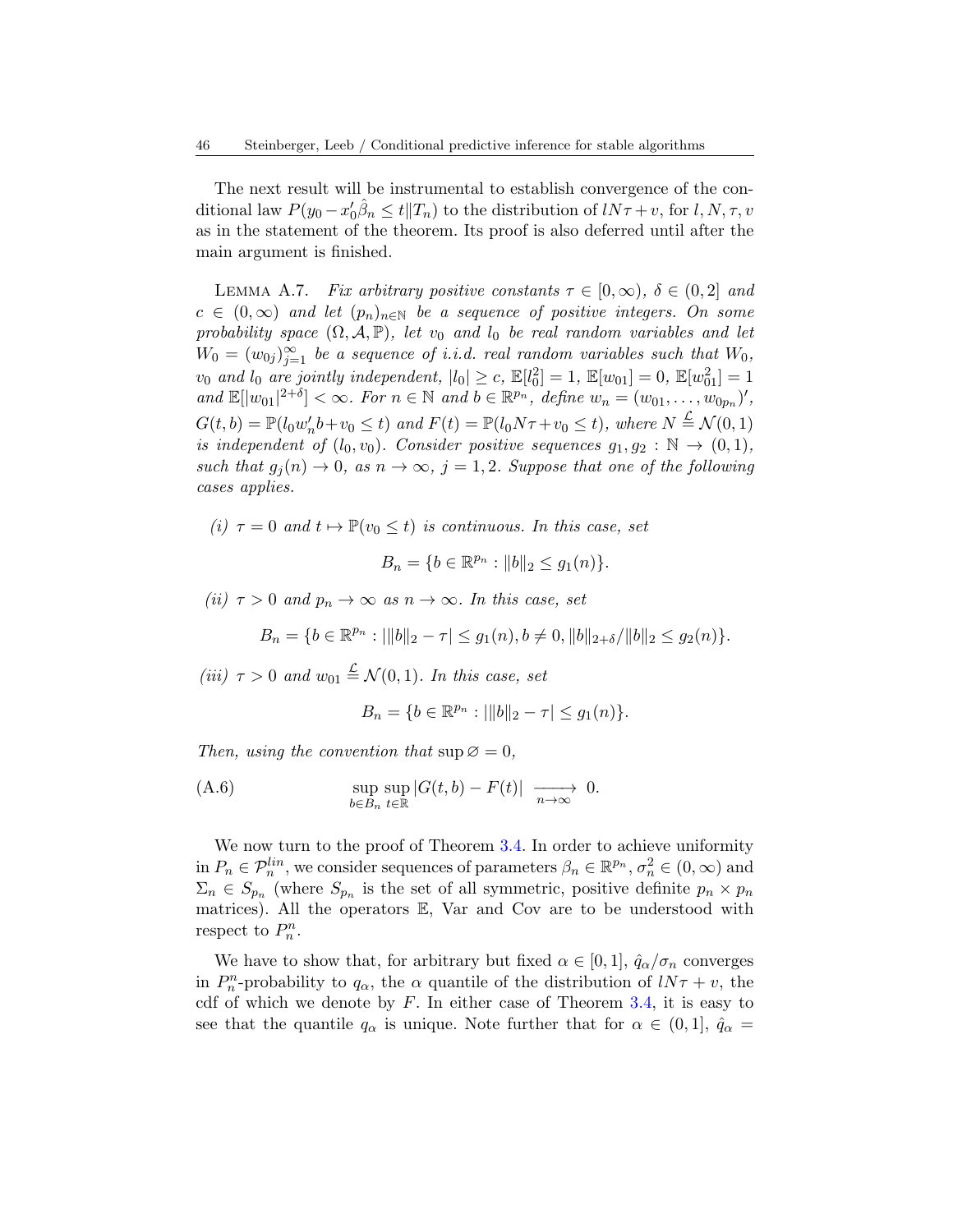$\hat{F}_n^{\dagger}(\alpha) := \inf\{t \in \mathbb{R} : \hat{F}_n(t) \geq \alpha\}.$  We treat the case  $\alpha \in \{0,1\}$  separately at the end of the proof, because  $q_1 = -q_0 = \infty$ . To deal with the empirical quantiles we use a standard argument. For  $\alpha \in (0,1)$  and  $\varepsilon > 0$ , consider

$$
P_n^n(|\hat{q}_\alpha/\sigma_n - q_\alpha| > \varepsilon) = P_n^n(\hat{q}_\alpha/\sigma_n > q_\alpha + \varepsilon) + P_n^n(\hat{q}_\alpha/\sigma_n < q_\alpha - \varepsilon).
$$

To bound the first probability on the right, abbreviate  $J_i := \mathbb{1}_{\{\hat{u}_i/\sigma_n > q_{\alpha} + \varepsilon\}}$ and note that by definition of the OLS predictor, the leave-one-out residuals  $\hat{u}_i = y_i - x'_i (X'_{[i]} X_{[i]})^{\dagger} X'_{[i]} Y_{[i]}, i = 1, \dots, n$ , and thus also the  $J_i, i = 1, \dots, n$ , are exchangeable under  $P_n^n$ . A basic property of the quantile function  $\hat{F}_n^{\dagger}$ (cf. [van der Vaart,](#page-32-19) [2007,](#page-32-19) Lemma 21.1) yields

$$
P_n^n(\hat{q}_\alpha/\sigma_n > q_\alpha + \varepsilon) = P_n^n \left( \alpha > \hat{F}_n(\sigma_n(q_\alpha + \varepsilon)) \right)
$$
  
= 
$$
P_n^n \left( 1 - \hat{F}_n(\sigma_n(q_\alpha + \varepsilon)) > 1 - \alpha \right)
$$
  
= 
$$
P_n^n \left( \frac{1}{n} \sum_{i=1}^n (J_i - \mathbb{E}[J_1]) > 1 - \alpha - \mathbb{E}[J_1] \right)
$$
  
= 
$$
P_n^n \left( \frac{1}{n} \sum_{i=1}^n (J_i - \mathbb{E}[J_i]) > F_n(q_\alpha + \varepsilon) - \alpha \right),
$$

where  $F_n(t) := P_n^n(\hat{u}_1/\sigma_n \le t)$  is the marginal cdf of the scaled leave-one-out residuals. If we can show that

<span id="page-46-0"></span>
$$
(A.7) \t\t F_n(t) \to F(t), \t \forall t \in \mathbb{R},
$$

as  $n \to \infty$ , then  $F_n(q_\alpha + \varepsilon) \to F(q_\alpha + \varepsilon) > \alpha$ , because  $q_\alpha$  is unique, and thus the probability in the second to last display can be bounded, at least for  $n$ sufficiently large, using Markov's inequality, by

$$
(F_n(q_\alpha + \varepsilon) - \alpha)^{-2} \mathbb{E}\left[\left|\frac{1}{n}\sum_{i=1}^n (J_i - \mathbb{E}[J_i])\right|^2\right]
$$
  
=  $(F_n(q_\alpha + \varepsilon) - \alpha)^{-2} \left(\frac{1}{n}\text{Var}[J_1] + \frac{n(n-1)}{n^2}\text{Cov}(J_1, J_2)\right),$ 

where the equality holds in view of the exchangeability of the  $J_i$ . An analogous argument yields a similar upper bound for the probability  $P_n^n(\hat{q}_{\alpha}/\sigma_n \leq$  $q_{\alpha} - \varepsilon$ ) but with  $(F_n(q_{\alpha} + \varepsilon) - \alpha)^{-2}$  replaced by  $(\alpha - F_n(q_{\alpha} - \varepsilon))^{-2}$ , and  $J_i$  replaced by  $K_i = \mathbb{1}_{\{\hat{u}_i/\sigma_n \leq q_\alpha - \varepsilon\}}$ . The proof will thus be finished if we can establish  $(A.7)$  and show that  $Cov(J_1, J_2)$  and  $Cov(K_1, K_2)$  converge to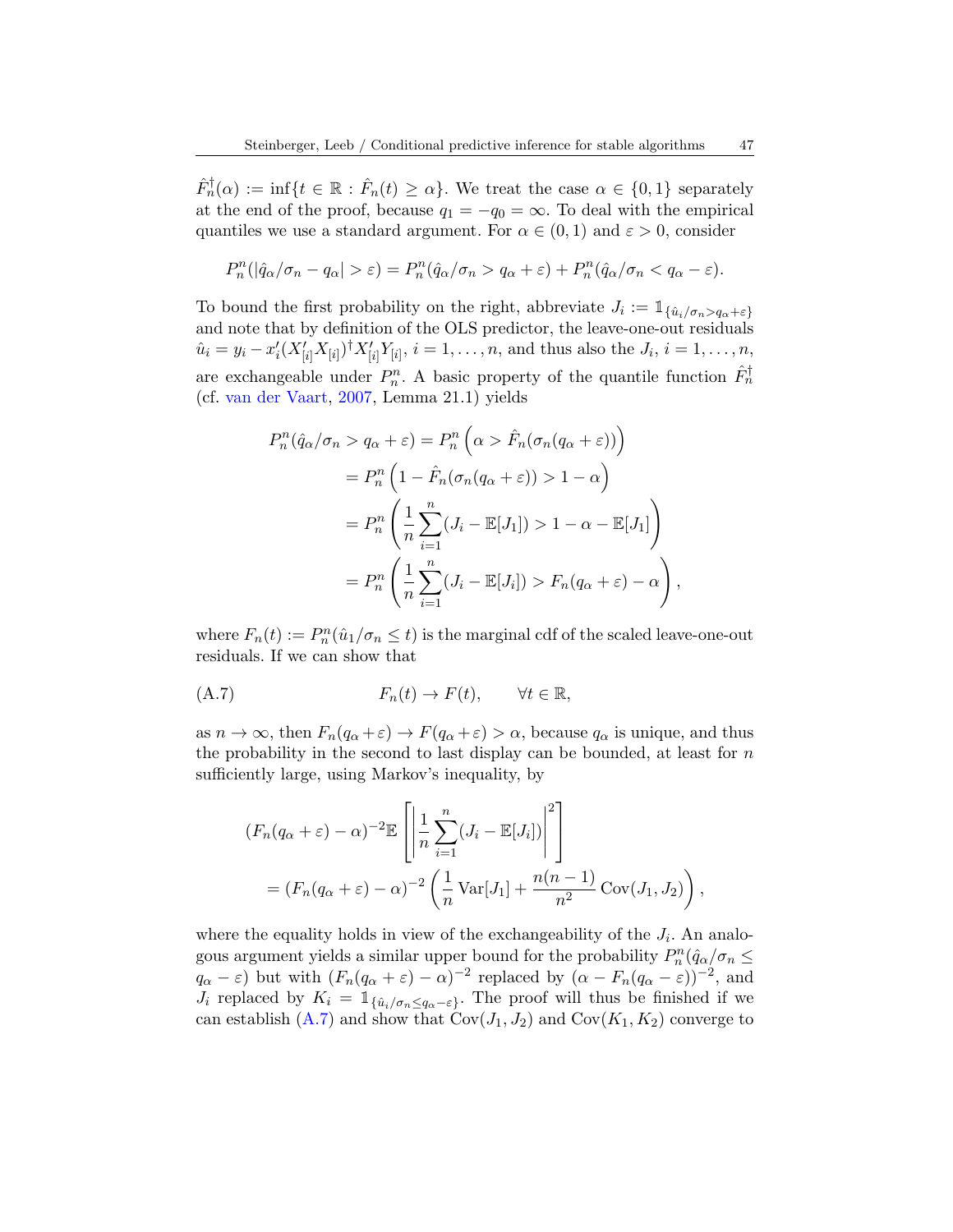zero as  $n \to \infty$ . We only consider  $Cov(J_1, J_2) = Cov(1 - J_1, 1 - J_2)$ , as the argument for  $Cov(K_1, K_2)$  is analogous. Write  $\delta = q_\alpha + \varepsilon$  and

 $Cov(1-J_1, 1-J_2) = P_n^n(\hat{u}_1/\sigma_n \le \delta, \hat{u}_2/\sigma_n \le \delta) - P_n^n(\hat{u}_1/\sigma_n \le \delta) P_n^n(\hat{u}_2/\sigma_n \le \delta).$ Now,

 $\Big),$ 

 $\int \hat{u}_1/\sigma_n$  $\hat{u}_2/\sigma_n$  $\bigg) = \begin{pmatrix} \hat{u}_{1[2]}/\sigma_n \ \hat{u}_{1[2]}/\sigma_n \end{pmatrix}$  $\hat{u}_{2[1]}/\sigma_n$  $+ \begin{pmatrix} \hat{e}_1 \\ \frac{1}{2} \end{pmatrix}$  $\hat{e}_2$ 

where  $\hat{u}_{i[j]} = y_i - x'_i \hat{\beta}_n^{[ij]}, \ \hat{\beta}_n^{[ij]} = (X'_{[ij]} X_{[ij]})^{\dagger} X'_{[ij]} Y_{[ij]},$  and  $\hat{e}_i = (\hat{u}_i \hat{u}_{i[j]}\rangle/\sigma_n = x_i'(\hat{\beta}_n^{[ij]} - \hat{\beta}_n^{[i]})/\sigma_n$ , for  $\{i,j\} = \{1,2\}$ . Therefore,  $\mathbb{E}[\hat{e}_i||Y_{[i]}, X_{[i]}] =$ 0, because  $\mathbb{E}[x_i] = 0$ , and  $\mathbb{E}[\hat{e}_i^2 || Y_{[i]}, X_{[i]}] = ||\Sigma^{1/2}(\hat{\beta}_n^{[i]} - \hat{\beta}_n^{[ij]})/\sigma_n||_2^2$ , which converges to zero in  $P_n^n$ -probability, by Lemma [A.4](#page-37-0) (for a sample of size  $n-1$  instead of n), which applies here because [\(C2\)](#page-15-0) is satisfied under [\(C3\).](#page-17-2) Hence,  $\hat{e}_1$  and  $\hat{e}_2$  converge to zero in probability. The joint distribution function of  $\hat{u}_{1[2]}/\sigma_n$  and  $\hat{u}_{2[1]}/\sigma_n$  can be written as

<span id="page-47-0"></span>(A.8)  
\n
$$
P_n^n(\hat{u}_{1[2]}/\sigma_n \le s, \hat{u}_{2[1]}/\sigma_n \le t)
$$
\n
$$
= \mathbb{E}\left[P_n^n\left(x_1'(\beta_n - \hat{\beta}_n^{[12]})/\sigma_n + v_1 \le s, x_2'(\beta_n - \hat{\beta}_n^{[12]})/\sigma_n + v_2 \le t \middle\| Y_{[12]}, X_{[12]} \right) \right]
$$
\n
$$
= \mathbb{E}\left[G_n\left(s, \Sigma^{1/2}(\beta_n - \hat{\beta}_n^{[12]})/\sigma_n\right) G_n\left(t, \Sigma^{1/2}(\beta_n - \hat{\beta}_n^{[12]})/\sigma_n\right) \right],
$$

where, for  $t \in \mathbb{R}$  and  $b \in \mathbb{R}^{p_n}$ ,  $G_n$  is defined as  $G_n(t, b) = P_n(b'\Sigma^{-1/2}x_0 + v_0 \leq$ t). Note that  $G_n$  depends only on  $\mathcal{L}_l$ ,  $\mathcal{L}_w$ ,  $\mathcal{L}_v$  and on n, through  $p_n$ . If we abbreviate  $\tilde{\beta}_n^{[12]} = \Sigma^{1/2}(\beta_n - \hat{\beta}_n^{[12]})/\sigma_n$  and  $\tilde{\beta}_n^{[1]} = \Sigma^{1/2}(\beta_n - \hat{\beta}_n^{[1]})/\sigma_n$ , we arrive at

$$
Cov(1-J_1, 1-J_2) = \mathbb{E}\left[G_n\left(\delta, \tilde{\beta}_n^{[12]}\right)^2\right] - \mathbb{E}\left[G_n\left(\delta, \tilde{\beta}_n^{[1]}\right)\right]^2 + o(1),
$$

provided the bivariate distribution function in  $(A.8)$  converges pointwise to a continuous limit. We finish the proof by showing that for all  $t \in \mathbb{R}$ , the bounded random variables  $G_n(t, \tilde{\beta}_n^{[12]})$  and  $G_n(t, \tilde{\beta}_n^{[1]})$  both converge to  $F(t)$ , in  $P_n^n$ -probability, and hence,  $(A.8)$  converges to  $F(s)F(t)$ , which is continuous. Note that this also implies [\(A.7\)](#page-46-0), because  $F_n(t) = \mathbb{E}[G_n(t, \tilde{\beta}_n^{[1)})].$ 

To this end, we note that for an arbitrary measureable set  $B_n \subseteq \mathbb{R}^{p_n}$  and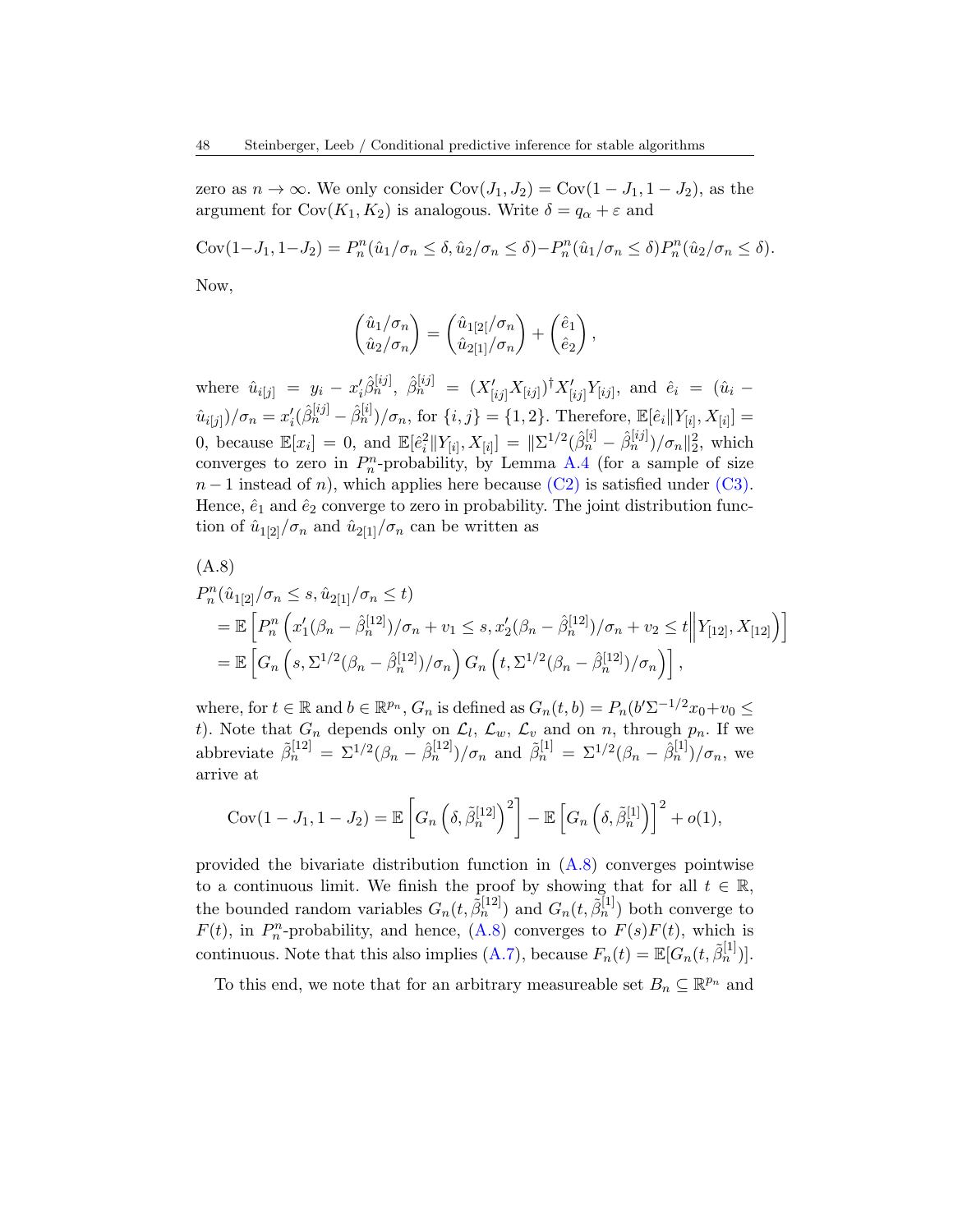for any 
$$
\varepsilon > 0
$$
,  
\n
$$
P_n^n \left( \sup_{t \in \mathbb{R}} \left| G_n(t, \tilde{\beta}_n^{[1]}) - F(t) \right| > \varepsilon \right) \le P_n^n \left( \sup_{t \in \mathbb{R}} \left| G_n(t, \tilde{\beta}_n^{[1]}) - F(t) \right| > \varepsilon, \tilde{\beta}_n^{[1]} \in B_n \right) + P_n^n \left( \tilde{\beta}_n^{[1]} \notin B_n \right)
$$
\n
$$
\le a_n(\varepsilon) + P_n^n \left( \tilde{\beta}_n^{[1]} \notin B_n \right),
$$

where  $a_n(\varepsilon) = 1$  if  $\sup_{b \in B_n} \sup_{t \in \mathbb{R}} |G_n(t, b) - F(t)| > \varepsilon$ , and  $a_n(\varepsilon) = 0$ , else. Now, we first consider the case  $\kappa = 0$ . Thus, Lemma [A.6,](#page-44-0) which also applies to  $\hat{\beta}_n^{[1]}$ , yields  $\|\tilde{\beta}_n^{[1]}\|_2 \to \tau = 0$ , as  $n \to \infty$ , in  $P_n^n$ -probability. Therefore, the probability in the last line of the previous display converges to zero if we take  $B_n = \{b \in \mathbb{R}^{p_n} : ||b||_2 \le g_1(n)\}\$  and  $g_1(n) \to 0$  sufficiently slowly, as  $n \to \infty$ . Hence, Lemma [A.7\(](#page-45-0)[i\)](#page-45-2) applies and shows that also  $a_n(\varepsilon) \to 0$ as  $n \to \infty$ , for every  $\varepsilon > 0$ . If  $\kappa > 0$ , Lemma [A.6](#page-44-0) yields  $\|\tilde{\beta}_n^{[1]}\|_2 \to \tau > 0$ and  $\|\tilde{\beta}_n^{[1]}\|_4 \to 0$ , in  $P_n^n$ -probability, as  $n \to \infty$ . Thus, the probability in the last line of the previous display converges to zero if we take  $B_n = \{b \in$  $\mathbb{R}^{p_n} : b \neq 0, \|\|b\|_2 - \tau \|\leq g_1(n), \|b\|_4 / \|b\|_2 \leq g_2(n)\}\$  and sequences  $g_1$  and  $g_2$  that converge to zero sufficiently slowly. Now Lemma [A.7\(](#page-45-0)[ii\)](#page-45-1) shows that also  $a_n(\varepsilon) \to 0$  as  $n \to \infty$ , for every  $\varepsilon > 0$ . The same argument applies to  $\tilde{\beta}_n^{[12]}$  instead of  $\tilde{\beta}_n^{[1]}$ , which finishes the proof in the case  $\alpha \in (0,1)$ .

Next, we treat the case  $\alpha = 0$ . In either case of the theorem, we have  $\lim_{\gamma \to 0} q_{\gamma} = q_0 = -\infty$ . By definition,  $\hat{q}_0 \leq \hat{q}_{\gamma}$ , for any  $\gamma \in (0,1)$ . Thus, for any  $M > 0$ , there exists a  $\gamma \in (0, 1)$ , such that  $q_{\gamma} < -2M$  and  $P_n^n(\hat{q}_0/\sigma_{P_n} <$  $-M$ ) ≥  $P_n^n(\hat{q}_{\gamma}/\sigma_{P_n} < -M) \to 1$ , as  $n \to \infty$ , in view of the first part. In other words,  $\hat{q}_0/\sigma_{P_n}$  converges to  $-\infty = q_0$  in  $P_n^n$ -probability. A similar argument can be used to treat the case  $\alpha = 1$ .  $\Box$ 

PROOF OF LEMMA [A.6.](#page-44-0) On the event  $\{\lambda_{\min}(\tilde{X}'\tilde{X}) > 0\}$ , which has asymptotic probability one in view of Lemma  $B(1(ii))$ , notice the identity

$$
\Sigma_P^{1/2}(\hat{\beta}_n - \beta_P)/\sigma_P = (\tilde{X}'\tilde{X})^\dagger \tilde{X}' v,
$$

where  $v = (v_1, \ldots, v_n)' = (Y - X\beta_P)/\sigma_P$ . Thus, the distribution under  $P \in \mathcal{P}_n$  of the quantity of interest does not depend on the parameters  $\beta_P$ ,  $\sigma_P^2$  and  $\Sigma_P$ . Hence, without loss of generality, we assume for the rest of this proof that  $\beta_P = 0$ ,  $\sigma_P^2 = 1$  and  $\Sigma_P = I_{p_n}$ . First, we have to show that  $\|\hat{\beta}_n\|_2 \to \tau \in [0,\infty)$ , in probability, for a  $\tau = \tau(\mathcal{L}_l,\kappa)$  with the properties mentioned in the lemma. To this end, consider the conditional mean

$$
\mathbb{E}\left[\|\hat{\beta}_n\|_2^2\middle\|X\right] = \text{trace}(X'X)^{\dagger}X'X(X'X)^{\dagger} = \text{trace}(X'X)^{\dagger} \xrightarrow{a.s.} \tau^2,
$$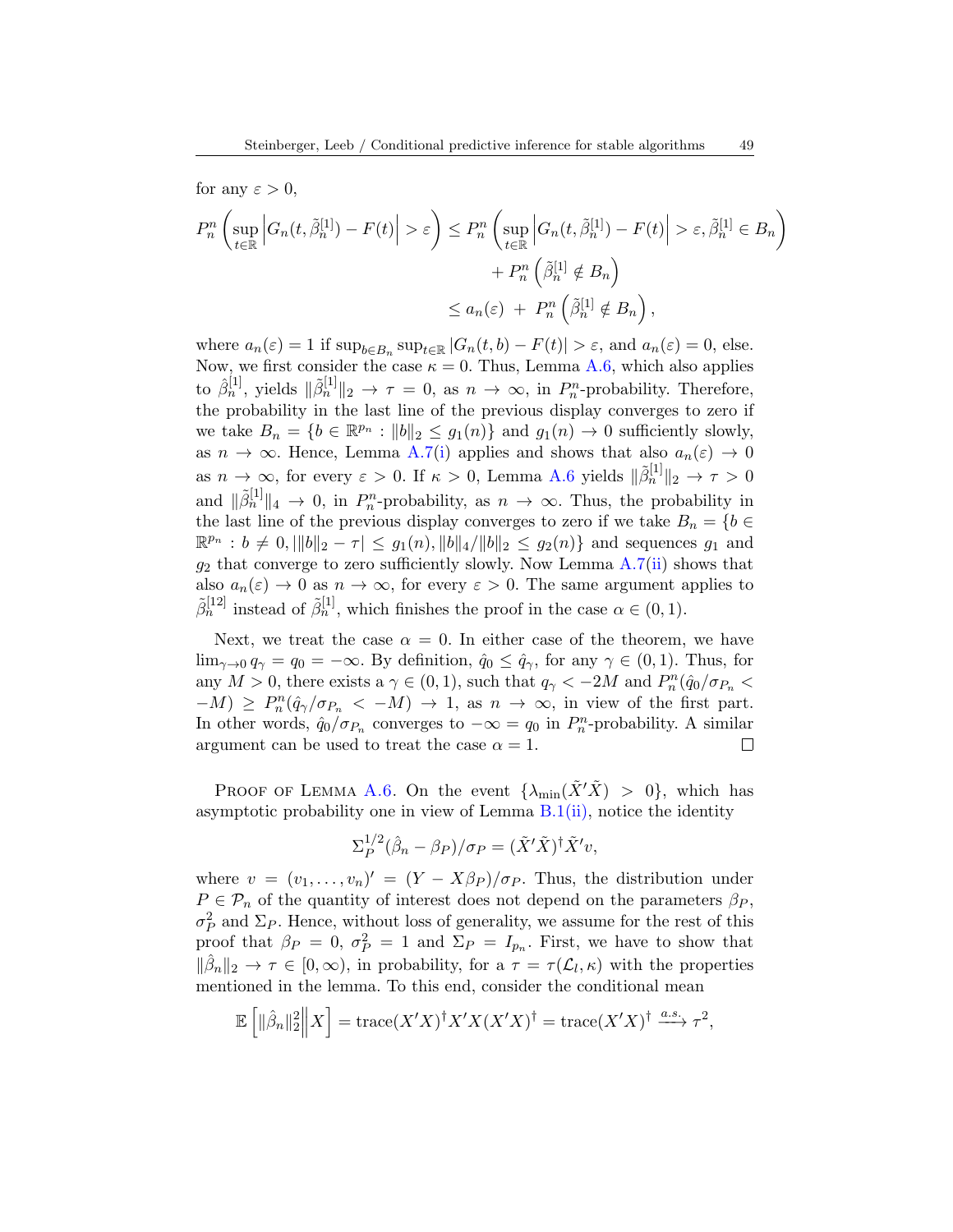by Lemma  $B.1(iv)$  $B.1(iv)$  and for  $\tau$  as desired (cf. Remark [B.2\)](#page-52-1). From the same lemma we get convergence of the conditional variance

$$
\operatorname{Var}\left[\|\hat{\beta}_n\|_2^2 \|X\right] = \operatorname{Var}\left[v'X(X'X)^{\dagger 2}X'v \|X\right] =: \operatorname{Var}[v'Kv \|X]
$$
  
\n
$$
= 2 \operatorname{trace} K^2 + (\mathbb{E}[v_1^4] - 3) \sum_{i=1}^n K_{ii}^2
$$
  
\n
$$
\leq 2 \operatorname{trace} K^2 + (\mathbb{E}[v_1^4] + 3) \sum_{i,j=1}^n K_{ij}^2 = (\mathbb{E}[v_1^4] + 5) \operatorname{trace} K^2
$$
  
\n
$$
= (\mathbb{E}[v_1^4] + 5) \operatorname{trace} X(X'X)^{\dagger 2}X'X(X'X)^{\dagger 2}X'
$$
  
\n
$$
= (\mathbb{E}[v_1^4] + 5) \operatorname{trace}(X'X)^{\dagger 2} \xrightarrow{a.s.} 0.
$$

For the second claim it suffices to show that  $\|\hat{\beta}_n\|_4^4 \to 0$ , in probability. Notice that for  $M := (m_1, \ldots, m_{p_n})' := (X'X)^{\dagger}X'$ , we have

$$
\|\hat{\beta}_n\|_4^4 = \|Mv\|_4^4 = \sum_{j=1}^{p_n} (m'_j v)^4 = \sum_{j=1}^{p_n} \sum_{i_1, i_2, i_3, i_4=1}^n m_{ji_1} m_{ji_2} m_{ji_3} m_{ji_4} v_{i_1} v_{i_2} v_{i_3} v_{i_4}.
$$

After taking conditional expectation given  $X$ , only terms with paired indices remain and we get

$$
\mathbb{E} \left[ \|\hat{\beta}_n\|_4^4 \|X \right] = \sum_{j=1}^{p_n} \left( \mathbb{E}[v_1^4] \sum_{i=1}^n m_{ji}^4 + 3 \sum_{i \neq k}^n m_{ji}^2 m_{jk}^2 \right)
$$
  
\n
$$
\leq \sum_{j=1}^{p_n} \left( \mathbb{E}[v_1^4] \sum_{i,k=1}^n m_{ji}^2 m_{jk}^2 + 3 \sum_{i,k=1}^n m_{ji}^2 m_{jk}^2 \right)
$$
  
\n
$$
= (\mathbb{E}[v_1^4] + 3) \sum_{j=1}^{p_n} (m_j' m_j)^2 \leq (\mathbb{E}[v_1^4] + 3) \operatorname{trace} \sum_{i,j=1}^{p_n} m_i m_i' m_j m_j'
$$
  
\n
$$
= (\mathbb{E}[v_1^4] + 3) \operatorname{trace}(M'M)^2 = (\mathbb{E}[v_1^4] + 3) \operatorname{trace}(X'X)^{\dagger 2} \xrightarrow{a.s.} 0,
$$

by Lemma  $B.1(iii)$  $B.1(iii)$ .

PROOF OF LEMMA [A.7.](#page-45-0) First, in the case [\(i\)](#page-45-2), for every  $n \in \mathbb{N}$ , take  $b_n \in$  $B_n = \{b \in \mathbb{R}^{p_n} : ||b||_2 \leq g_1(n)\}\$  and simply note that  $l_0b'_n w_n \to 0$ , in probability, and thus  $G(t, b_n) \to F(t)$  weakly. Since the limit is continuous, Polya's theorem yields uniform convergence in  $t \in \mathbb{R}$ . Since the sequence  $b_n \in B_n$  was arbitrary, we also get uniform convergence over  $B_n$ .

 $\Box$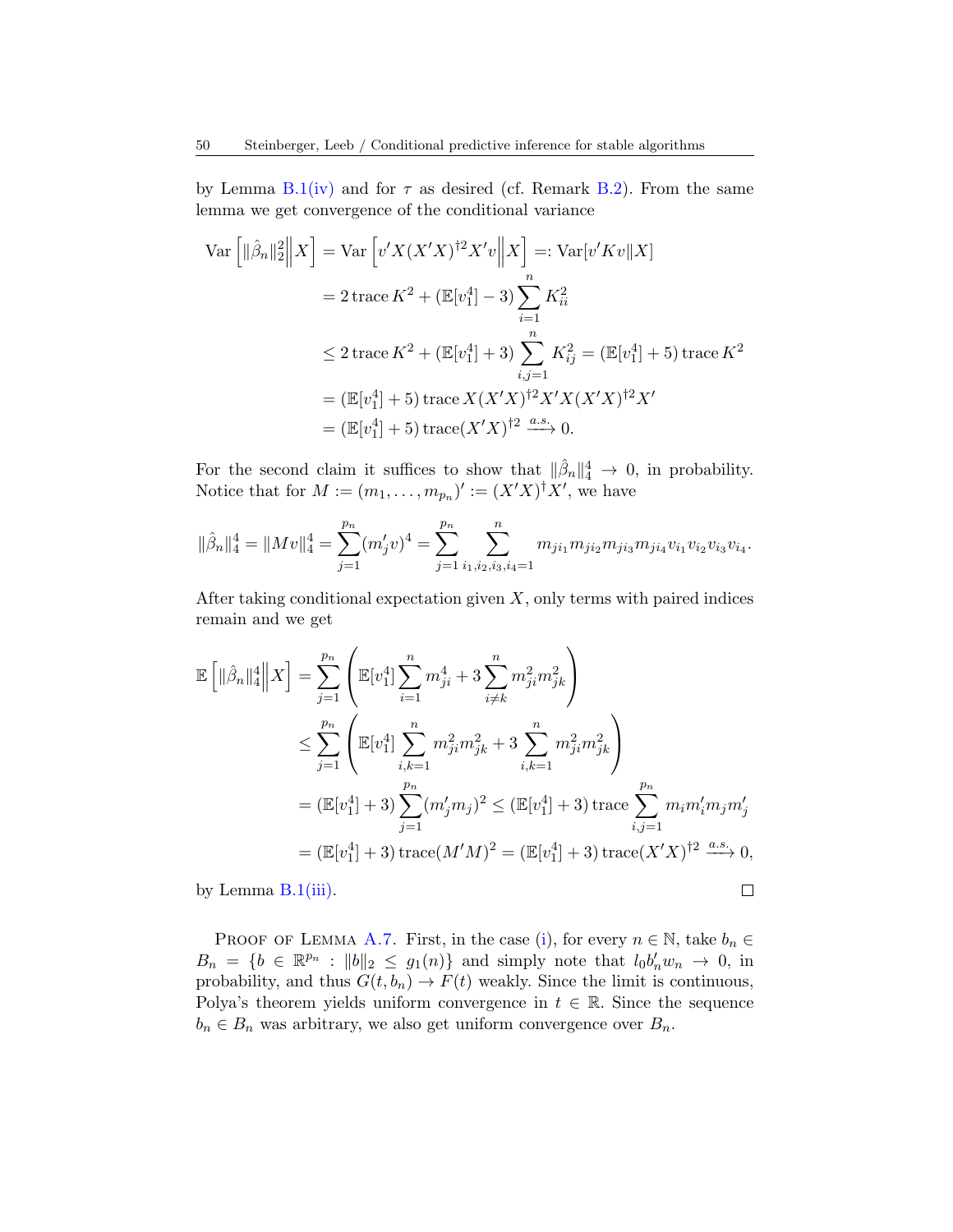Next, we consider the Gaussian case [\(iii\)](#page-45-3), so  $B_n = \{b \in \mathbb{R}^p : |||b||_2 - \tau \leq$  $g_1(n)$ . For every  $n \in \mathbb{N}$ , let  $b_n \in B_n$  be arbitrary, and note that  $t \mapsto$  $G(t, b_n)$  is the distribution function of  $l_0b'_n w_n + v_0$ , where  $w_n \stackrel{\mathcal{L}}{=} \mathcal{N}(0, I_{p_n})$ , and  $l_0, w_n, v_0$  are independent. Clearly,  $l_0 b'_n w_n + v_0 \stackrel{\mathcal{L}}{=} l_0 N ||b_n||_2 + v_0 \rightarrow l_0 N \tau + v_0$ , weakly, and this limit has continuous distribution function  $F$ . Hence, by Polya's theorem,  $\sup_t |\mathbb{P}(l_0 b'_n w_n + v_0 \le t) - F(t)| \to 0$ , as  $n \to \infty$ . And since the sequence  $b_n \in B_n$  was arbitrary, the result follows.

In the general case [\(ii\)](#page-45-1) first note that  $B_n$  may be empty. By our convention that sup  $\emptyset = 0$  it suffices to restrict to the subsequence n' for which  $B_{n'} \neq \emptyset$ . If this is only a finite sequence, then the result is trivial. For convenience, we write  $n = n'$ . So let  $b_n \in B_n$  and define the triangular array  $z_{nj} := b_{nj}w_{0j}$ ,  $j = 1, \ldots, p_n$ , which satisfies  $\mathbb{E}[z_{nj}] = 0$  and  $s_n^2 := \sum_{j=1}^p \mathbb{E}[z_{nj}^2] = ||b_n||_2^2 \neq 0$ . The Lyapounov condition is verified by

$$
\sum_{j=1}^{p_n} s_n^{-(2+\delta)} \mathbb{E}[|z_{nj}|^{2+\delta}] = \mathbb{E}\left[|w_{01}|^{2+\delta}\right] \left(\frac{\|b_n\|_{2+\delta}}{\|b_n\|_2}\right)^{2+\delta}
$$
  

$$
\leq \mathbb{E}\left[|w_{01}|^{2+\delta}\right] [g_2(n)]^{2+\delta} \xrightarrow[n \to \infty]{} 0.
$$

Therefore, by Lyapounov's CLT [\(Billingsley,](#page-30-6) [1995,](#page-30-6) Theorem 27.3), we have

$$
b'_{n}w_{n}/\|b_{n}\|_{2} = \sum_{j=1}^{p_{n}} z_{nj}/s_{n} \xrightarrow[n \to \infty]{w} \mathcal{N}(0,1).
$$

Since  $b_n \in B_n$ , we must have  $||b_n||_2 \to \tau$  as  $n \to \infty$ , and thus,  $b'_n w_n =$  $||b_n||_2 b'_n w_n/||b_n||_2 \stackrel{w}{\rightarrow} N\tau$ , where  $N \stackrel{\mathcal{L}}{=} \mathcal{N}(0, 1)$ , as  $n \rightarrow \infty$ , and, by independence,  $l_0b'_nw_n+v_0 \xrightarrow{w} l_0N\tau+v_0$ . Since the distribution function of this limit is continuous, Polya's theorem yields  $\sup_t |G(t, b_n) - F(t)| \to 0$ , as  $n \to \infty$ . Now the proof is finished because this convergence holds for arbitrary sequences  $b_n \in B_n$ .  $\Box$ 

### APPENDIX B: AUXILIARY RESULTS

<span id="page-50-1"></span><span id="page-50-0"></span>LEMMA B.1. On a common probability space  $(\Omega, \mathcal{F}, \mathbb{P})$ , consider an i.i.d. sequence  $L_0 = \{l_i : i = 1, 2, \dots\}$  of random variables satisfying  $|l_1| \ge c > 0$ , and a double infinite array  $W_0 = \{w_{ij} : i, j = 1, 2, ...\}$  of i.i.d. random variables with mean zero, unit variance and  $\mathbb{E}[w_{11}^4] < \infty$ , such that  $L_0$  and  $W_0$  are independent. For a sequence of positive integers  $(p_n)$  with  $p_n \leq n$ , consider the  $n \times p_n$  random matrix  $\tilde{X} = \Lambda W$ , where  $\Lambda = \text{diag}(l_1, \ldots, l_n)$  is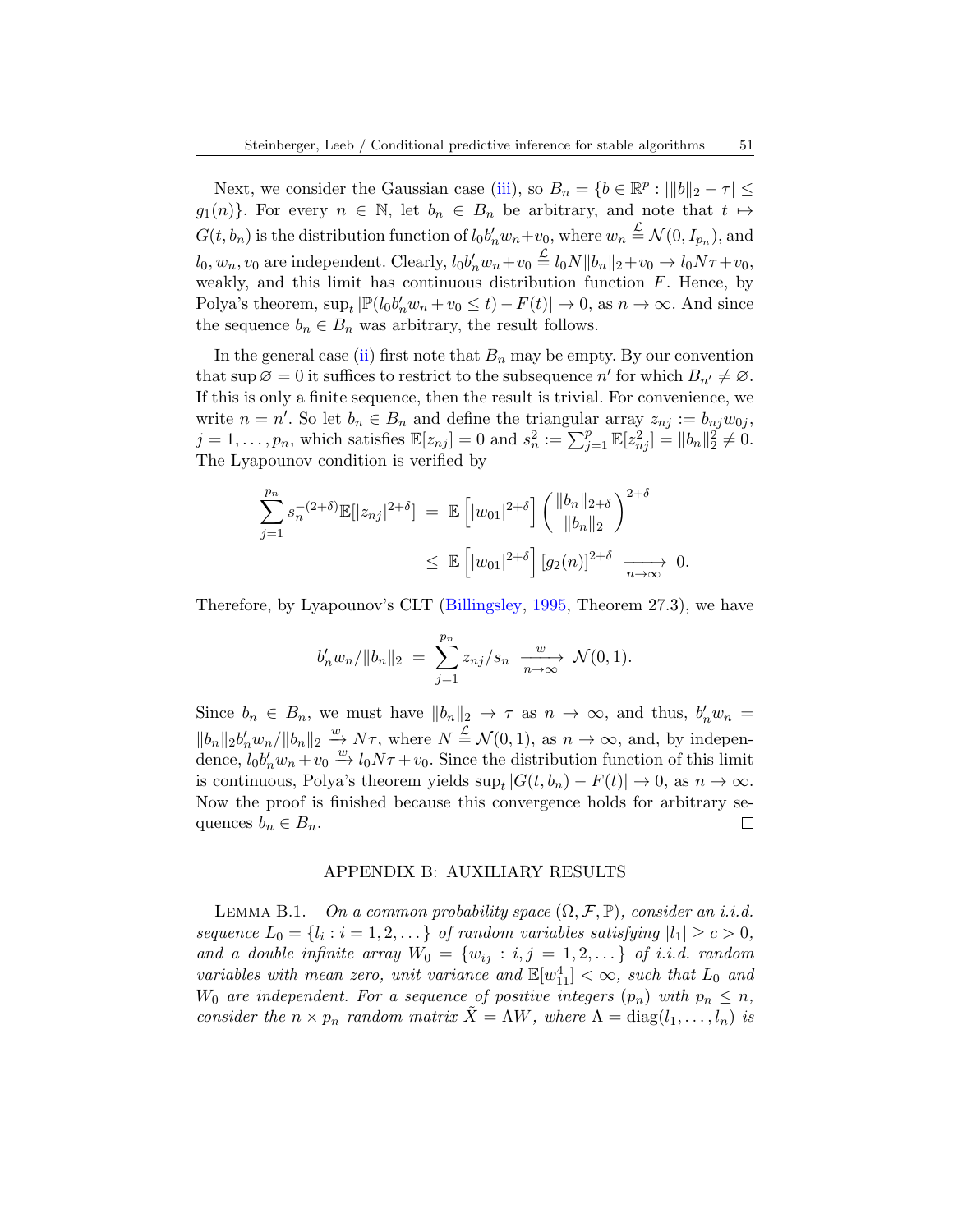diagonal and  $W = \{w_{ij} : i = 1, \ldots, n; j = 1, \ldots, p_n\}$ . Let  $(\tilde{X}'\tilde{X})^{\dagger}$  denote the Moore-Penrose pseudo inverse of  $\tilde{X}'\tilde{X}$ . If  $p_n/n \to \kappa \in [0,1)$  then the following holds:

- <span id="page-51-0"></span>(i)  $\liminf_{n\to\infty} \lambda_{min}(\tilde{X}'\tilde{X}/n) \geq c^2(1-\sqrt{\kappa})^2$ , almost surely.
- <span id="page-51-1"></span>(*i*)  $\lim_{n\to\infty} \lim_{n\to\infty} \frac{\lambda_{min}(X, X/n)}{\mathbb{P}(\lambda_{min}(\tilde{X}'\tilde{X}/n) \leq \varepsilon)} = 0$  for all  $\varepsilon < c^2(1-\sqrt{\kappa})^2$ .
- <span id="page-51-3"></span>(iii) If  $m > 1$ , then trace  $(\tilde{X}'\tilde{X})^{\dagger m} \to 0$ , almost surely, as  $n \to \infty$ .
- <span id="page-51-2"></span>(iv) trace  $(\tilde{X}'\tilde{X})^{\dagger} \to \tau^2$  almost surely, as  $n \to \infty$ , for some constant  $\tau \in$  $[0, \infty)$  that depends only on  $\kappa$  and on the distribution of  $l_1^2$  and satisfies  $\tau = 0$  if, and only if,  $\kappa = 0$ .

PROOF. Let  $\lambda_1^{(n)} \leq \cdots \leq \lambda_{p_n}^{(n)}$  and  $\mu_1^{(n)} \leq \cdots \leq \mu_{p_n}^{(n)}$  denote the ordered eigenvalues of  $\tilde{X}'\tilde{X}/n$  and  $W'W/n$ , respectively. Then,

$$
\lambda_1^{(n)} = \inf_{\|t\|=1} t' W' \Lambda^2 W t/n \ge \left(\min_{i=1,\dots,n} l_i^2\right) \inf_{\|t\|=1} t' W' W t/n \ge c^2 \mu_1^{(n)},
$$

and from the Bai-Yin Theorem [\(Bai and Yin,](#page-30-7) [1993\)](#page-30-7) it follows that  $\mu_1^{(n)} \rightarrow$ and from the Bai-1 in Theorem (Bai and Tin, 1995) it follows that  $\mu_1 \rightarrow (1 - \sqrt{\kappa})^2 > 0$ , almost surely, as  $p_n/n \rightarrow \kappa \in [0, 1)$  (cf. [Huber and Leeb,](#page-31-17) [2013,](#page-31-17) for the case  $\kappa = 0$ ). This finishes the proof of part [\(i\).](#page-51-0) Part [\(ii\)](#page-51-1) is now a textbook argument: Simply note that for  $k \leq n$ , we have  $\mathbb{P}(\lambda_1^{(n)} \leq \varepsilon) \leq$  $\mathbb{P}(\inf_{r\geq k} \lambda_1^{(r)} \leq \varepsilon)$  and that  $\inf_{r\geq k} \lambda_1^{(r)} \leq \inf_{r\geq k+1} \lambda_1^{(r)}$  $\binom{r}{1}$  for all  $k \in \mathbb{N}$ . Thus

$$
\limsup_{n \to \infty} \mathbb{P}(\lambda_1^{(n)} \le \varepsilon) = \inf_{k \in \mathbb{N}} \sup_{n \ge k} \mathbb{P}(\lambda_1^{(n)} \le \varepsilon)
$$
\n
$$
\le \inf_{k \in \mathbb{N}} \mathbb{P}\left(\inf_{r \ge k} \lambda_1^{(r)} \le \varepsilon\right) = \lim_{k \to \infty} \mathbb{P}\left(\inf_{r \ge k} \lambda_1^{(r)} \le \varepsilon\right)
$$
\n
$$
= \mathbb{P}\left(\forall k \in \mathbb{N} : \inf_{r \ge k} \lambda_1^{(r)} \le \varepsilon\right) = \mathbb{P}\left(\liminf_{n \to \infty} \lambda_1^{(n)} \le \varepsilon\right) = 0.
$$

Next, abbreviate  $\lambda_j = \lambda_j^{(n)}$  $j^{(n)},\mu_j=\mu^{(n)}_j$  $j^{(n)}$ , for  $m \geq 1$  set  $\alpha_m := c^{2m} (1 - \sqrt{\kappa})^{2m}$ and, for  $\alpha > 0$ , define the functions  $h_0$  and  $h_\alpha$  by  $h_0(y) = 1/|y|$  if  $y \neq 0$  and  $h_0(0) = 0$ , and by  $h_\alpha(y) = 1/|y|$ , if  $|y| > \alpha/2$  and  $h_\alpha(y) = 2/\alpha$ , if  $|y| \leq \alpha/2$ . With this notation, and from the previous considerations, we see that the difference between

trace 
$$
(\tilde{X}'\tilde{X})^{\dagger m} = n^{-m}
$$
trace  $(\tilde{X}'\tilde{X}/n)^{\dagger m} = \frac{p_n}{n^m} \frac{1}{p_n} \sum_{j=1}^{p_n} h_0(\lambda_j^m),$ 

and

$$
\frac{p_n}{n^m} \frac{1}{p_n} \sum_{j=1}^{p_n} h_{\alpha_m}(\lambda_j^m)
$$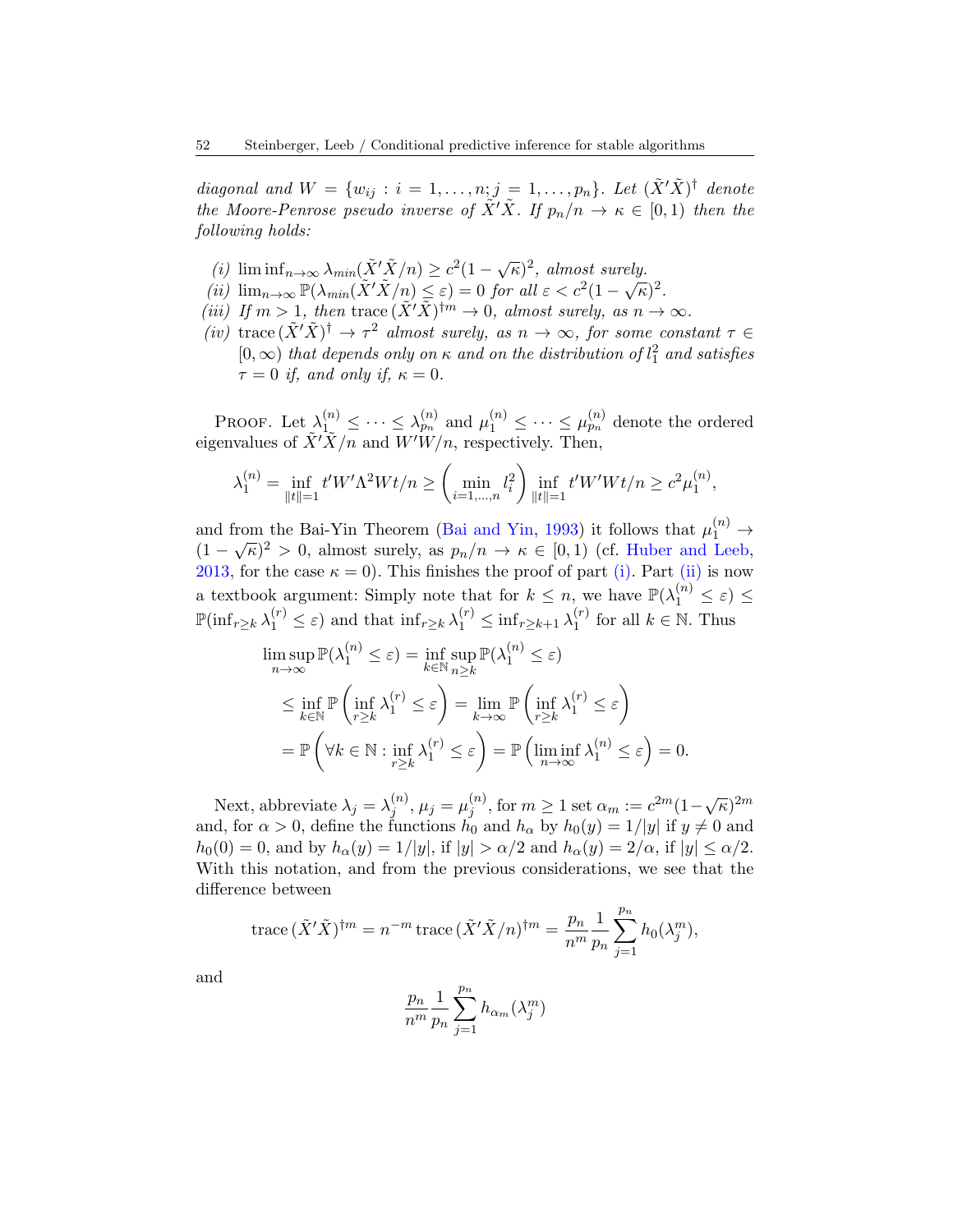converges to zero, almost surely, because  $\lambda_j^m \geq \lambda_1^m \geq c^{2m} \mu_1^m \to$  $\alpha_m > \alpha_m/2 > 0$ , almost surely. But we have  $n^{-m} \sum_{j=1}^{p_n} h_{\alpha_m}(\lambda_j^m) \leq$  $(p_n/n^m)(2/\alpha_m) \rightarrow 0$ , if  $m > 1$ , or if  $m = 1$  and  $\kappa = 0$ . This finishes [\(iii\)](#page-51-3) and the case  $\kappa = 0$  of part [\(iv\).](#page-51-2)

For the remainder of part [\(iv\),](#page-51-2) let  $m = 1$  and  $\kappa > 0$ , and first note that the empirical spectral distribution function  $F_n^{\Lambda^2}$  of  $\Lambda^2$  is simply given by the empirical distribution function of  $l_1^2, \ldots, l_n^2$ , and this converges weakly (even uniformly) to the distribution function of  $l_1^2$ , almost surely. Hence, from Theorem 4.3 in [Bai and Silverstein](#page-30-8) [\(2010\)](#page-30-8), it follows that, almost surely, the empirical spectral distribution function  $F_n^{\tilde{X}'\tilde{X}/n}$  of  $\tilde{X}'\tilde{X}/n$  converges vaguely, as  $p_n/n \to \kappa \in (0,1)$ , to a non-random distribution function F that depends only on  $\kappa$  and on the distribution of  $l_1^2$ . From the argument in the previous paragraph we know that  $\lambda_1 \geq c^2 \mu_1 \to c^2 (1 - \sqrt{\kappa})^2 = \alpha_1 > 0$ , almost surely, and thus the support of F must be lower bounded by  $\alpha_1$ . Since  $h_{\alpha_1}$  is continuous and vanishes at infinity, by vague convergence, we have (cf. [Billingsley,](#page-30-6) [1995,](#page-30-6) relation  $(28.2)$ )

$$
\frac{1}{p_n} \sum_{j=1}^{p_n} h_{\alpha_1}(\lambda_j) = \int_{-\infty}^{\infty} h_{\alpha_1}(y) dF_n^{\tilde{X}'\tilde{X}/n}(y)
$$

$$
\xrightarrow{a.s.} \int_{-\infty}^{\infty} h_{\alpha_1}(y) dF(y) = \int_{-\infty}^{\infty} \frac{1}{y} dF(y) =: \tau_0^2 \in (0, 1/\alpha_1).
$$

Thus

$$
\frac{p_n}{n} \frac{1}{p_n} \sum_{j=1}^{p_n} h_{\alpha_1}(\lambda_j) \xrightarrow{a.s.} \kappa \tau_0^2 =: \tau^2 > 0.
$$

 $\Box$ 

<span id="page-52-1"></span>REMARK B.2. If the  $l_i$  in Lemma [B.1](#page-50-0) satisfy  $|l_i| = 1$ , almost surely, then  $\tau$  in part [\(iv\)](#page-51-2) is given by  $\tau(\kappa) = \sqrt{\kappa/(1-\kappa)}$  (cf. [Huber and Leeb,](#page-31-17) [2013,](#page-31-17) Lemma B.2).

<span id="page-52-0"></span>LEMMA B.3. Suppose that for every  $n \in \mathbb{N}$ , the class  $\mathcal{P}_n$  =  $\mathcal{P}_n^{(lin)}(\mathcal{L}_l,\mathcal{L}_w,\mathcal{L}_v)$  is as in Condition [\(C3\)](#page-17-2) and  $\mathcal{L}_l$  has a finite fourth moment. Furthermore, let  $p_n/n \to \kappa > 0$  and  $n > p_n$  for all  $n \in \mathbb{N}$ . Then, for every  $c \in [0,1]$ , every  $\eta \in (0,\infty]$  and every  $\varepsilon \in (0,1)$ , the James-Stein-type  $estimator$   $\hat{\beta}_n(c)$  satisfies

$$
\sup_{P \in \mathcal{P}_n} P^n \left( \left\| \Sigma_P^{1/2} \left( \hat{\beta}_n(c) - \beta_P \right) / \sigma_P \right\|_{2+\eta} \ge \varepsilon c \sqrt{\kappa/2} \right) \xrightarrow[n \to \infty]{} 1.
$$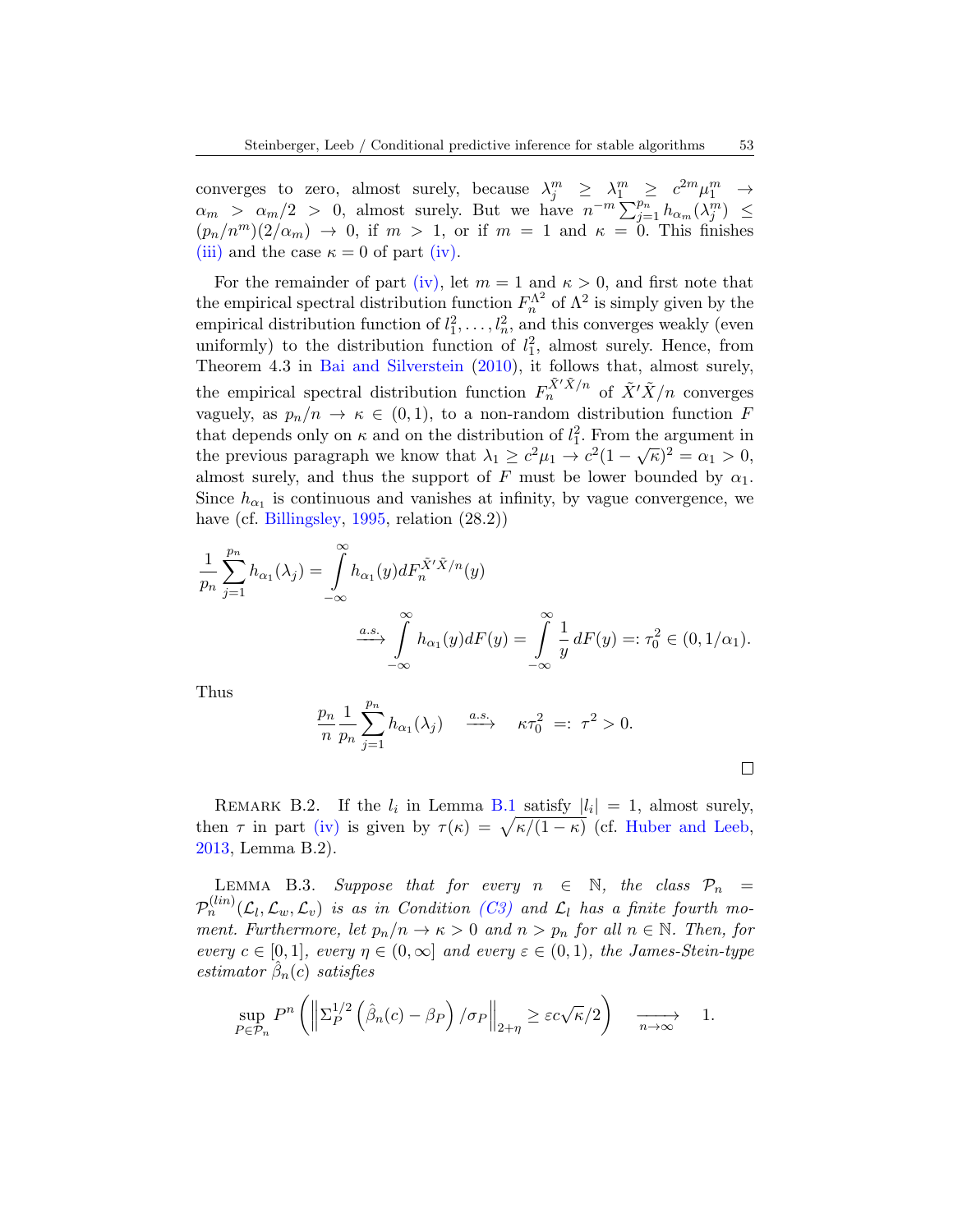PROOF. Consider a sequence  $P_n \in \mathcal{P}_n$ , such that  $\beta_{P_n} =$  $\sigma_{P_n}\Sigma_{P_n}^{-1/2}$  $\sum_{P_n}^{-1/2} (\sqrt{\kappa}, 0, \ldots, 0)$ , so that  $b := \sum_{P_n}^{1/2} \beta_{P_n} / \sigma_{P_n} = (\sqrt{\kappa}, 0, \ldots, 0)' \in \mathbb{R}^{p_n}$  $\begin{array}{lll}\n\langle \mathcal{P}_n \mathcal{L}_{P_n} & (\mathcal{N}_n, 0, \ldots, 0) \rangle, \\
\text{and} & \|b\|_2 = \|b\|_q = \sqrt{\kappa}, \\
\text{for every } q \in (0, \infty]. \text{ Simple relations of } \ell^q\text{-norms}\n\end{array}$ yield

$$
\begin{split}\n\left\|\Sigma_{P_n}^{1/2}\left(\hat{\beta}_n(c)-\beta_{P_n}\right)/\sigma_{P_n}\right\|_{2+\eta} &\geq \left\|\Sigma_{P_n}^{1/2}\left(\hat{\beta}_n(c)-\beta_{P_n}\right)/\sigma_{P_n}\right\|_{(2+\eta)\vee 4} \\
&= \left\|s_n\Sigma_{P_n}^{1/2}(\hat{\beta}_n-\beta_{P_n})/\sigma_{P_n}-(1-s_n)b\right\|_{(2+\eta)\vee 4} \\
&\geq \left\|s_n\right|\left\|\Sigma_{P_n}^{1/2}(\hat{\beta}_n-\beta_{P_n})/\sigma_{P_n}\right\|_{(2+\eta)\vee 4} - |s_n-1|\sqrt{\kappa} \\
&\geq |s_n-1|\sqrt{\kappa}-|s_n|\left\|\Sigma_{P_n}^{1/2}(\hat{\beta}_n-\beta_{P_n})/\sigma_{P_n}\right\|_{(2+\eta)\vee 4},\n\end{split}
$$

where  $s_n$  is defined as before, i.e.,

$$
s_n = \begin{cases} \left(1 - \frac{p_n}{n} \frac{c}{t_n^2} \frac{\hat{\sigma}_n^2}{\sigma_n^2}\right)_+, & \text{if } t_n^2 > 0, \\ 1, & \text{else,} \end{cases}
$$

and  $t_n^2 = \hat{\beta}_n' X' X \hat{\beta}_n / (n \sigma_n^2)$ , so that  $\hat{\beta}_n(c) = s_n \hat{\beta}_n$ . Clearly, we have  $|s_n| \leq 1$ and  $\parallel$  $\Sigma^{1/2}_{P_{-}}$  $\frac{1}{P_n} (\hat{\beta}_n - \beta_{P_n}) / \sigma_{P_n} \|_{(2+\eta)\vee 4} \leq \|$  $\Sigma_P^{1/2}$  $_{P_n}^{1/2}(\hat{\beta}_n - \beta_{P_n})/\sigma_{P_n} \|_4 \to 0$ , in  $P_n^n$ probability, by Lemma [A.6.](#page-44-0) Therefore, we see that

<span id="page-53-0"></span>(B.1) 
$$
P_n^n\left(|s_n - 1|\sqrt{\kappa} - op_n(1) \ge \varepsilon c\sqrt{\kappa}/2\right) \le P_n^n\left(\left\|\sum_{P_n}^{1/2}\left(\hat{\beta}_n(c) - \beta_{P_n}\right)/\sigma_{P_n}\right\|_{2+\eta} \ge \varepsilon c\sqrt{\kappa}/2\right).
$$

Now, as in the proof of Lemma [A.5](#page-38-1) but with  $e = 0$  (now the linear model is assumed correct),

$$
t_n^2 = \left\| \frac{\tilde{X} \Sigma_{P_n}^{1/2} \beta_{P_n}}{\sqrt{n \sigma_{P_n}^2}} + \frac{P_{\tilde{X}} v}{\sqrt{n}} \right\|_2^2
$$

and we showed already in that proof that the mixed term vanishes and and we showed already in that proof that the finited term vanishes and  $||P_{\tilde{X}}v/\sqrt{n}||_2^2 \rightarrow \kappa$  in  $P_n^n$ -probability. For the remaining quadratic form note that  $\tilde{x}_i \stackrel{P_n^n}{=} l_i(w_{i1}, \ldots, w_{ip_n})'$ , where  $l_i \sim \mathcal{L}_l$  and  $w_{ij} \sim \mathcal{L}_w$  are all independent, for  $i = 1, \ldots, n, j = 1, \ldots, p_n$ , in view of Condition [\(C3\).](#page-17-2) Thus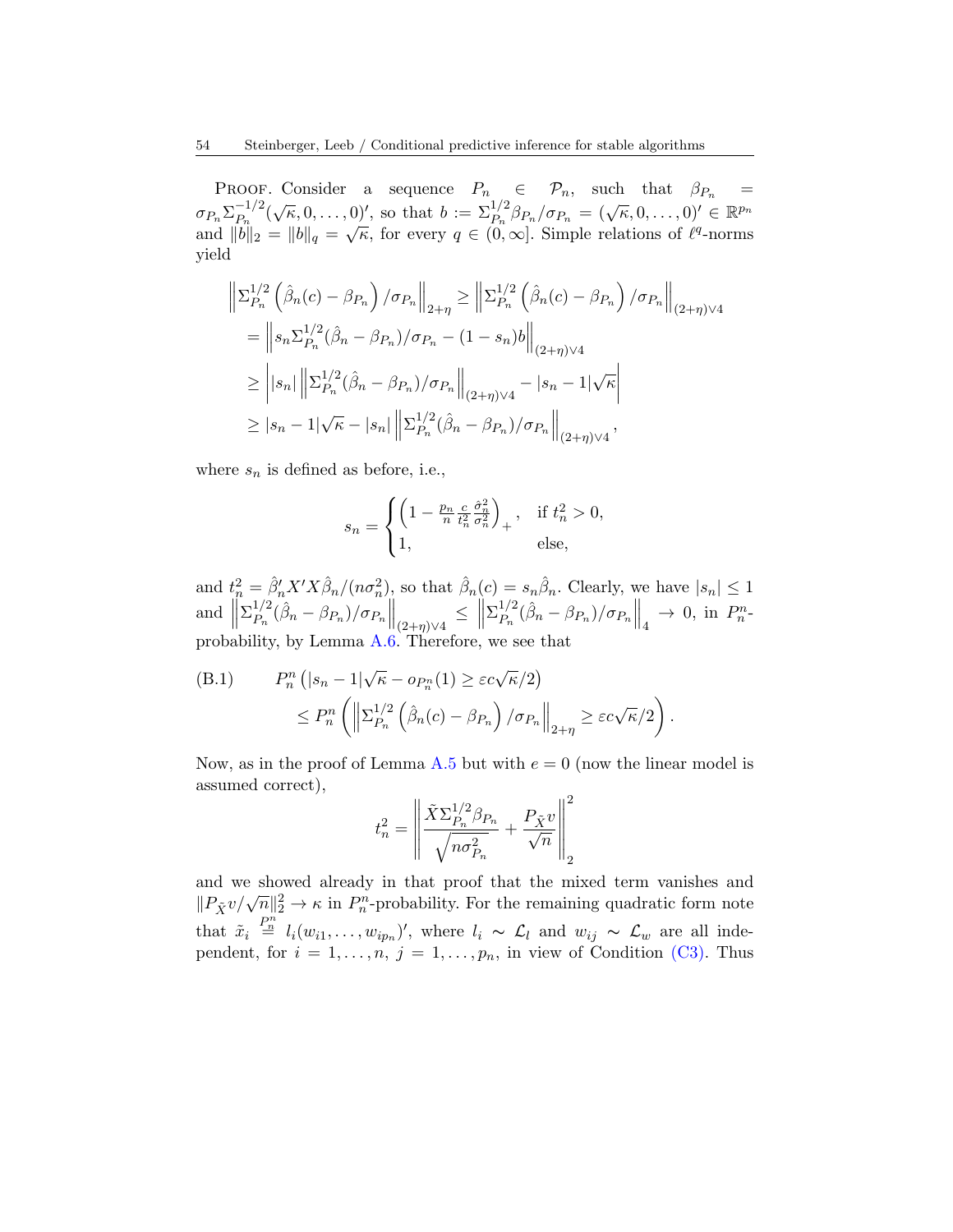$$
A := \|\tilde{X}\Sigma_{P_n}^{1/2}\beta_{P_n}/\sqrt{n\sigma_{P_n}^2}\|_2^2 = \frac{1}{n}\sum_{i=1}^n (b'\tilde{x}_i)^2. \text{ Clearly, } \mathbb{E}[A] = \|b\|_2^2 = \kappa \text{ and}
$$
  

$$
\text{Var}[A] = \frac{1}{n}\text{Var}[(b'\tilde{x}_1)^2] = \frac{1}{n}\text{Var}\left[l_1^2\sum_{j_1,j_2}^{p_n} b_{j_1}b_{j_2}w_{1j_1}w_{2j_2}\right]
$$

$$
\leq \frac{1}{n}\mathbb{E}\left[l_1^4\sum_{j_1,j_2,j_3,j_4}^{p_n} b_{j_1}b_{j_2}b_{j_3}b_{j_4}w_{1j_1}w_{2j_2}w_{1j_3}w_{2j_4}\right]
$$

$$
= \frac{1}{n}\mathbb{E}[l_1^4] \left[\mathbb{E}[w_{11}^4]\sum_{j=1}^{p_n} b_j^4 + 3\sum_{j_1 \neq j_2}^{p_n} b_{j_1}^2 b_{j_2}^2\right]
$$

$$
\leq \frac{1}{n}\mathbb{E}[l_1^4] (\mathbb{E}[w_{11}^4] + 3) \|b\|_2^4 \xrightarrow{n \to \infty} 0.
$$

Thus,  $t_n^2 \to \kappa + \kappa = 2\kappa$ , in  $P_n^n$ -probability. Moreover,  $\hat{\sigma}_n^2/\sigma_n^2 \to 1$ , in  $P_n^n$ probability, because its conditional mean given  $X$  converges to 1 and its conditional variance converges to zero (see the arguments in  $(A.5)$ ) and in the conditional variance converges to zero (see the arguments in  $(A \cdot b)$  and in the lines immediately before that display). Thus  $|s_n-1|\sqrt{\kappa} \to c\sqrt{\kappa}/2 > \varepsilon c\sqrt{\kappa}/2$ , such that the probability in  $(B.1)$  converges to 1 and the proof is finished.  $\Box$ 

<span id="page-54-0"></span>LEMMA B.4. If  $\hat{m}_n$  is a 0-stable predictor w.r.t. some class  $P$  of distributions on Z, then there exists a collection  $\{g_P : P \in \mathcal{P}\}\$  of measurable functions  $g_P : \mathcal{X} \to \mathbb{R}$ , such that for all  $P \in \mathcal{P}$ ,

$$
P^{n+1}(\{(T_n, z_0) \in \mathcal{Z}^{n+1} : M_{n,p}(T_n, x_0) = gp(x_0)\}) = 1, \text{ and}
$$
  

$$
P^n(\{(T_{n-1}, z_0) \in \mathcal{Z}^n : M_{n-1,p}(T_{n-1}, x_0) = gp(x_0)\}) = 1.
$$

REMARK B.5. Note that the dependence of  $g_P$  on P in Lemma [B.4](#page-54-0) can not be avoided. For example, suppose that  $\mathcal{P} = \{P_0, P_1\}$  with disjoint supports  $S_0 \cap S_1 = \emptyset$  and consider the naive algorithm

$$
M_{n,p}(T_n, x_0) := \begin{cases} 0, & \text{if } T_n \in S_0^n, \\ 1, & \text{if } T_n \in S_1^n. \end{cases}
$$

Clearly, this algorithm is 0-stable, but it does depend on  $T_n$ . This is not in contradiction with Lemma [B.4,](#page-54-0) because  $M_{n,p}(T_n, x_0) = gp(x_0)$ , where

$$
g_P(x_0) := \begin{cases} 0, & \text{if } P = P_0, \\ 1, & \text{if } P = P_1. \end{cases}
$$

The paradox is resolved by noticing that since the supports  $S_0$  and  $S_1$  are disjoint we can perfectly discriminate between  $P_0$  and  $P_1$ .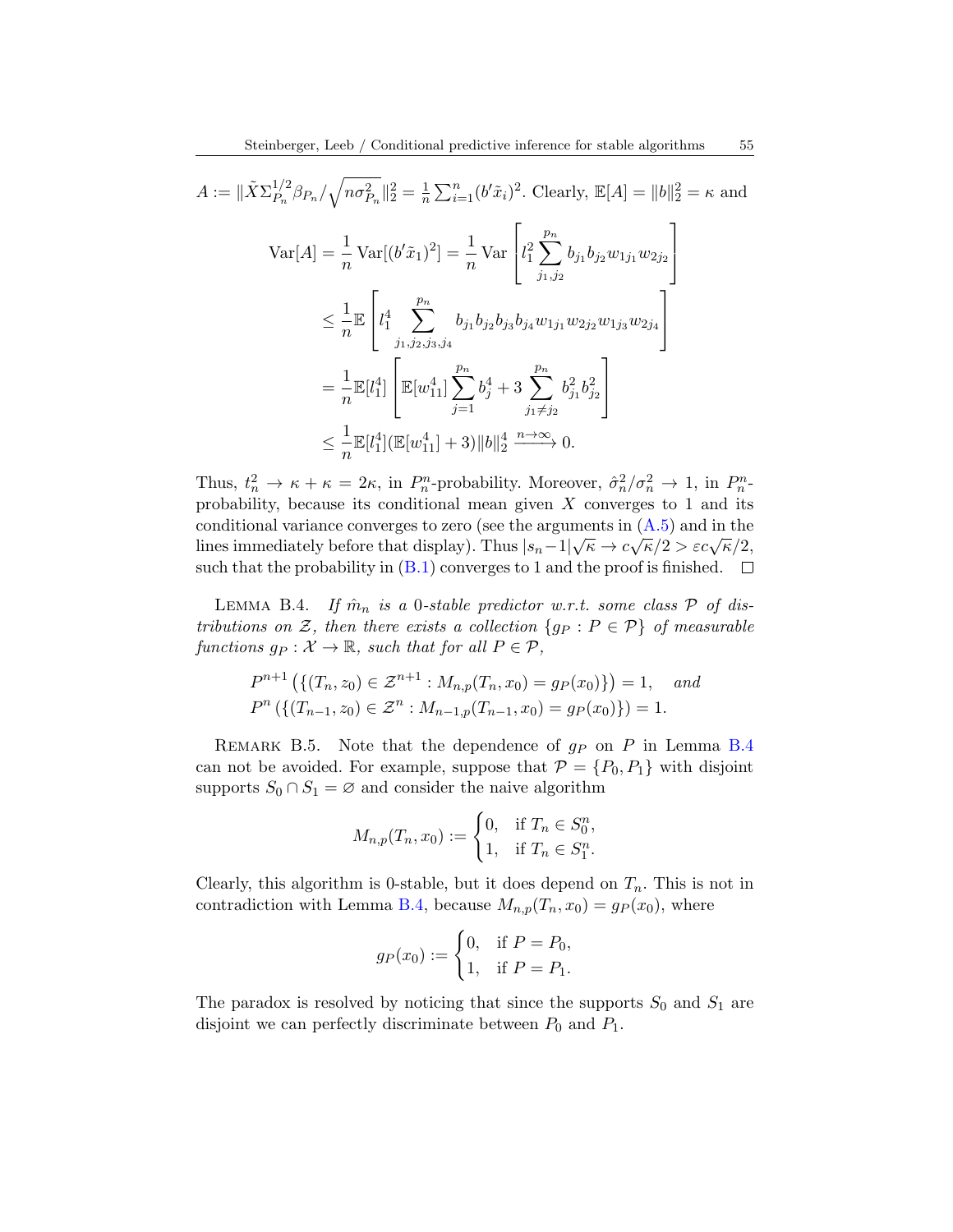PROOF OF LEMMA [B.4.](#page-54-0) Fix  $P \in \mathcal{P}$ . For  $i = 1, ..., n$ , let  $z_i, z'_i \in \mathcal{Z}$  and  $x_0 \in \mathcal{X}$ , and note that

$$
\begin{split}\n\left| M_{n,p}(z_1,\ldots,z_n,x_0) - M_{n,p}(z'_1,\ldots,z'_n,x_0) \right| \\
&= \left| \sum_{i=1}^n \left[ M_{n,p}(z'_1,\ldots,z'_{i-1},z_i,\ldots,z_n,x_0) - M_{n,p}(z'_1,\ldots,z'_i,z_{i+1},\ldots,z_n,x_0) \right] \right| \\
&\leq \sum_{i=1}^n \left[ \left| M_{n,p}(z'_1,\ldots,z'_{i-1},z_i,\ldots,z_n,x_0) - M_{n-1,p}(z'_1,\ldots,z'_{i-1},z_{i+1},\ldots,z_n,x_0) \right| + \\
& \left| M_{n-1,p}(z'_1,\ldots,z'_{i-1},z_{i+1},\ldots,z_n,x_0) - M_{n,p}(z'_1,\ldots,z'_i,z_{i+1},\ldots,z_n,x_0) \right| \right].\n\end{split}
$$

By 0-stability, the integral of this upper bound with respect to  $P^{2n+1}$  is equal to zero. Therefore, applying Lemma [B.6](#page-55-0) with  $f = M_{n,p}$ ,  $S = \mathcal{Z}^n$ ,  $P_S = P^n$ ,  $T = \mathcal{X}$  and  $P_T$  equal to the x-marginal distribution of P, the first claim follows. The second claim is now a simple consequence of 0-stability.  $\Box$ 

<span id="page-55-0"></span>LEMMA B.6. Let  $(S, \mathcal{S}, P_S)$  and  $(T, \mathcal{T}, P_T)$  be two probability spaces, and let  $f : S \times T \to \mathbb{R}$  be measurable w.r.t. the product sigma algebra  $S \otimes T$  and the Borel sigma algebra on R. If

$$
\int_{S^2 \times T} |f(s_1, t) - f(s_2, t)| \, dP_S \otimes P_S \otimes P_T(s_1, s_2, t) = 0,
$$

then there exists a measurable function  $g: T \to \mathbb{R}$ , such that

$$
P_S \otimes P_T\Big((s,t): f(s,t) = g(t)\Big) = 1.
$$

PROOF. By Tonelli's theorem we have

$$
\int_T |f(s_1, t) - f(s_2, t)| \, dP_T(t) = 0,
$$

for  $P_S \otimes P_S$ -almost all  $(s_1, s_2)$ , i.e., for all  $(s_1, s_2) \in N^c \in S \otimes S$ , where  $P_S \otimes S$  $P_S(N) = 0$ . Furthermore, whenever  $(s_1, s_2) \in N^c$ , then  $f(s_1, t) = f(s_2, t)$ , for P<sub>T</sub>-almost all t, i.e., for all  $t \in M(s_1, s_2)^c \in \mathcal{T}$ , with  $P_T(M(s_1, s_2)) = 0$ . For  $s_1 \in S$ , consider  $N_{s_1} := \{ s \in S : (s_1, s) \in N \}$ , i.e., the  $s_1$ -section of N, and use Tonelli again, to see that there exists a  $P_S$ -null set  $L \in \mathcal{S}$ , such that  $P_S(N_{s_1}) = 0$ , for all  $s_1 \in L^c$ .

Next, fix  $s_1 \in L^c$  and define the set

$$
A := A(s_1) := \{ (s, t) \in S \times T : s \in N_{s_1}^c, t \in M(s_1, s)^c \},
$$